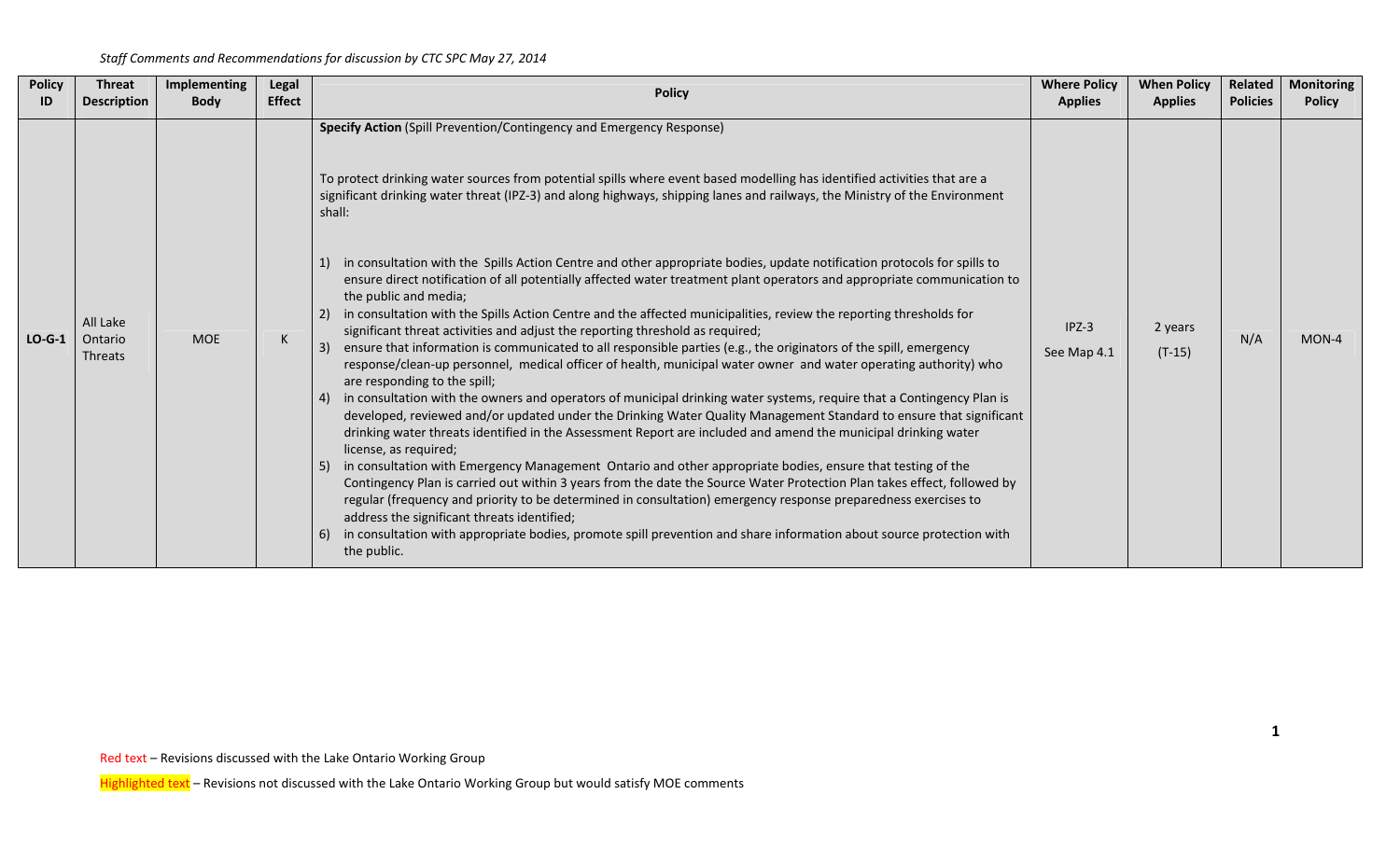| <b>Policy</b><br>ID | <b>Threat</b><br><b>Description</b> | Implementing<br><b>Body</b> | Legal<br><b>Effect</b> | <b>Policy</b>                                                                                                                                                                                                                                                                                                                                                                                                                                                                                                                                                                                                                                                                                                                                                                                                                                                                                                                                                                                                                                                                                                                                                                                                                                                                                                                                                                                                                                                                                                                                                                                                                                                                                                                                                                                                                                                                                                                                                                  | <b>Where Policy</b><br><b>Applies</b> | <b>When Policy</b><br><b>Applies</b>                                                                                                                                                     | Related<br><b>Policies</b> | <b>Monitoring</b><br><b>Policy</b> |  |  |
|---------------------|-------------------------------------|-----------------------------|------------------------|--------------------------------------------------------------------------------------------------------------------------------------------------------------------------------------------------------------------------------------------------------------------------------------------------------------------------------------------------------------------------------------------------------------------------------------------------------------------------------------------------------------------------------------------------------------------------------------------------------------------------------------------------------------------------------------------------------------------------------------------------------------------------------------------------------------------------------------------------------------------------------------------------------------------------------------------------------------------------------------------------------------------------------------------------------------------------------------------------------------------------------------------------------------------------------------------------------------------------------------------------------------------------------------------------------------------------------------------------------------------------------------------------------------------------------------------------------------------------------------------------------------------------------------------------------------------------------------------------------------------------------------------------------------------------------------------------------------------------------------------------------------------------------------------------------------------------------------------------------------------------------------------------------------------------------------------------------------------------------|---------------------------------------|------------------------------------------------------------------------------------------------------------------------------------------------------------------------------------------|----------------------------|------------------------------------|--|--|
| $LO-G-1$<br>Rev     | All Lake<br>Ontario<br>Threats      | MOE                         | К                      | Specify Action (Spill Prevention/Contingency and Emergency Response)<br>To protect drinking water sources from potential spills where event based modelling has identified activities that are a<br>significant drinking water threat (IPZ-3) and along highways, shipping lanes and railways, the Ministry of the Environment<br>shall:<br>in consultation with the Spills Action Centre and other appropriate bodies, update notification protocols for spills to<br>ensure direct notification of all potentially affected water treatment plant operators and appropriate communication to<br>the public and media;<br>in consultation with the Spills Action Centre and the affected municipalities, review the reporting notification thresholds<br>for significant threat activities and adjust the reporting threshold as required to ensure that water plant operators are<br>notified appropriately for a given magnitude of spill;<br>ensure that information is communicated to all responsible parties (e.g., the originators of the spill, emergency<br>response/clean-up personnel, medical officer of health, municipal water owner and water operating authority) who<br>are responding to the spill;<br>4) in consultation with the owners and operators of municipal drinking water systems, require that a Contingency Plan is<br>developed, reviewed and/or updated under the Drinking Water Quality Management Standard to ensure that significant<br>drinking water threats identified in the Assessment Report are included and amend the municipal drinking water<br>license, as required;<br>in consultation with Emergency Management Ontario and other appropriate bodies, ensure that testing of the<br>Contingency Plan is carried out within 3 years from the date the Source Water Protection Plan takes effect, followed by<br>regular (frequency and priority to be determined in consultation) emergency response preparedness exercises to | $IPZ-3$<br>See Map 4.1                | 2 years<br>$(T-15)$                                                                                                                                                                      | N/A                        | $MON-4$                            |  |  |
|                     |                                     |                             |                        |                                                                                                                                                                                                                                                                                                                                                                                                                                                                                                                                                                                                                                                                                                                                                                                                                                                                                                                                                                                                                                                                                                                                                                                                                                                                                                                                                                                                                                                                                                                                                                                                                                                                                                                                                                                                                                                                                                                                                                                |                                       | address the significant threats identified;<br>in consultation with appropriate bodies, promote spill prevention and share information about source protection with<br>6)<br>the public. |                            |                                    |  |  |

| <b>COMMENTS POLICY LO-G-1</b>                                                                                                                                                                                                                                                                                                                                                                                                                                                                                                  |                                                                                                                                                                                        |  |  |  |  |  |  |
|--------------------------------------------------------------------------------------------------------------------------------------------------------------------------------------------------------------------------------------------------------------------------------------------------------------------------------------------------------------------------------------------------------------------------------------------------------------------------------------------------------------------------------|----------------------------------------------------------------------------------------------------------------------------------------------------------------------------------------|--|--|--|--|--|--|
| <b>Comments</b>                                                                                                                                                                                                                                                                                                                                                                                                                                                                                                                | Response                                                                                                                                                                               |  |  |  |  |  |  |
| 1. Policy LO-G-1(2) directs the MOE to establish a spill reporting threshold for a given volume or concentration for a significant threat, which could be problematic. The<br>MOE   MOE does not have thresholds for reporting spills under the Ontario Water Resources Act or the Environmental Protection Act – rather there is a general prohibition<br>from impacting water quality. Ontario Regulation 675/98 "Classification and Exemption of Spills and Reporting of Discharges" under the Environmental Protection Act | LO-G-1 (2) revised to clarify that the intent of this policy<br>is not to establish threshold as to when a spill should be<br>reported to the SAC. Rather the intent is to ensure that |  |  |  |  |  |  |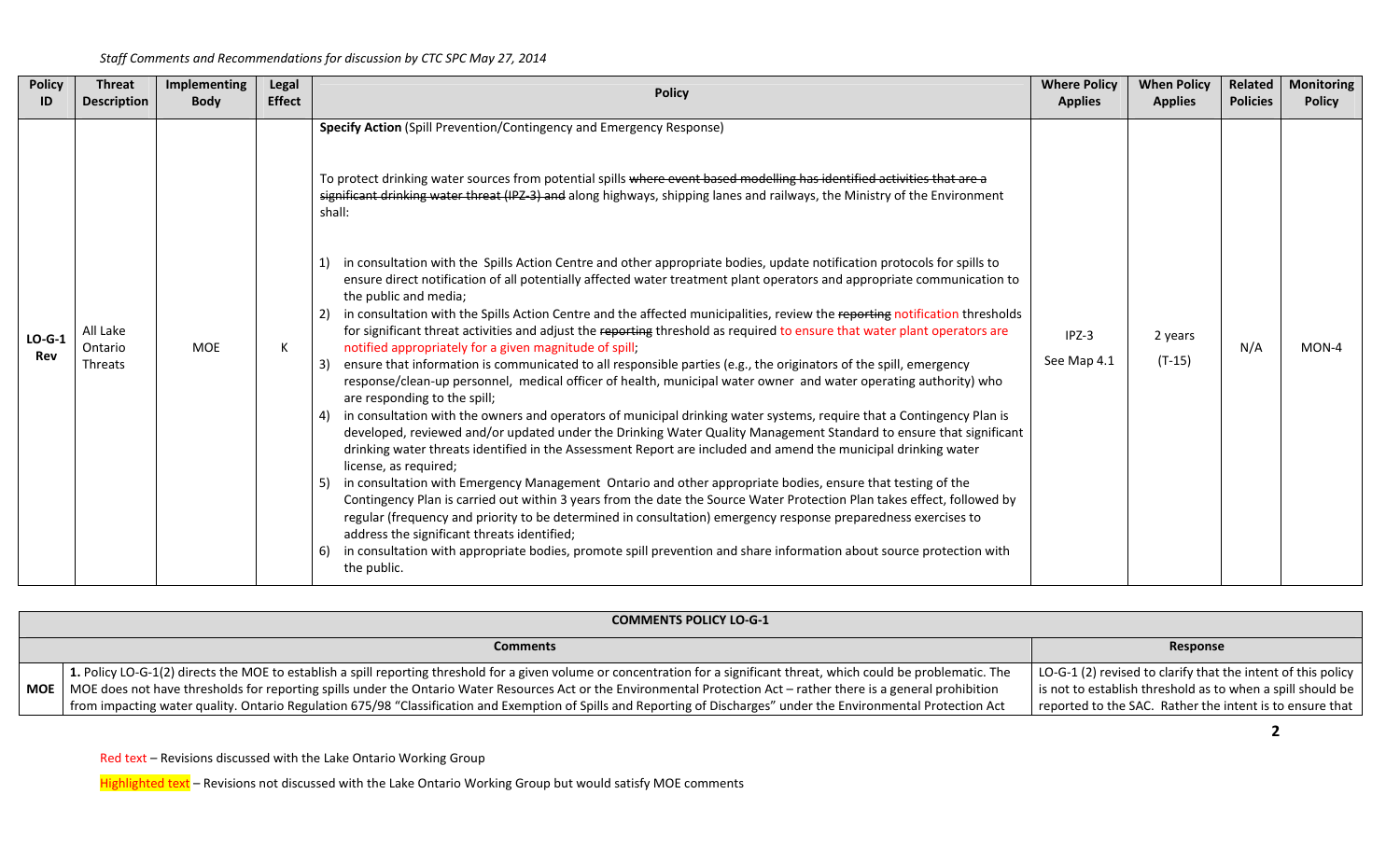| <b>COMMENTS POLICY LO-G-1</b>                                                                                                                                                                                                                                                                                                                                                                                                                                                                                                                                                                                                                                                                                                                                                                                                                                                                                                                                                                                                                                                                                                                                                                                                                                                                                                                   |                                                                                                                                                                                                                |  |  |  |  |  |  |  |
|-------------------------------------------------------------------------------------------------------------------------------------------------------------------------------------------------------------------------------------------------------------------------------------------------------------------------------------------------------------------------------------------------------------------------------------------------------------------------------------------------------------------------------------------------------------------------------------------------------------------------------------------------------------------------------------------------------------------------------------------------------------------------------------------------------------------------------------------------------------------------------------------------------------------------------------------------------------------------------------------------------------------------------------------------------------------------------------------------------------------------------------------------------------------------------------------------------------------------------------------------------------------------------------------------------------------------------------------------|----------------------------------------------------------------------------------------------------------------------------------------------------------------------------------------------------------------|--|--|--|--|--|--|--|
| <b>Comments</b>                                                                                                                                                                                                                                                                                                                                                                                                                                                                                                                                                                                                                                                                                                                                                                                                                                                                                                                                                                                                                                                                                                                                                                                                                                                                                                                                 | Response                                                                                                                                                                                                       |  |  |  |  |  |  |  |
| does allow for some exemptions i.e., petroleum, planned discharged, household fires, etc.). However, under each "Classification" of material discharged or spilled<br>(there's a general provision which states that the "spill does not enter and is not likely to enter any waters, as defined in the Ontario Water Resources Act, directly or<br>through drainage structures". The concept of a reporting threshold, for example allowing for a specific volume of a material be discharged in order to trigger an<br>emergency response, would contravene the Ontario Water Resources Act and the Environmental Protection Act and would make it legal to not report a small volume<br>spill that impacted or could impact the environment. Therefore the proposed reporting thresholds would actually be less protective of the environment than the current<br>regulatory framework. MOE recommends that part 2 of policy LO-G-1 is removed.                                                                                                                                                                                                                                                                                                                                                                                              | there is appropriate, clear and consistent procedures in<br>place on when municipal plant operators will be<br>notified based on spill magnitude.                                                              |  |  |  |  |  |  |  |
| 2. Policy LO-G-1 addresses spills related to modelled threats and along highways, shipping lanes and railways. Due to the way the CWA and legal effect of policies are<br>structured, the MOE recommends revising LO-G-1 so that the current policy is split into two policies with one addressing the locally approved modelled threats that<br>would be significant and the other addressing the update to emergency management plans for spills along highways, railway lines and shipping lanes. This is necessary<br>because spills policies can only be written for local threats with spills inherent to the local threat description or for updating emergency response plans for spills<br><b>MOE</b><br>generally in wellhead protection areas or intake protection zones along highways, railway lines or shipping lanes. A plan cannot include policies to address spills<br>associated with prescribed drinking water threats. Once split, the policy relating to updates for emergency response procedures along highways, etc. would be<br>categorized as a strategic action policy in List J, in accordance with Section 33 or O.Reg. 287/07 under the CWA and the Director's Letter RE: "Direction for Source<br>Protection Plans - compliance with subsections 34(1) to (4) of Regulation 287/07" and dated August 23, 2011.  | The reference to modelled threat activities has been<br>deleted as this policy is already included in the<br>modelled significant threat policies (LO-NDG-1, LO-<br>SEW-1, LO-SEW-2, LO-PIPE-1, and LO-FUEL-1) |  |  |  |  |  |  |  |
| 3. LO-G-1(5) requests MOE, in consultation with EMO (now Office of the Fire Marshall and Emergency Management, OMFEM), to ensure that testing of the contingency<br>plan is carried out within three years of plan implementation followed by regular emergency response preparedness exercises to address Significant Drinking Water<br>Threats (SDWT). Emergency management programs and related contingency plans are developed for large spills, which require the involvement of many agencies and<br>ministries. The protection of municipal water supply intakes is one of many important considerations that are included in the development and testing of contingency<br><b>MOE</b><br>plans that proactively prepare for risks to human health and safety, infrastructure, and the environment. MOE and OMFEM are concerned that the proposed policy<br>requiring testing be conducted within three years of plan approval will not provide enough opportunity to accommodate all of the agencies, risk considerations and<br>planning already underway. Please consider revising the policy to allow greater flexibility and include the following in place of the three year requirement: "ensure that<br>testing of the Contingency Plan is carried out in a timely fashion once the Source Water Protection Plan takes effect,". | No change is recommended. 3 years is considered an<br>appropriate timeframe for the testing of contingency<br>plans.                                                                                           |  |  |  |  |  |  |  |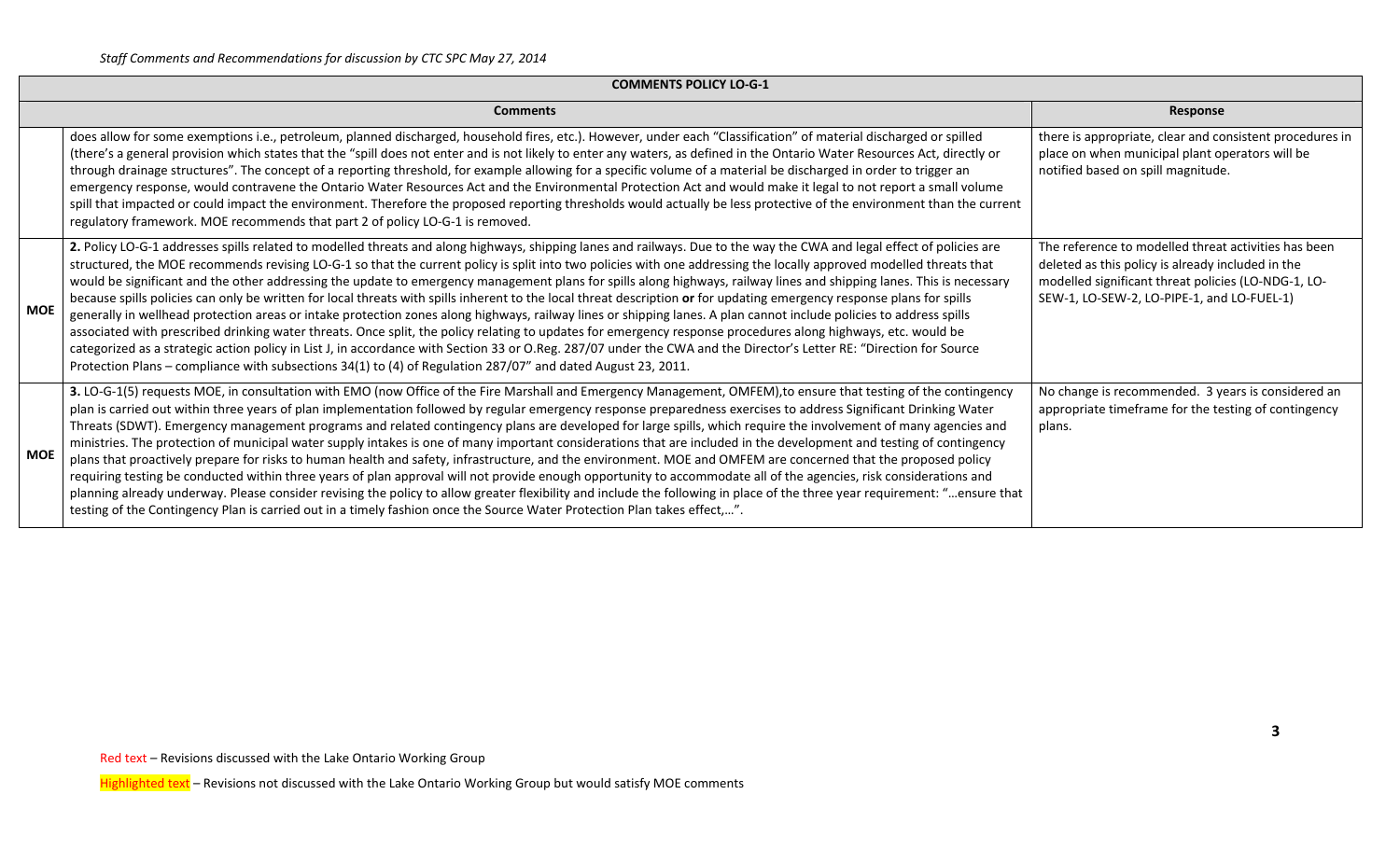| <b>Policy</b> | Threat<br><b>Description</b>          | Implementing<br><b>Body</b> | Legal<br><b>Effect</b> | <b>Policy</b>                                                                                                                                                                                                                                                                                                                                                                                                                                                                                                                                                                                                                                                                                                                                                                                                                                                                                                                                                                                                                                                                                                                                                                                                                                                                                                               | <b>Where Policy</b><br><b>Applies</b> | <b>When Policy</b><br><b>Applies</b> | Related<br><b>Policies</b> | <b>Monitoring</b><br><b>Policy</b> |
|---------------|---------------------------------------|-----------------------------|------------------------|-----------------------------------------------------------------------------------------------------------------------------------------------------------------------------------------------------------------------------------------------------------------------------------------------------------------------------------------------------------------------------------------------------------------------------------------------------------------------------------------------------------------------------------------------------------------------------------------------------------------------------------------------------------------------------------------------------------------------------------------------------------------------------------------------------------------------------------------------------------------------------------------------------------------------------------------------------------------------------------------------------------------------------------------------------------------------------------------------------------------------------------------------------------------------------------------------------------------------------------------------------------------------------------------------------------------------------|---------------------------------------|--------------------------------------|----------------------------|------------------------------------|
| $LO-G-2$      | All Lake<br>Ontario<br><b>Threats</b> | <b>MOE</b>                  | N.                     | Research (Lake Ontario Circulation and Water Quality Monitoring, to support the Lake Ontario Collaborative Model)<br>Where event based modelling has identified activities that are a significant drinking water threat (IPZ-3), the Ministry of the<br>Environment, in collaboration with Environment Canada should:<br>use the 3-D Hydrodynamic Circulation and Water Quality Simulation Model, or other models as appropriate, to run<br>a)<br>proactive simulation of potential spills in order to be able to predict the extent and duration of contamination and to<br>help determine the parties to be notified in the event of a spill;<br>b) install permanent instrumentation (e.g. continuous recording current meters, with wireless telephone link to Ministry<br>of the Environment Monitoring and Reporting Branch) to provide real-time monitoring of current speed, direction and<br>water chemistry for use with the 3-D Hydrodynamic Circulation Model for future forecasting of spills impact<br>assessments and assessing spill prevention strategies;<br>ensure that the real-time data are available to municipalities and conservation authorities; and<br>undertake Lake Ontario nearshore monitoring yearly; and make the data available to municipalities and conservation<br>d)<br>authorities. | $IPZ-3$<br>See Map 4.1                | 2 years<br>$(T-15)$                  | N/A                        | $MON-4$                            |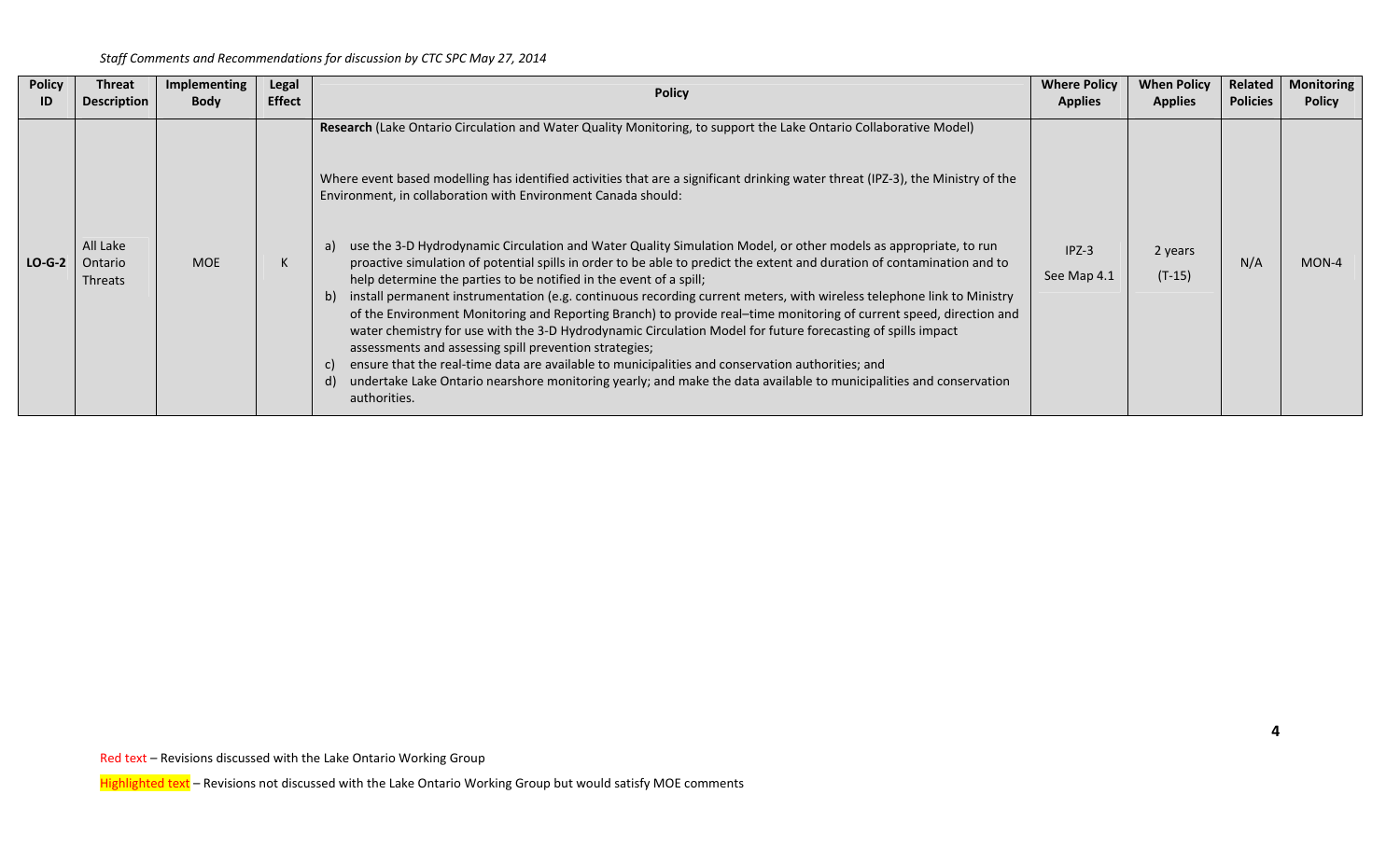| <b>Policy</b>          | <b>Threat</b>                         | Implementing | <b>Legal</b>  | <b>Policy</b>                                                                                                                                                                                                                                                                                                                                                                                                                                                                                                                                                                                                                                                                                                                                                                                                                                                                                                                                                                                                                                                                                                                                                                                                                                                                                                               | <b>Where Policy</b>    | <b>When Policy</b>  | Related         | <b>Monitoring</b> |
|------------------------|---------------------------------------|--------------|---------------|-----------------------------------------------------------------------------------------------------------------------------------------------------------------------------------------------------------------------------------------------------------------------------------------------------------------------------------------------------------------------------------------------------------------------------------------------------------------------------------------------------------------------------------------------------------------------------------------------------------------------------------------------------------------------------------------------------------------------------------------------------------------------------------------------------------------------------------------------------------------------------------------------------------------------------------------------------------------------------------------------------------------------------------------------------------------------------------------------------------------------------------------------------------------------------------------------------------------------------------------------------------------------------------------------------------------------------|------------------------|---------------------|-----------------|-------------------|
| ID                     | <b>Description</b>                    | <b>Body</b>  | <b>Effect</b> |                                                                                                                                                                                                                                                                                                                                                                                                                                                                                                                                                                                                                                                                                                                                                                                                                                                                                                                                                                                                                                                                                                                                                                                                                                                                                                                             | <b>Applies</b>         | <b>Applies</b>      | <b>Policies</b> | <b>Policy</b>     |
| $LO-G-2$<br><b>Rev</b> | All Lake<br>Ontario<br><b>Threats</b> | MOE          | N.            | Research (Lake Ontario Circulation and Water Quality Monitoring, to support the Lake Ontario Collaborative Model)<br>Where event based modelling has identified activities that are a significant drinking water threat (IPZ-3), the Ministry of the<br>Environment, in collaboration with Environment Canada should:<br>use the 3-D Hydrodynamic Circulation and Water Quality Simulation Model, or other 3D models as appropriate, to run<br>a)<br>proactive simulation of potential spills in order to be able to predict the extent and duration of contamination and to<br>help determine the parties to be notified in the event of a spill;<br>install permanent instrumentation (e.g. continuous recording current meters, with wireless telephone link to Ministry<br>b)<br>of the Environment Monitoring and Reporting Branch) to provide real-time monitoring of current speed, direction and<br>water chemistry for use with the 3-D Hydrodynamic Circulation Model for future forecasting of spills impact<br>assessments and assessing spill prevention strategies;<br>ensure that the real-time data are available to municipalities and conservation authorities; and<br>undertake Lake Ontario nearshore monitoring yearly; and make the data available to municipalities and conservation<br>authorities. | $IPZ-3$<br>See Map 4.1 | 2 years<br>$(T-15)$ | N/A             | MON-4             |

<sup>&</sup>lt;sup>1</sup> Working Group members and staff to meet with MOE technical staff to discuss this policy on May 21, 2014 and will report back at CTC SPC Meeting of May 27, 2014 on any additional matters to consider

Red text – Revisions discussed with the Lake Ontario Working Group

Highlighted text – Revisions not discussed with the Lake Ontario Working Group but would satisfy MOE comments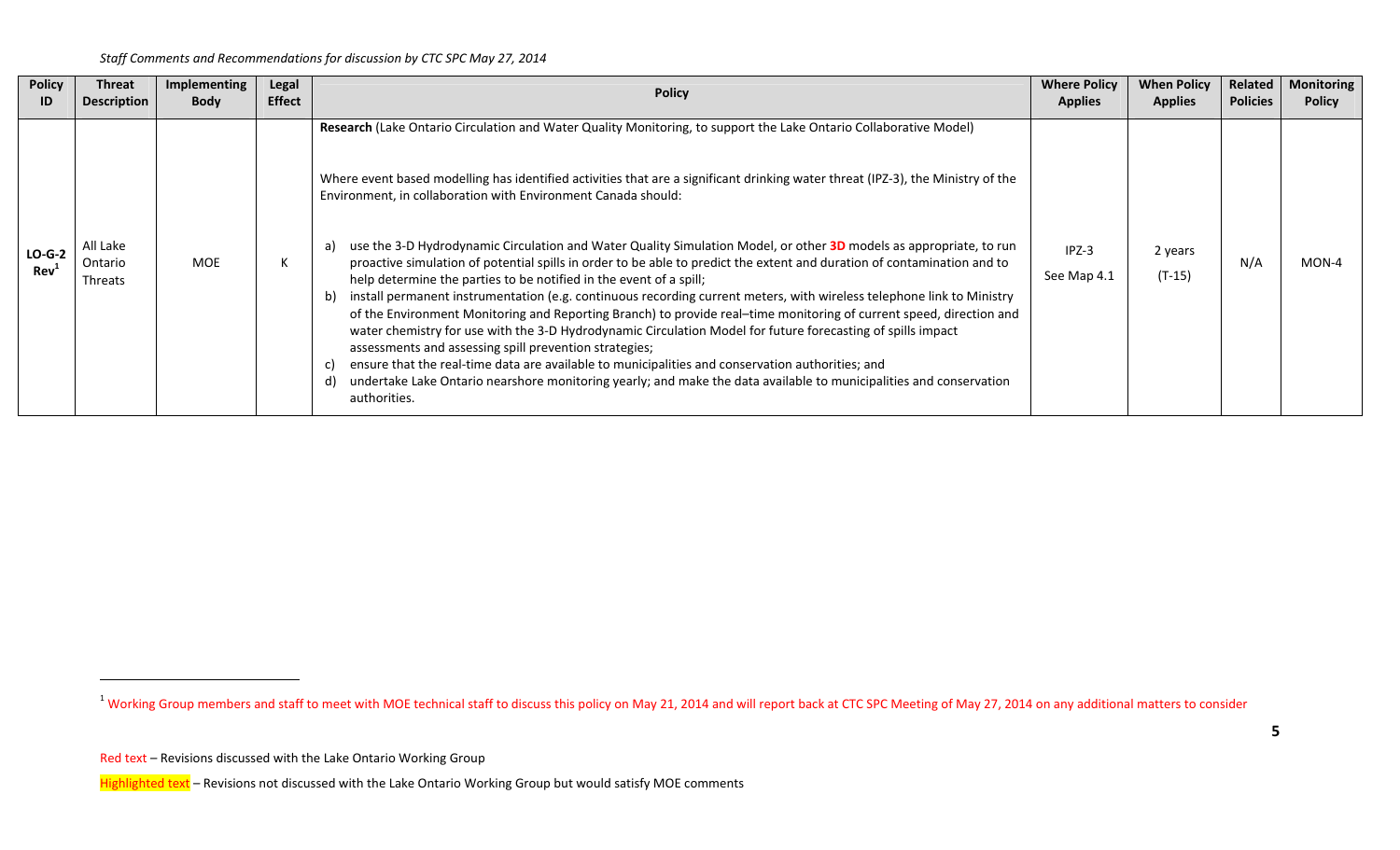| <b>COMMENTS POLICY LO-G-2</b> |  |
|-------------------------------|--|
|-------------------------------|--|

|            | <b>Comments</b>                                                                                                                                                                                                                                                                                                                                                                                                                                                                                                                                                                                                                                                                                                                                                                                                                                                                                                                                                                                                                                                                                                                                                  | Response                                                                                                                                                                                                                                                                                                                                                                                                                                                                                                                                                                                                                                                                                                                                                                                                                 |  |  |  |  |  |  |  |
|------------|------------------------------------------------------------------------------------------------------------------------------------------------------------------------------------------------------------------------------------------------------------------------------------------------------------------------------------------------------------------------------------------------------------------------------------------------------------------------------------------------------------------------------------------------------------------------------------------------------------------------------------------------------------------------------------------------------------------------------------------------------------------------------------------------------------------------------------------------------------------------------------------------------------------------------------------------------------------------------------------------------------------------------------------------------------------------------------------------------------------------------------------------------------------|--------------------------------------------------------------------------------------------------------------------------------------------------------------------------------------------------------------------------------------------------------------------------------------------------------------------------------------------------------------------------------------------------------------------------------------------------------------------------------------------------------------------------------------------------------------------------------------------------------------------------------------------------------------------------------------------------------------------------------------------------------------------------------------------------------------------------|--|--|--|--|--|--|--|
| <b>MOE</b> | 4. The modelling and monitoring initially proposed in Policy LO-G-2 and included in a number of other policies has merit. MOE Source Protection<br>Programs Branch (SPPB) has engaged other groups within the Ministry to review policies related to monitoring and modelling of Lake Ontario<br>included in a number of the source protection plans with the goal of having policies that are implementable, balance multiple ministry programs<br>and mandates, and still maintain the intent of the policies. With respect to CTC's modelling and monitoring policies, some of the specific<br>components of the policy pose significant implementation issues for the Province. These components include permanent instrumentation, real-<br>time monitoring, and 3-D modelling.                                                                                                                                                                                                                                                                                                                                                                             | The intent of the LO-G-2 b) is to ensure that permanent real-time<br>monitoring is made available. CTC acknowledges that weather<br>conditions may bring temporary failure, however the intent is only to<br>ensure that the principle and efforts are made to establish year around<br>monitoring knowing that there could be temporary issues due to<br>weather.                                                                                                                                                                                                                                                                                                                                                                                                                                                       |  |  |  |  |  |  |  |
|            | The Ministry currently deploys instrumentation on a regular basis for water monitoring in Lake Ontario. While providing enhanced current and<br>flow instrumentation during non-ice times of the year is beneficial, year-round permanent instrumentation and real-timing monitoring is not<br>always feasible due to variable winter conditions. Ice conditions in winter often destroy monitoring equipment, limiting the availability of real-<br>time monitoring. To accommodate the weather conditions, instruments would need to be deployed, maintained, and removed throughout the<br>year. Furthermore, real-time monitoring data often requires quality assurance/quality control so the data could not be used on an actual real-<br>time basis. A tailored, local approach that considers various options and meets the policy intent is recommended.                                                                                                                                                                                                                                                                                                | Due to the complexity and dynamics of Lake Ontario flows and<br>circulation, 3D modelling is critical to better understand and predict<br>the extent and duration of modelled threats. This better understanding<br>will inform notification protocols and contingency planning.                                                                                                                                                                                                                                                                                                                                                                                                                                                                                                                                         |  |  |  |  |  |  |  |
|            | The Ministry also supports modelling work for forecasts and assessments. The MOE currently conducts frequent 2-D modelling work to ensure<br>appropriate and timely responses to spills to water. Undertaking forecasting using 3-D Hydrodynamic Circulation Models may be less useful for<br>spills response due to the significantly increased time required to run the model and the difficulty of predicting parameters required for<br>accurate modelling (i.e., there are so many data inputs to estimate, the scenario modelling would almost certainly be inaccurate). The ministry<br>does use 3-D models of this sort for other purposes, but questions whether such models would be more useful or effective than the existing 2-D<br>model in this application.                                                                                                                                                                                                                                                                                                                                                                                      | The Lake Ontario Collaborative (LOC) used event-based modelling for<br>the identification of significant threats to Lake Ontario drinking water<br>intakes. A 3D hydrodynamic model (Danish Hydraulic Institute DHI<br>Mike-3) was selected for a number of reasons. Two dimensional<br>models historically used are unidirectional and it has been shown that<br>they do not adequately simulate flows, currents, horizontal and vertical<br>dispersion properties that apply to a large inland body of water such as                                                                                                                                                                                                                                                                                                   |  |  |  |  |  |  |  |
|            | Below are suggested revisions (underlined) to the modelling and monitoring requirements included in a number of polices:<br>• For policies referring to 3-D Hydrodynamic Circulation and Water Quality Simulation model (e.g., LO-G-2(a), please revise to the following:<br>Maintain and further develop the 3-D Hydrodynamic Circulation Model, or other models as appropriate, with particular focus to the<br>nearshore of Lake Ontario for future forecasting of activities to determine their potential to be significant drinking water threats.<br>• For policies referring to permanent instrumentation (e.g., LO-G-2(b)). Please revise this part of the policy to: Install instrumentation to<br>provide monitoring of current speed, direction and water chemistry for use in 3-D Hydrodynamic Circulation Model, or other models as<br>appropriate, for future forecasting of spills impact assessments and assessing spill prevention strategies.<br>• For policies referring to real-time data (e.g., LO-G-2(c)). Please revise this part of the policy to: Ensure that the data are available to<br>municipalities and conservation authorities. | Lake Ontario. A 3-D model is critical in the representation of the<br>vertical stratification, currents, thermodynamics, seasonal variations,<br>upwelling and down welling characteristics and overall dynamic nature<br>of the lake. It is also important to note that the intakes are located<br>near to the bottom of the lake where the third dimension is essential<br>to the simulation of potential impacts. Advanced monitoring<br>technology exists and is already for the most part in place to provide<br>the necessary inputs to these types of models. Given the size, nature<br>and multijurisdictional concerns of Lake Ontario, it is appropriate for a<br>Provincial level agency to maintain the appropriate monitoring stations<br>and 3-D models to manage and protect Great Lakes water resources. |  |  |  |  |  |  |  |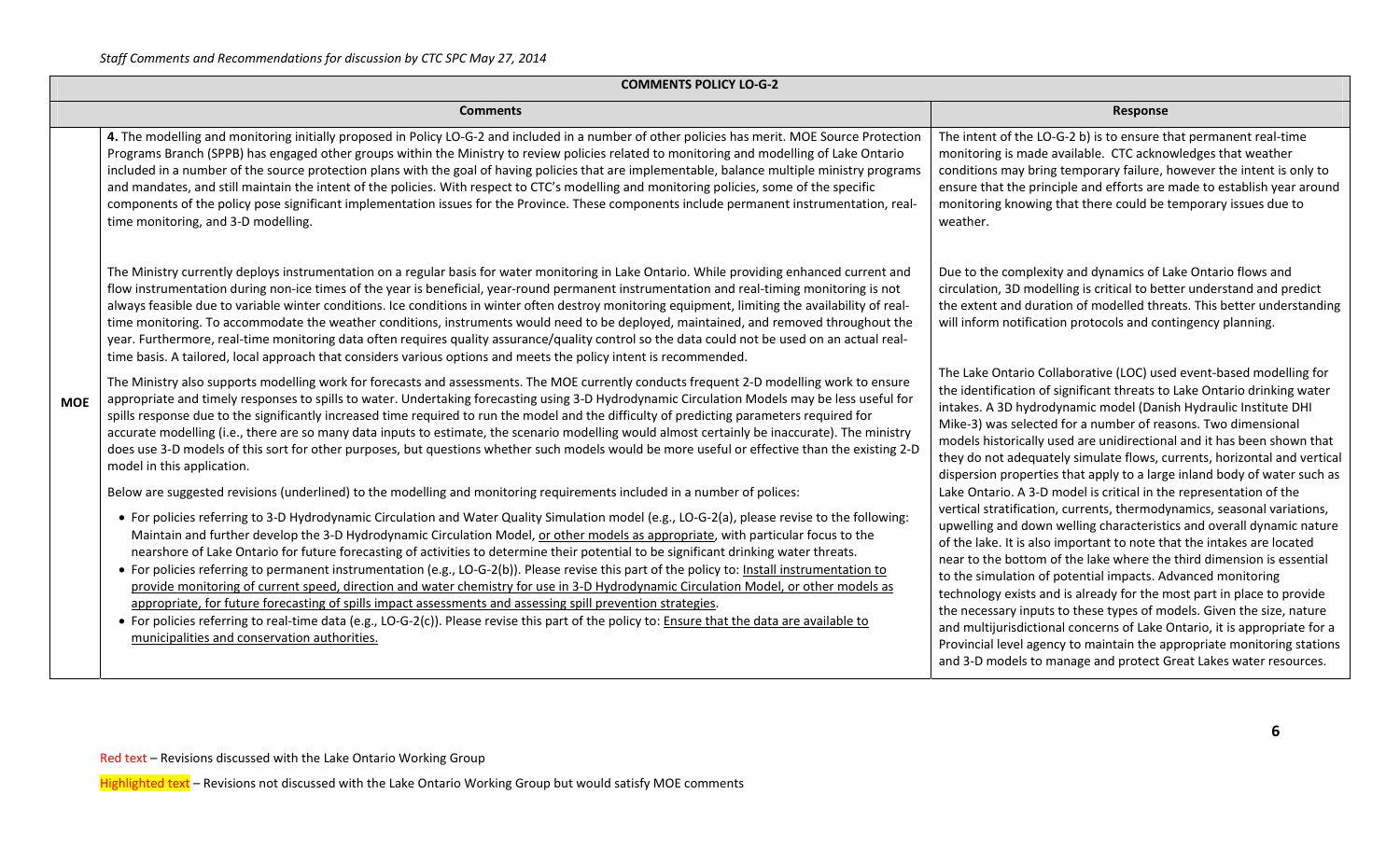| <b>Policy</b>            | Threat                         | Implementi | Legal         | <b>Policy</b>                                                                                                                                                                                                                                                                                                                                                                                                                                                                                                                                                                                                                                                                                                                                                                                                                                                                                                                                                                                                        | <b>Where Policy</b>    | <b>When Policy</b>  | Related         | <b>Monitoring</b> |
|--------------------------|--------------------------------|------------|---------------|----------------------------------------------------------------------------------------------------------------------------------------------------------------------------------------------------------------------------------------------------------------------------------------------------------------------------------------------------------------------------------------------------------------------------------------------------------------------------------------------------------------------------------------------------------------------------------------------------------------------------------------------------------------------------------------------------------------------------------------------------------------------------------------------------------------------------------------------------------------------------------------------------------------------------------------------------------------------------------------------------------------------|------------------------|---------------------|-----------------|-------------------|
| ID                       | <b>Description</b>             | ng Body    | <b>Effect</b> |                                                                                                                                                                                                                                                                                                                                                                                                                                                                                                                                                                                                                                                                                                                                                                                                                                                                                                                                                                                                                      | <b>Applies</b>         | <b>Applies</b>      | <b>Policies</b> | <b>Policy</b>     |
| $LO-G-3$<br>No<br>change | All Lake<br>Ontario<br>Threats | <b>MOE</b> | К             | Research (Lake Ontario 3-D Hydrodynamic Circulation and Water Quality Simulation Model)<br>Where event based modelling has identified activities that are a significant drinking water threat (IPZ-3), the Ministry<br>of the Environment should, in consultation with responsible parties:<br>maintain and further develop the 3-D Hydrodynamic Circulation Model with particular focus to the nearshore of<br>a)<br>Lake Ontario for future forecasting of activities to determine their potential to be significant drinking water<br>threats;<br>maintain specialized modeling expertise to undertake spills scenario modeling;<br>b)<br>lead the development of typical lake circulation spill base cases to provide tools for quick assessments of spills to<br>c)<br>provide early warning impact assessment; and<br>use this model as a consistent approach for assessing potential impact from new/ proposed/ changed discharges,<br>d)<br>including spill scenario assessment and to assess actual spills. | $IPZ-3$<br>See Map 4.1 | 2 years<br>$(T-15)$ | N/A             | MON-4             |

|     | <b>COMMENTS POLICY LO-G-3</b>                                                                                                                                                                                                                                                                 |                                                                                                                                                                                                                                                                                                                                                                                                                          |  |  |  |  |  |  |
|-----|-----------------------------------------------------------------------------------------------------------------------------------------------------------------------------------------------------------------------------------------------------------------------------------------------|--------------------------------------------------------------------------------------------------------------------------------------------------------------------------------------------------------------------------------------------------------------------------------------------------------------------------------------------------------------------------------------------------------------------------|--|--|--|--|--|--|
|     | <b>Comments</b>                                                                                                                                                                                                                                                                               | Response                                                                                                                                                                                                                                                                                                                                                                                                                 |  |  |  |  |  |  |
| MOE | We would also like to discuss the intended outcomes of LO-G-3(c) &(d) as it is currently unclear.<br>Research authorized under Section 26(1) of the CWA must be focussed on the threat activity in a<br>vulnerable area, rather than to determine the potential for future threat activities. | Policy LO-G-3 (c) & (d) are written to apply to significant drinking water threat activities with the intent of developing<br>tools that will inform notification requirements and protocols in order that operators and other stakeholders can take<br>appropriate action. As a result, this policy does meet the objective of ceasing to be/not becoming a SDWT.<br>Will add more information to Explanatory Document. |  |  |  |  |  |  |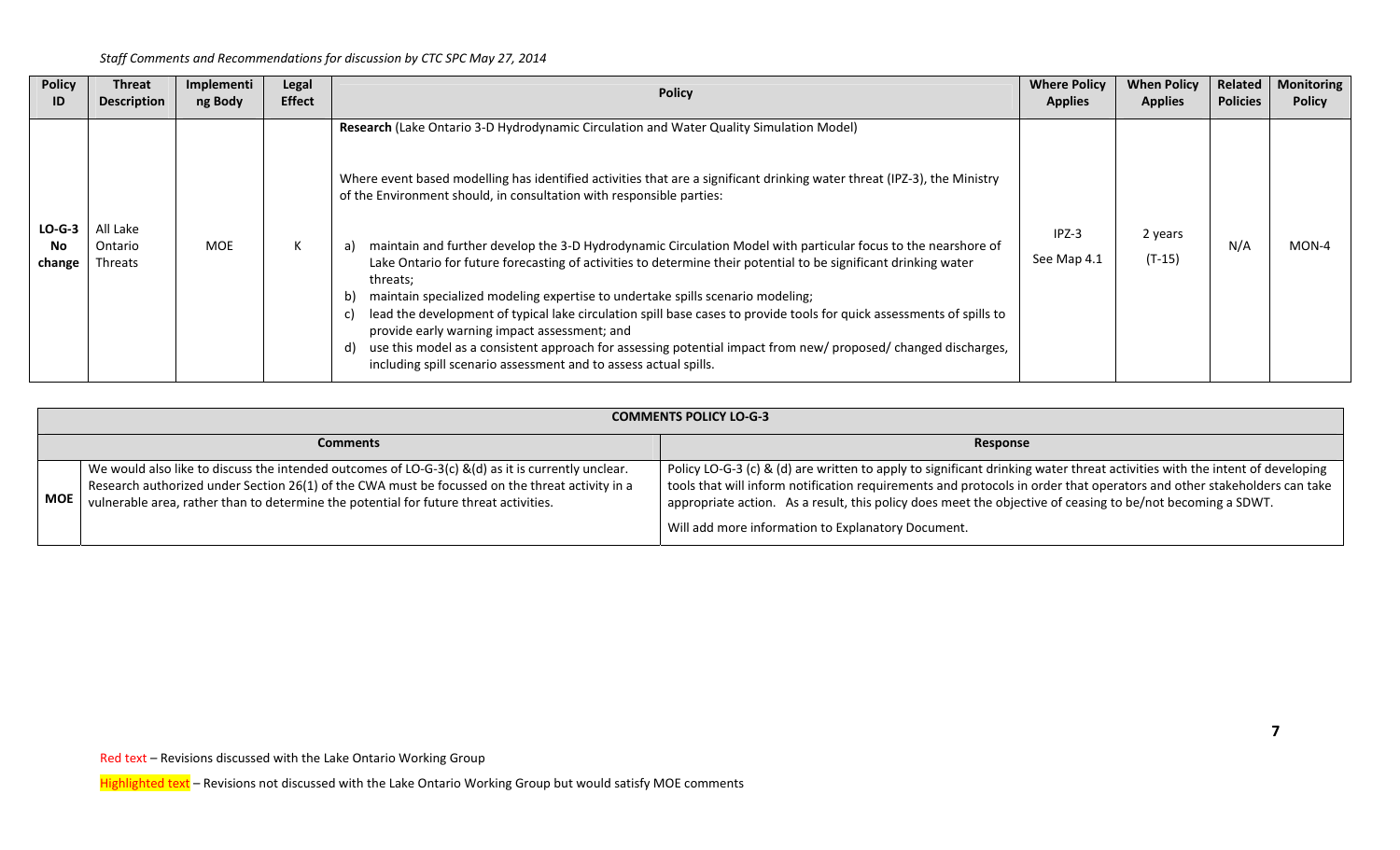| <b>Policy</b><br>ID | <b>Threat</b><br><b>Description</b>                                                                                                                                                                                                                                                                                                                                                                                                                                                                                                                                                                                                                                                                                                                                                                                                                                                                                                                                                                                     | Implementing<br><b>Body</b> | Legal<br><b>Effect</b> | <b>Policy</b>                                                                                                                                                                                                                                                                                                                                                                                                                                                                                                                                                                                                                                                                                                                                | <b>Where Policy</b><br><b>Applies</b> | <b>When Policy</b><br><b>Applies</b> | <b>Related</b><br><b>Policies</b> | <b>Monitoring</b><br><b>Policy</b> |
|---------------------|-------------------------------------------------------------------------------------------------------------------------------------------------------------------------------------------------------------------------------------------------------------------------------------------------------------------------------------------------------------------------------------------------------------------------------------------------------------------------------------------------------------------------------------------------------------------------------------------------------------------------------------------------------------------------------------------------------------------------------------------------------------------------------------------------------------------------------------------------------------------------------------------------------------------------------------------------------------------------------------------------------------------------|-----------------------------|------------------------|----------------------------------------------------------------------------------------------------------------------------------------------------------------------------------------------------------------------------------------------------------------------------------------------------------------------------------------------------------------------------------------------------------------------------------------------------------------------------------------------------------------------------------------------------------------------------------------------------------------------------------------------------------------------------------------------------------------------------------------------|---------------------------------------|--------------------------------------|-----------------------------------|------------------------------------|
| $LO-G-4$            | All Lake<br>Ontario<br>Threats                                                                                                                                                                                                                                                                                                                                                                                                                                                                                                                                                                                                                                                                                                                                                                                                                                                                                                                                                                                          | <b>MOE</b>                  | K                      | Research (Undertake Additional Spill Scenario Modelling)<br>Where event based modelling has identified activities that are a significant drinking water threat (IPZ-3), the Ministry of the<br>Environment, in consultation with responsible parties for the significant threat activities and applicable lead Source<br>Protection Authority, should fund additional scenario modeling, to:<br>undertake additional spill scenarios to assess other potential threats (locations, spill quantities, activities,<br>a)<br>contaminants), for example, pumping station overflow; and<br>assess the effectiveness of Source Protection Plan policies relying on risk management measures and spill contingency<br>measures to reduce the risk. | $IPZ-3$<br>See Map 4.1                | 2 years<br>$(T-15)$                  | N/A                               | $MON-4$                            |
| $LO-G-4$<br>Rev     | <b>Research Education/Outreach</b> (Undertake Additional Spill Scenario Modelling)<br>That the Source Protection Authority reach out to Where event based modelling has identified activities that are a<br>significant drinking water threat (IPZ-3), the Ministry of the Environment, in consultation with responsible parties for the<br>significant threat activities and applicable lead Source Protection Authority, should to rasei the importance of additional spill<br>All Lake<br>К<br>scenario modelling and request that the funding be provided additional scenario modeling, to:<br>MOE<br>Ontario<br>Threats<br>undertake additional spill scenarios to assess other potential threats (locations, spill quantities, activities,<br>a)<br>contaminants), for example, pumping station overflow; and<br>assess the effectiveness of Source Protection Plan policies relying on risk management measures and spill contingency<br>measures to reduce the risk. (move this policy and combine with LO-G-3) |                             | $IPZ-3$<br>See Map 4.1 | 2 years<br>$(T-15)$                                                                                                                                                                                                                                                                                                                                                                                                                                                                                                                                                                                                                                                                                                                          | N/A                                   | MON-4                                |                                   |                                    |

|       | <b>COMMENTS POLICY LO-G-4</b>                                                                                                                                                                                                                                                                                                                                                                                                                                                                                                                                                                                                                      |                                                                                                                                                                                                                                                                                                                                                                                                                                                                                                                                                                                                                     |  |  |  |  |  |  |  |
|-------|----------------------------------------------------------------------------------------------------------------------------------------------------------------------------------------------------------------------------------------------------------------------------------------------------------------------------------------------------------------------------------------------------------------------------------------------------------------------------------------------------------------------------------------------------------------------------------------------------------------------------------------------------|---------------------------------------------------------------------------------------------------------------------------------------------------------------------------------------------------------------------------------------------------------------------------------------------------------------------------------------------------------------------------------------------------------------------------------------------------------------------------------------------------------------------------------------------------------------------------------------------------------------------|--|--|--|--|--|--|--|
|       | <b>Comments</b>                                                                                                                                                                                                                                                                                                                                                                                                                                                                                                                                                                                                                                    | Response                                                                                                                                                                                                                                                                                                                                                                                                                                                                                                                                                                                                            |  |  |  |  |  |  |  |
| l MOE | 5. The Ministry would like to have a discussion with you regarding policy LO-G-4 to undertake additional spill scenarios<br>within IPZ-3 areas where a SDWT has been identified. As per section 26 paragraph 1 of the CWA, research policies that<br>direct future work require the research focus to be the threat activity in the vulnerable area, rather than to determine the<br>potential for future threat activities. It is also unclear if the intended outcome of Part (b) of the policy aligns with the<br>requirements of section 22(2) of the CWA which requires policies to have the objective of ceasing to be/not become a<br>SDWT. | Discussion revealed that (b) may be considered in scope as it relates to assessing plans to ensure that<br>they effective in addressing SDWT. With respect to (a)The working group had discussion about the<br>possibility of revising this policy to an education/outreach policy which would then bring it into<br>compliance with the CWA. However concerns were expressed that an education/outreach policy<br>would weaken the intent. The policy would have more weight if maintained as is as an action that<br>should be undertaken by MOE. The revisions highlighted in yellow would satisfy MOE comments. |  |  |  |  |  |  |  |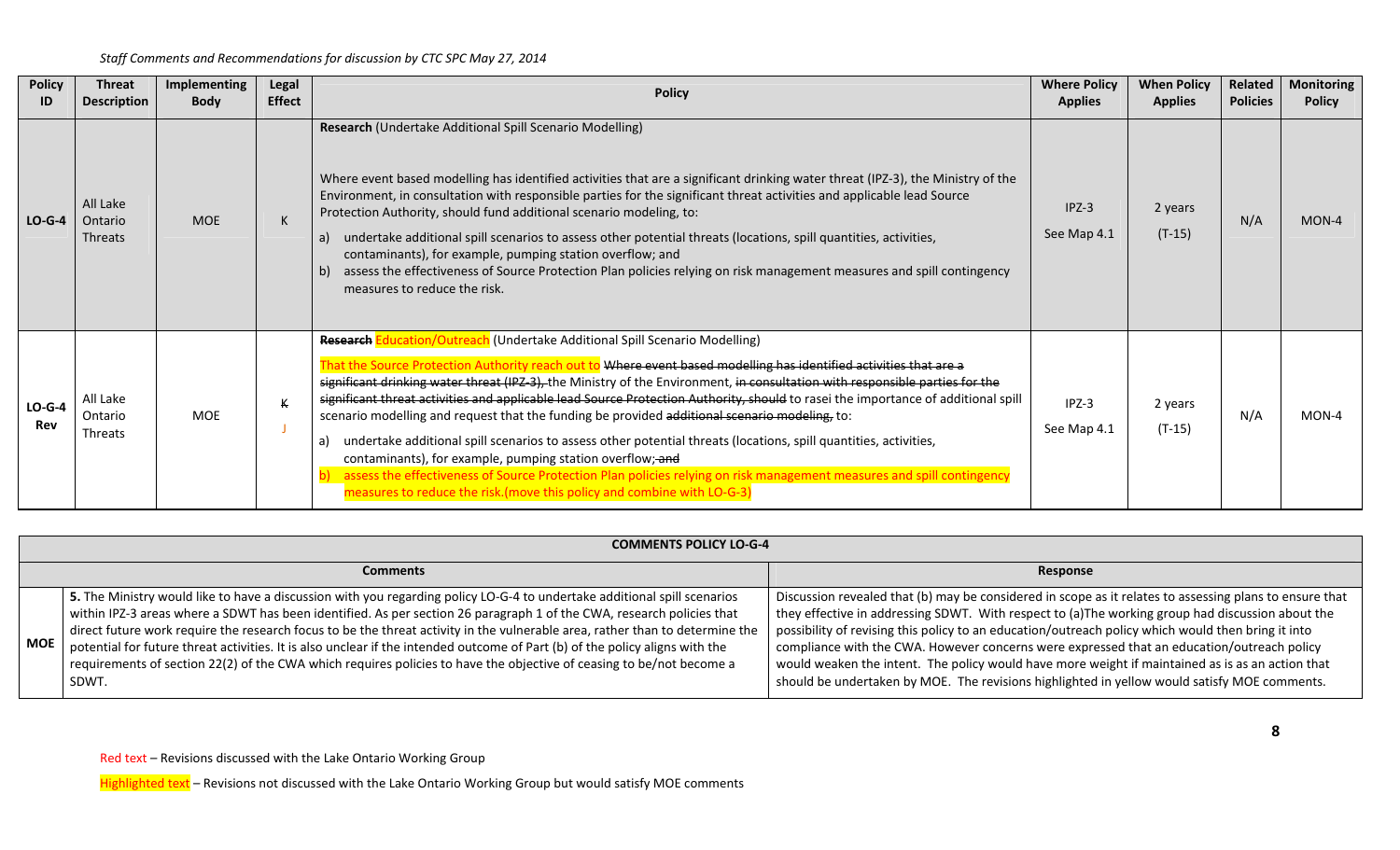| <b>Policy</b><br>ID | <b>Threat</b><br><b>Description</b>   | Implementing<br><b>Body</b> | Legal<br><b>Effect</b> | <b>Policy</b>                                                                                                                                                                                                                                                                                                                                                                                                                                                                                                                                                                                                                                                                                                                                                                                                                                                                                                                                                                                                                                                                                                                                                                                                                                                                                                                                                                                                                                                                                                                                                                               | <b>Where Policy</b><br><b>Applies</b> | <b>When Policy</b><br><b>Applies</b> | Related<br><b>Policies</b> | <b>Monitoring</b><br><b>Policy</b> |
|---------------------|---------------------------------------|-----------------------------|------------------------|---------------------------------------------------------------------------------------------------------------------------------------------------------------------------------------------------------------------------------------------------------------------------------------------------------------------------------------------------------------------------------------------------------------------------------------------------------------------------------------------------------------------------------------------------------------------------------------------------------------------------------------------------------------------------------------------------------------------------------------------------------------------------------------------------------------------------------------------------------------------------------------------------------------------------------------------------------------------------------------------------------------------------------------------------------------------------------------------------------------------------------------------------------------------------------------------------------------------------------------------------------------------------------------------------------------------------------------------------------------------------------------------------------------------------------------------------------------------------------------------------------------------------------------------------------------------------------------------|---------------------------------------|--------------------------------------|----------------------------|------------------------------------|
| $LO-G-$             | All Lake<br>Ontario<br><b>Threats</b> | <b>MOE</b>                  | K                      | <b>Research (Inspect Stream Crossings)</b><br>Where event based modelling has identified activities that are a significant drinking water threat (IPZ-3), the Ministry of the<br>Environment should, with information provided by facility owners, compile an inventory of all pipe facilities which cross<br>tributaries that drain into Lake Ontario to further understand risks associated with pipe break scenarios and to update<br>respective Assessment Reports. Inventory should be shared with the Source Protection Authority and is intended to include:<br>a) the state of the infrastructure (e.g., age, diameter, design life, quantity and type of products transported) to assess the<br>potential threats;<br>a map of the location of each crossing to produce a composite map;<br>$\mathsf{b}$<br>a prioritized list of facilities to be inspected/ maintained based on potential risk to drinking water; and<br>$\mathsf{C}$<br>all petroleum pipeline system failure (spill) sensing and shut down measures and policies.<br>d)                                                                                                                                                                                                                                                                                                                                                                                                                                                                                                                                        | $IPZ-3$<br>See Map 4.1                | 2 years<br>$(T-15)$                  | N/A                        | $MON-4$                            |
| $LO-G-$<br>5 Rev    | All Lake<br>Ontario<br>Threats        | <b>MOE</b>                  | К                      | <b>Research (Inspect Stream Crossings)</b><br>Where significant drinking water threats of petroleum pipelines and sanitary trunk sewers that cross open waters, event<br>based modelling has identified activities that are a significant drinking water threat (IPZ-3), the Ministry of the Environment<br>should, with information provided by facility owners, compile an inventory of all pipe facilities which cross tributaries that<br>drain into Lake Ontario to further understand risks associated with pipe break scenarios and to update respective<br>Assessment Reports. Inventory should be shared with the Source Protection Authority and is intended to include:<br>a) the state of the infrastructure (e.g., age, diameter, design life, quantity and type of products transported) to assess the<br>potential threats; pipeline facility owners are recommended to conduct inline pipeline integrity testing and visual<br>inspections of crossings at open water bodies at a frequent timing of every three years.<br>b) a map of the location of each crossing to produce a composite map; the Source Protection Authority shall consult with<br>pipeline facility owners to determine if pipeline integrity testing and visual inspections have occurred and to request a<br>report on the findings of the testing and inspections and action taken.<br>c) a prioritized list of facilities to be inspected/ maintained based on potential risk to drinking water; and<br>all petroleum pipeline system failure (spill) sensing and shut down measures and policies. | $IPZ-3$<br>See Map 4.1                | 2 years<br>$(T-15)$                  | N/A                        | MON-4                              |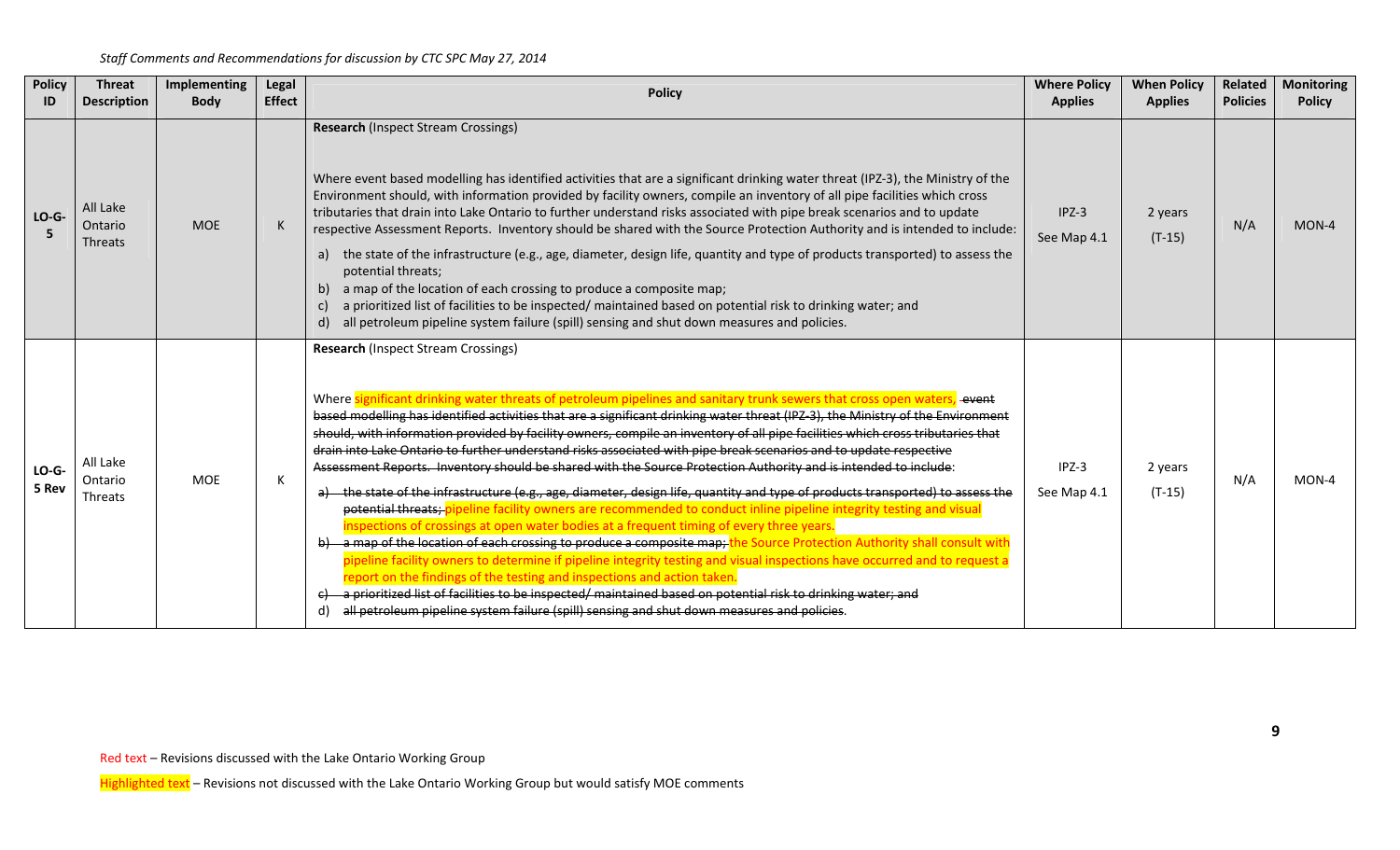|     | <b>COMMENTS POLICY LO-G-5</b>                                                                                                                                                                                                                                                                                                                                                                                                                                                                                                                                                                                                                                                                                                                                                                                                                                                                                                                                                                 |                                                                                                                                                                                                                                                                                                            |  |  |  |  |  |  |
|-----|-----------------------------------------------------------------------------------------------------------------------------------------------------------------------------------------------------------------------------------------------------------------------------------------------------------------------------------------------------------------------------------------------------------------------------------------------------------------------------------------------------------------------------------------------------------------------------------------------------------------------------------------------------------------------------------------------------------------------------------------------------------------------------------------------------------------------------------------------------------------------------------------------------------------------------------------------------------------------------------------------|------------------------------------------------------------------------------------------------------------------------------------------------------------------------------------------------------------------------------------------------------------------------------------------------------------|--|--|--|--|--|--|
|     | <b>Comments</b>                                                                                                                                                                                                                                                                                                                                                                                                                                                                                                                                                                                                                                                                                                                                                                                                                                                                                                                                                                               | Response                                                                                                                                                                                                                                                                                                   |  |  |  |  |  |  |
|     | 6. The CWA and associated legislation requires that source protection plan policies that address significant threats meet the CWA section 22(2) objectives that<br>threats cease to be/ do not become a SDWT. As currently written, policy LO-G-5 is not a permissible policy to include in source protection plans as it does not address<br>a SDWT, nor meet the objectives of section 22 of CWA. Rather the policy requests the MOE to gather information to inform the next round of source protection<br>planning. Although this request has merit, as the policy is written, it is not permissible content for the source protection plan. As such, SPPB recommends removal of<br>policy LO-G-5. However, the SPA may want to consider revising the policy to a general education and outreach policy as other Lake Ontario SPCs have done (e.g.,<br>Halton-Hamilton SPC, SPP Section 3.3) which would be included on List J. Below we have provided suggested revised policy language: | The intent of this policy is to address modelled SDWT that<br>cross streams (sanitary trunk sewer/petroleum pipeline<br>spill) by identifying where there could be spill to ensure<br>that informed decisions and actions can be taken to<br>ensure that the SDWT ceases to be or never becomes a<br>SDWT. |  |  |  |  |  |  |
| MOE | The SPA is encouraged to reach out to the MOE and pipeline facility owners to compile an inventory of all pipe facilities with cross tributaries that drain into Lake<br>Ontario to further understand risks associated with pipe break scenarios and to update respective Assessment Reports. Inventory should be shared with the<br>Source Protection Authority and is intended to include:                                                                                                                                                                                                                                                                                                                                                                                                                                                                                                                                                                                                 | The working group considers this policy to be in scope<br>and did not recommend any changes. The revisions<br>highlighted in yellow mirror those found in                                                                                                                                                  |  |  |  |  |  |  |
|     | a) the state of infrastructure (e.g., age, diameter, design life, quantity and type of products transported) to assess the potential threats;                                                                                                                                                                                                                                                                                                                                                                                                                                                                                                                                                                                                                                                                                                                                                                                                                                                 | Halton/Hamilton SP Plan and would satisfy MOE<br>comments.                                                                                                                                                                                                                                                 |  |  |  |  |  |  |
|     | b) a map of the location of each crossing to produce a composite map;                                                                                                                                                                                                                                                                                                                                                                                                                                                                                                                                                                                                                                                                                                                                                                                                                                                                                                                         | SPC discussion required                                                                                                                                                                                                                                                                                    |  |  |  |  |  |  |
|     | c) a prioritized list of facilities to be inspected/maintained based on potential risk to drinking water; and,                                                                                                                                                                                                                                                                                                                                                                                                                                                                                                                                                                                                                                                                                                                                                                                                                                                                                |                                                                                                                                                                                                                                                                                                            |  |  |  |  |  |  |
|     | d) all petroleum pipeline system failure (spill) sensing and shut down measures and policies.                                                                                                                                                                                                                                                                                                                                                                                                                                                                                                                                                                                                                                                                                                                                                                                                                                                                                                 |                                                                                                                                                                                                                                                                                                            |  |  |  |  |  |  |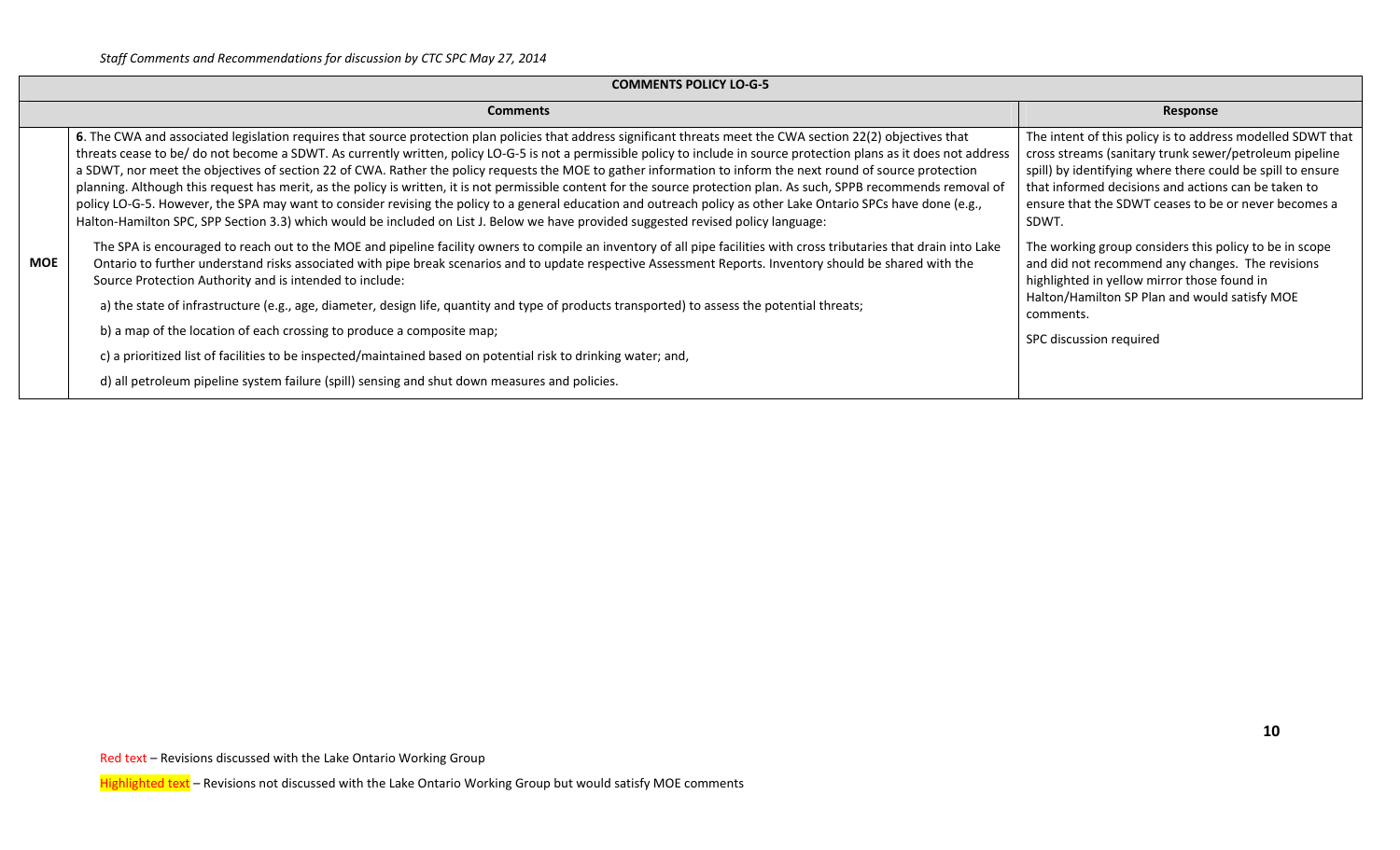| <b>Policy</b><br>ID | <b>Threat</b><br><b>Description</b>                                        | Implementing<br><b>Body</b> | Legal<br><b>Effect</b> | <b>Policy</b>                                                                                                                                                                                                                                                                                                                                                                                                                                                                                                                                                                                                                                                                                                                                                                                                                                                                                                                                                                                                                                                                                    | <b>Where Policy</b><br><b>Applies</b>                                                                  | <b>When Policy</b><br><b>Applies</b> | Related<br><b>Policies</b> | <b>Monitoring</b><br><b>Policy</b> |
|---------------------|----------------------------------------------------------------------------|-----------------------------|------------------------|--------------------------------------------------------------------------------------------------------------------------------------------------------------------------------------------------------------------------------------------------------------------------------------------------------------------------------------------------------------------------------------------------------------------------------------------------------------------------------------------------------------------------------------------------------------------------------------------------------------------------------------------------------------------------------------------------------------------------------------------------------------------------------------------------------------------------------------------------------------------------------------------------------------------------------------------------------------------------------------------------------------------------------------------------------------------------------------------------|--------------------------------------------------------------------------------------------------------|--------------------------------------|----------------------------|------------------------------------|
| $LO-G-6$            | Significant/<br>moderate/<br>low threats<br>All Lake<br>Ontario<br>Threats | <b>MOE</b>                  | К                      | <b>Education and Outreach</b><br>Where event based modelling has identified activities that are significant drinking water threats (IPZ-3) or where the Tables<br>of Drinking Water Threats (Ontario Regulation 287/07 under the Clean Water Act, 2006) identifies moderate or low drinking<br>water threats (IPZ-2, IPZ-1), the Ministry of the Environment is requested to establish an outreach program to discuss the<br>findings and policies arising from the source water protection program with Environment Canada, Health Canada, New York<br>State and US government agencies in order to:<br>encourage collaboration on protecting our shared drinking water sources;<br>a)<br>assess emerging threats to drinking water (e.g. discharge of fracking waste water through sewage treatment plants,<br>b)<br>climate change, etc.);<br>raise profile of the importance of Lake Ontario as a source of drinking water for Ontario; and<br>C)<br>assess the threats to the near shore water quality from the cumulative impacts of point and non-point sources of<br>d)<br>contaminants. | $IPZ-3$<br>See Map 4.1<br>$IPZ-1, 2$<br>See Chapter 5<br>of the<br>respective<br>Assessment<br>Reports | 2 years<br>$(T-15)$                  | N/A                        | $MON-4$                            |
| $LO-G-6$<br>Rev     | Significant/<br>moderate/<br>low threats<br>All Lake<br>Ontario<br>Threats | <b>MOE</b>                  | К                      | <b>Education and Outreach</b><br>Where event based modelling has identified activities that are significant drinking water threats (IPZ-3) or where the Tables<br>of Drinking Water Threats (Ontario Regulation 287/07 under the Clean Water Act, 2006) identifies moderate or low drinking<br>water threats (IPZ-2, IPZ-1), The Ministry of the Environment is requested to establish an outreach program to discuss the<br>findings and policies arising from the source water protection program with Environment Canada, Health Canada, New York<br>State and US government agencies in order to:<br>encourage collaboration on protecting our shared drinking water sources;<br>a)<br>assess emerging threats to drinking water (e.g. discharge of fracking waste water through sewage treatment plants,<br>b)<br>climate change, etc.);<br>raise profile of the importance of Lake Ontario as a source of drinking water for Ontario; and<br>assess the threats to the near shore water quality from the cumulative impacts of point and non-point sources of<br>d)<br>contaminants.       | $IPZ-3$<br>See Map 4.1<br>$IPZ-1, 2$<br>See Chapter 5<br>of the<br>respective<br>Assessment<br>Reports | 2 years<br>$(T-15)$                  | N/A                        | MON-4                              |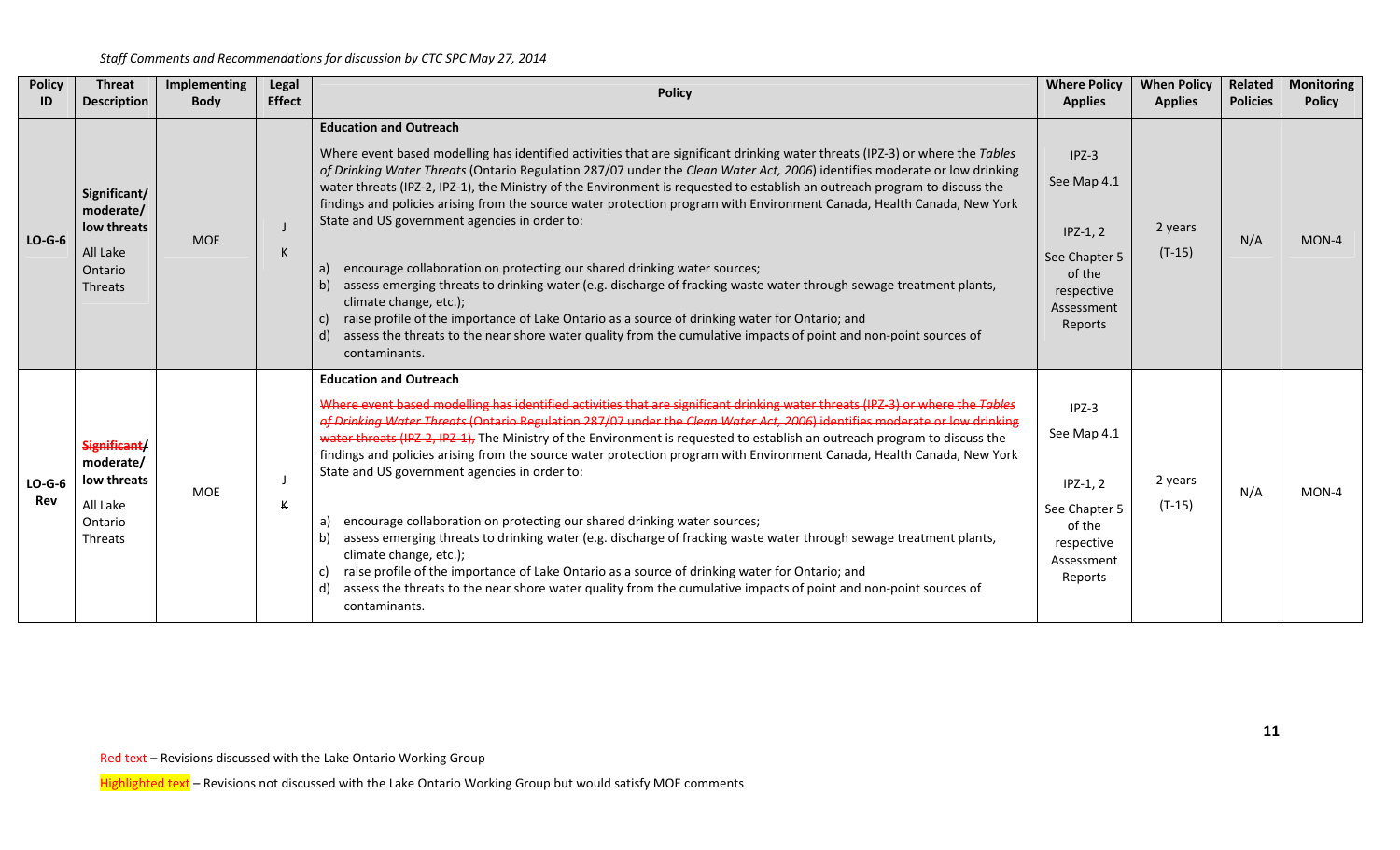|            | <b>COMMENTS POLICY LO-G-6</b>                                                                                                                                                                                                                                                                                                                                                                                                                                                                                                                                                                                                                                                                                                                                                                              |                                                                     |  |  |  |  |  |  |
|------------|------------------------------------------------------------------------------------------------------------------------------------------------------------------------------------------------------------------------------------------------------------------------------------------------------------------------------------------------------------------------------------------------------------------------------------------------------------------------------------------------------------------------------------------------------------------------------------------------------------------------------------------------------------------------------------------------------------------------------------------------------------------------------------------------------------|---------------------------------------------------------------------|--|--|--|--|--|--|
|            | <b>Comments</b>                                                                                                                                                                                                                                                                                                                                                                                                                                                                                                                                                                                                                                                                                                                                                                                            | Response                                                            |  |  |  |  |  |  |
| <b>MOE</b> | 7. Policy LO-G-6 utilizes Education and Outreach (E&O) to address significant, moderate and low threats which directs MOE to establish an outreach program to discuss<br>findings and policies arising from the source protection program with all of the interested Great Lake agencies. The objectives currently outlined in the policy, such as<br>"encouraging collaboration" and "assessing emerging threats" do not meet the objectives of section 22(2) of the CWA pertain to significant threat policies (cease to be/<br>never become). There are two options: remove the reference to significant threats or revise the policy to a general E&O policy as other Lake Ontario SPCs have done<br>(e.g., Halton-Hamilton SPC, SPP Section 3.3). In both options the policy would only be on List J. | Revisions to text made to reflect education and<br>outreach policy. |  |  |  |  |  |  |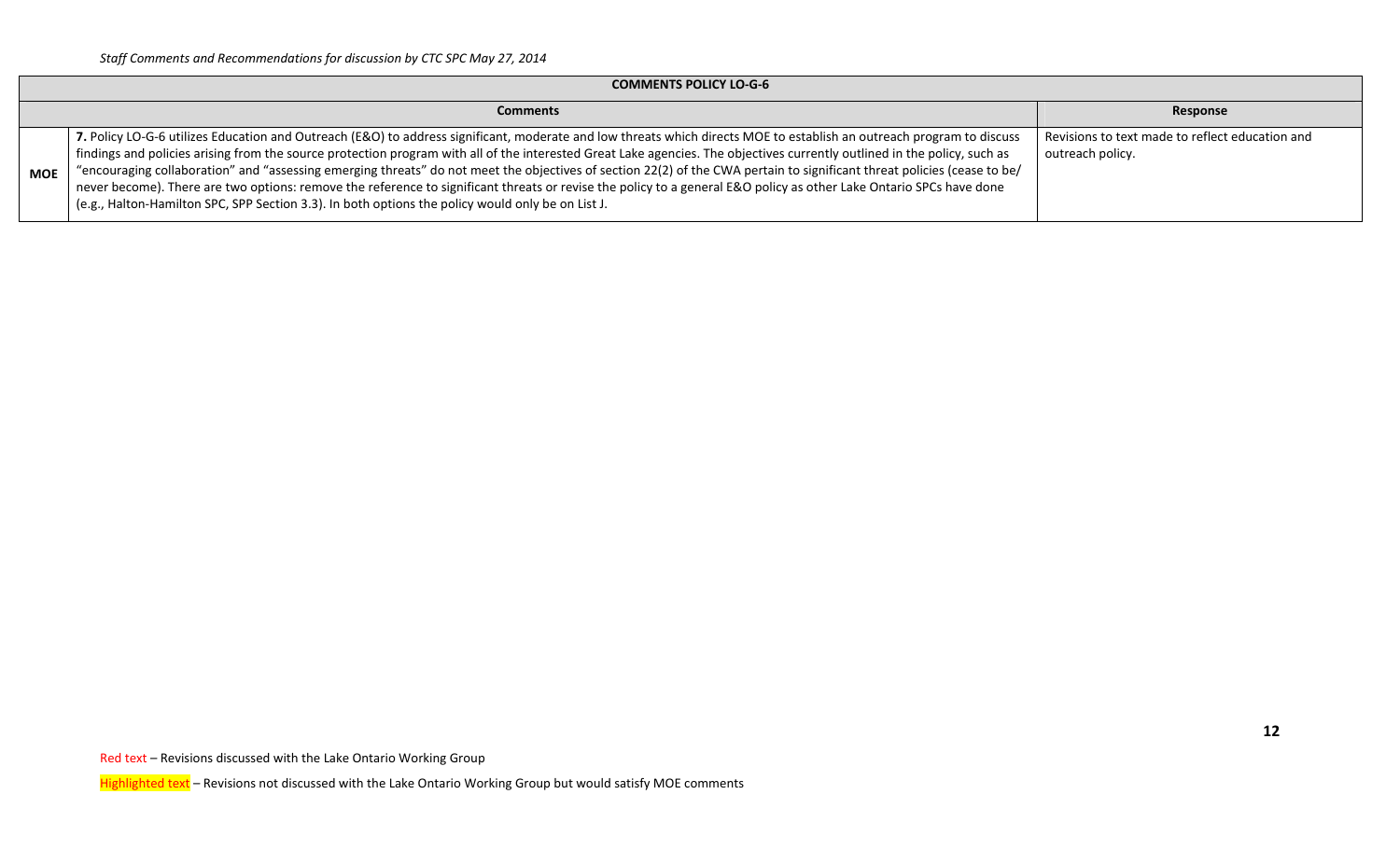| <b>Policy ID</b>                | <b>Threat</b><br><b>Description</b> | Implementing<br><b>Body</b> | Legal<br><b>Effect</b> | <b>Policy</b>                                                                                                                                                                                                                                                                                                                                                                                                                                                                                                                                                                                                                                                                                                                                                                                                                                                                                                                                                                                                                                                                                                                                                                                                                                                                                                                                                                                                                                                                                                                                                                                                                                                                                                                                                                                                                                                                                                                                                                                                                                                                                                                                                                                                                                                                                                                                                                                                                                                                                                                                                                                                                                                                                                                                                                                                                              | <b>Where Policy</b><br><b>Applies</b> | <b>When Policy</b><br><b>Applies</b> | Related<br><b>Policies</b> | <b>Monitoring</b><br><b>Policy</b> |
|---------------------------------|-------------------------------------|-----------------------------|------------------------|--------------------------------------------------------------------------------------------------------------------------------------------------------------------------------------------------------------------------------------------------------------------------------------------------------------------------------------------------------------------------------------------------------------------------------------------------------------------------------------------------------------------------------------------------------------------------------------------------------------------------------------------------------------------------------------------------------------------------------------------------------------------------------------------------------------------------------------------------------------------------------------------------------------------------------------------------------------------------------------------------------------------------------------------------------------------------------------------------------------------------------------------------------------------------------------------------------------------------------------------------------------------------------------------------------------------------------------------------------------------------------------------------------------------------------------------------------------------------------------------------------------------------------------------------------------------------------------------------------------------------------------------------------------------------------------------------------------------------------------------------------------------------------------------------------------------------------------------------------------------------------------------------------------------------------------------------------------------------------------------------------------------------------------------------------------------------------------------------------------------------------------------------------------------------------------------------------------------------------------------------------------------------------------------------------------------------------------------------------------------------------------------------------------------------------------------------------------------------------------------------------------------------------------------------------------------------------------------------------------------------------------------------------------------------------------------------------------------------------------------------------------------------------------------------------------------------------------------|---------------------------------------|--------------------------------------|----------------------------|------------------------------------|
| <b>LO-NGS-1</b><br>No<br>Change | Spill of<br>Tritium<br>From NGS     | <b>MOE</b>                  | К                      | <b>Specify Action (Risk Mitigation/Reduction Plans)</b><br>Where event based modelling has shown that a spill from a nuclear generating station would cause the storage and/or use<br>of tritium contaminated heavy water to be a significant drinking water threat (IPZ-3), the Ministry of the Environment<br>should, in consultation with the appropriate authorities:<br>update spill notification protocols jointly with Spills Action Centre to ensure direct notification to all potentially affected<br>a)<br>water treatment plant operators and appropriate communication to the public and media;<br>review the reporting thresholds jointly with affected municipalities, including consideration to lowering of the spill<br>b)<br>notification threshold to municipalities for significant threat activities and adjust the reporting threshold as required;<br>ensure that information is communicated to all responsible parties (e.g., the originators of the spill, emergency<br>c)<br>response/clean-up personnel, medical officer of health, municipal water owner and water operating authority) who<br>are responding to the spill;<br>investigate and evaluate existing Risk Mitigation Plan/Risk Reduction Plan/Risk Contingency Plans make modifications<br>d)<br>where necessary with priority on reducing the likelihood of spills (such as potential additional design and operational<br>Best Management Practices and operational procedures), which would impair drinking water sources;<br>work with Emergency Management Ontario to ensure that testing of the Risk Mitigation/Risk Reduction/Risk<br>e)<br>Contingency Plan is carried out within 3 years of the Source Water Protection Plan coming into effect, followed by<br>regular (frequency and priority to be determined in consultation) emergency response preparedness exercises to<br>address the significant threats identified;<br>use the 3-D Hydrodynamic Circulation and Water Quality Simulation Model, or other models as appropriate, to run<br>proactive simulation of potential spills in order to be able to predict the extent and duration of contamination and to<br>help determine the parties to be notified in the event of a spill;<br>install permanent instrumentation (e.g. continuous recording current meters, with wireless telephone link to Ministry<br>g)<br>of the Environment Monitoring and Reporting Branch) to provide real-time monitoring of current speed and direction<br>for use with the 3-D Hydrodynamic Circulation Model or other models as appropriate, for future forecasting of spills<br>impact assessments and assessing spill prevention strategies; and<br>ensure that the real-time lake current speed and direction data are available to municipalities and conservation<br>authorities. | $IPZ-3$<br>See Map 4.1                | 2 years<br>$(T-15)$                  | N/A                        | $MON-4$                            |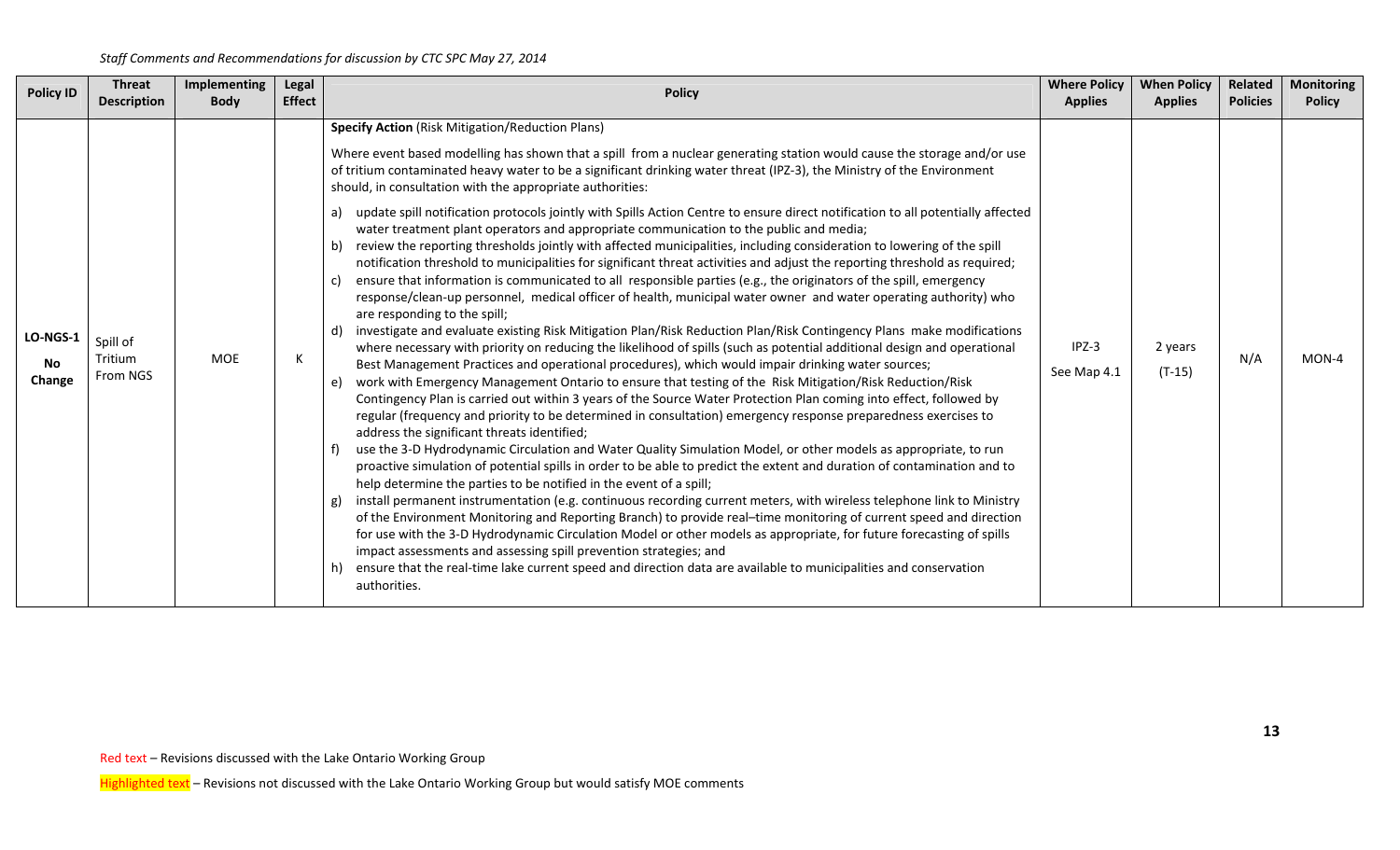|            |                                                                                                                                                                                                                                                                                                                                                                                                                                                                                         | <b>COMMENTS POLICY LO-NGS-1</b>                                                                                                                                                                                                                                                                                                                                                                                                                        |
|------------|-----------------------------------------------------------------------------------------------------------------------------------------------------------------------------------------------------------------------------------------------------------------------------------------------------------------------------------------------------------------------------------------------------------------------------------------------------------------------------------------|--------------------------------------------------------------------------------------------------------------------------------------------------------------------------------------------------------------------------------------------------------------------------------------------------------------------------------------------------------------------------------------------------------------------------------------------------------|
|            | <b>Comments</b>                                                                                                                                                                                                                                                                                                                                                                                                                                                                         | Response                                                                                                                                                                                                                                                                                                                                                                                                                                               |
|            | 8. Similarly to LO-G-1(5) (please see comment #3 above), LO-NGS-1(e) requests MOE, in consultation with<br>EMO (now OMFEM), ensure that testing of the contingency plan is carried out within three years of plan<br>implementation followed by regular emergency response preparedness exercises to address SDWTs. MOE is<br>participating in a full scale nuclear emergency response exercise for the Provincial Nuclear Emergency                                                    | Generally, the SDWT of a tritium spill does not trigger the Provincial Nuclear Emergency Response Plan (PNEP) unless<br>the PNEP has been or will be triggered by another co-occurring event                                                                                                                                                                                                                                                           |
|            | Response Plan (PNERP) scheduled for May 2014 to ensure all levels of government and stakeholders are<br>prepared. Conducting another full scale test within the next five years may not be practicable. MOE and<br>OFMEM are open to working with appropriate authorities to consider testing of these plans. Please revise<br>the policy with "ensure that testing of the Contingency Plan is carried out in a timely fashion once the<br>Source Water Protection Plan takes effect,". | The 3 year time frame should not be an issue due to the following: There is a provincial document (Coordination of<br>the response to a Liquid Emission at OPG and Bruce Power, July 2006) that provides a coordinated response for<br>events where the discharge of radioactivity from Ontario's nuclear power plants may result in radioactive<br>concentrations at nearby water intakes that may exceed the MOE standards. This procedure requires: |
| <b>MOE</b> |                                                                                                                                                                                                                                                                                                                                                                                                                                                                                         | A full-scale exercise is to be held annually, rotating between Bruce Power, Pickering and Darlington. The province<br>has declined to participate of the last few drills OPG has conducted.                                                                                                                                                                                                                                                            |
|            |                                                                                                                                                                                                                                                                                                                                                                                                                                                                                         | A Province/OPG/Bruce Power committee will meet annually. This has not happened in several years and OPG has<br>tried to get the province to meet with us to discuss some change we need to make to the procedure.                                                                                                                                                                                                                                      |
|            |                                                                                                                                                                                                                                                                                                                                                                                                                                                                                         | Ontario government ministries will meet annually to review the procedure.                                                                                                                                                                                                                                                                                                                                                                              |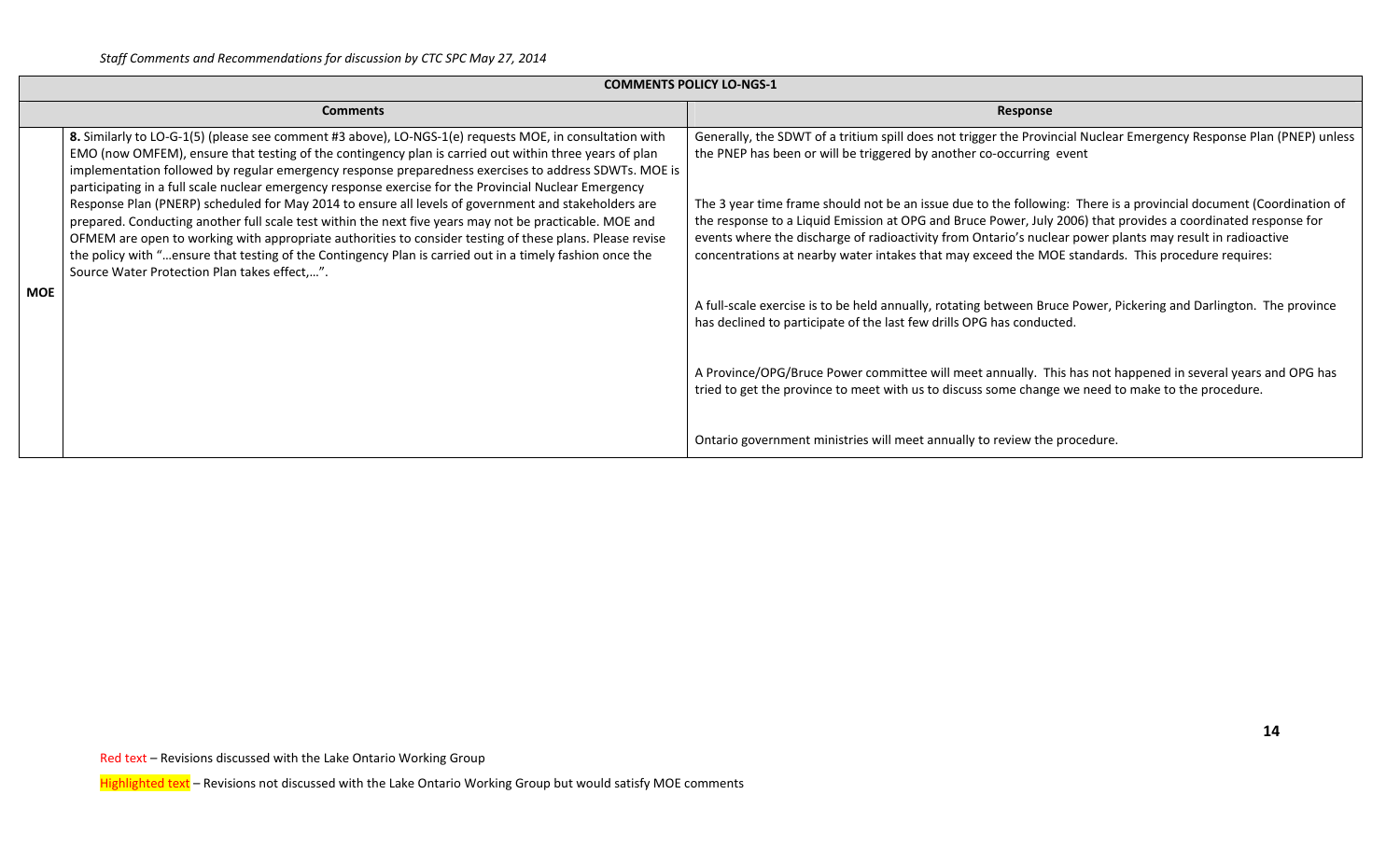| <b>Policy ID</b> | <b>Threat</b><br><b>Description</b>                                                                                                                         | <b>Implementing</b><br><b>Body</b> | <b>Legal</b><br><b>Effect</b> | <b>Policy</b>                                                                                                                                                                                                                                                                                                                                                                                                                                                                                                                                                                                                                                                                                                                                                                                                                                                                                                                                                                                                                                                                                                                                                                                                                                                                                                                                                                                                                                                                                                                                                                                                                                                                                                                                                                                                                                                                                                                                                                                                                                                                                                                                                                                                                                                                                                                                                                                                                                                                                                                                                                                                                                                                                                                                     | <b>Where Policy</b><br><b>Applies</b> | <b>When Policy</b><br><b>Applies</b>                                 | Related<br><b>Policies</b> | <b>Monitoring</b><br><b>Policy</b> |
|------------------|-------------------------------------------------------------------------------------------------------------------------------------------------------------|------------------------------------|-------------------------------|---------------------------------------------------------------------------------------------------------------------------------------------------------------------------------------------------------------------------------------------------------------------------------------------------------------------------------------------------------------------------------------------------------------------------------------------------------------------------------------------------------------------------------------------------------------------------------------------------------------------------------------------------------------------------------------------------------------------------------------------------------------------------------------------------------------------------------------------------------------------------------------------------------------------------------------------------------------------------------------------------------------------------------------------------------------------------------------------------------------------------------------------------------------------------------------------------------------------------------------------------------------------------------------------------------------------------------------------------------------------------------------------------------------------------------------------------------------------------------------------------------------------------------------------------------------------------------------------------------------------------------------------------------------------------------------------------------------------------------------------------------------------------------------------------------------------------------------------------------------------------------------------------------------------------------------------------------------------------------------------------------------------------------------------------------------------------------------------------------------------------------------------------------------------------------------------------------------------------------------------------------------------------------------------------------------------------------------------------------------------------------------------------------------------------------------------------------------------------------------------------------------------------------------------------------------------------------------------------------------------------------------------------------------------------------------------------------------------------------------------------|---------------------------------------|----------------------------------------------------------------------|----------------------------|------------------------------------|
| LO-SEW-1         | <b>The</b><br>establishment,<br>operation or<br>maintenance<br>of a system<br>that collects,<br>stores,<br>transmits,<br>treats or<br>disposes of<br>sewage | <b>MOE</b>                         | C                             | Prescribed Instrument (Review and Enhancement of Spill Prevention and Contingency Plans)<br>Where event based modelling has shown that a disinfection interruption at a waste water treatment plant would cause a<br>sewage treatment plant by-pass discharge to surface water or sewage treatment plant effluent to be a significant<br>drinking water threat (IPZ-3), the Ministry of the Environment should:<br>review and amend Environmental Compliance Approvals to ensure they contain terms and conditions that ensure<br>a)<br>that the threats cease to be significant. Terms and conditions shall include a spill prevention and contingency plan,<br>consideration for a year-round disinfection system and sufficient redundancy in the disinfection system to minimize<br>the length of time that the disinfection system would not be working;<br>update spill notification protocols jointly with Spills Action Centre to ensure direct notification to all potentially<br>b)<br>affected water treatment plant operators and appropriate communication to the public and media;<br>review the reporting thresholds for significant threat activities and adjust the reporting threshold as required;<br>C)<br>ensure that information is communicated to all responsible parties (e.g., the originators of the spill, emergency<br>d)<br>response/clean-up personnel, medical officer of health, municipal water owner and water operating authority) who<br>are responding to the spill;<br>work with Emergency Management Ontario to ensure that testing of the Contingency Plan is carried out within 3<br>e)<br>years of the Source Water Protection Plan coming into effect, followed by regular (frequency and priority to be<br>determined in consultation) emergency response preparedness exercises to address the significant threats<br>identified;<br>use the 3D Hydrodynamic Circulation and Water Quality Simulation Model, or other models as appropriate, to run<br>f)<br>proactive simulation of potential spills in order to be able to predict the extent and duration of contamination and to<br>help determine the parties to be notified in the event of a spill;<br>install permanent instrumentation (e.g. continuous recording current meters, with wireless telephone link to<br>g)<br>Ministry of the Environment Monitoring and Reporting Branch) to provide real-time monitoring of current speed,<br>direction and water chemistry for use with the 3-D Hydrodynamic Circulation Model for future forecasting of spills<br>impact assessments and assessing spill prevention strategies; and<br>ensure that the real-time data are available to municipalities and conservation authorities.<br>h) | $IPZ-3$<br>See Map 4.1                | Existing:<br>3 years<br>$(T-1)$<br>Future:<br>Immediately<br>$(T-3)$ | GEN-5                      | MON-4                              |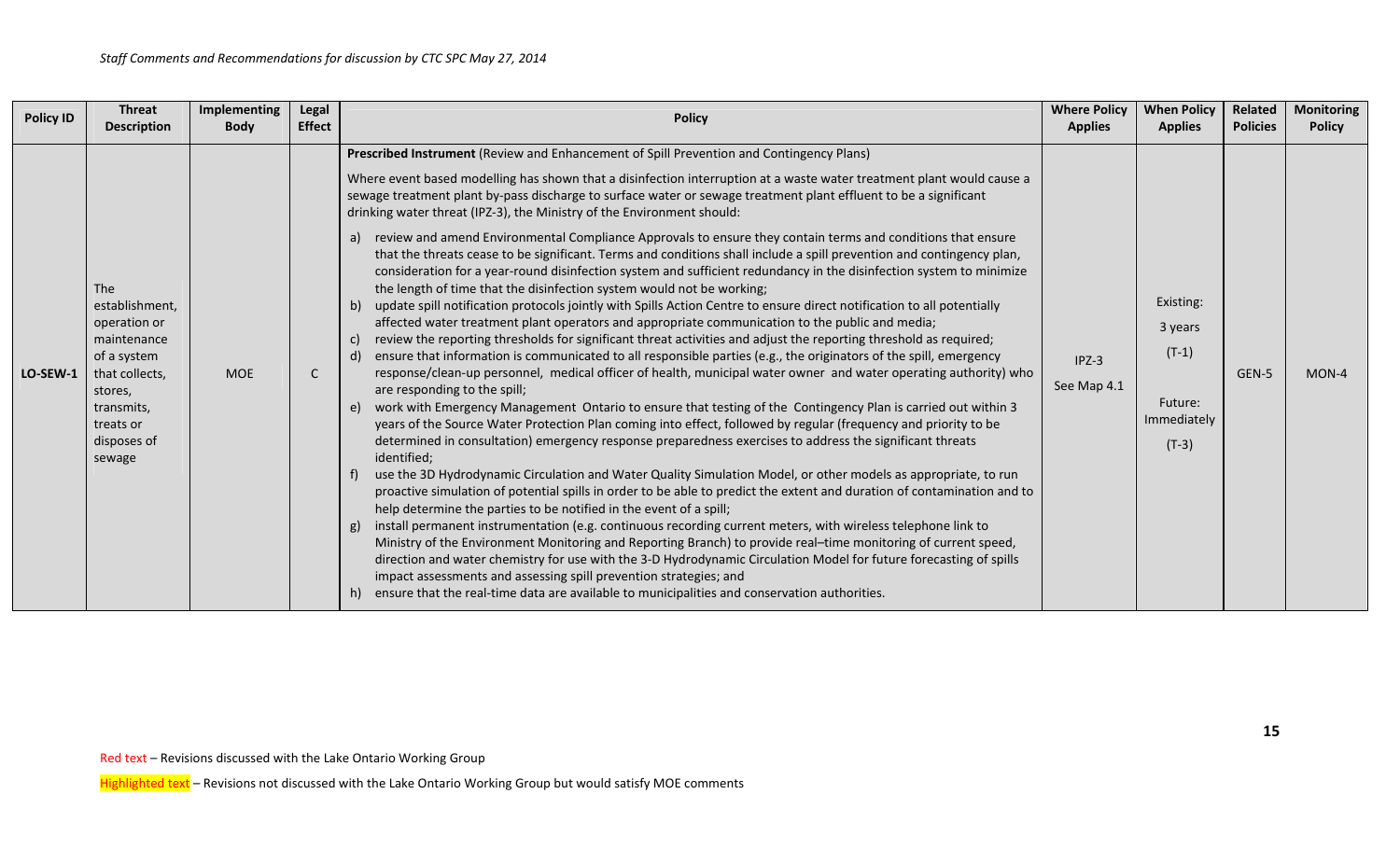| <b>Policy ID</b> | <b>Threat</b><br><b>Description</b>                                                                                                                         | <b>Implementing</b><br><b>Body</b> | Legal<br><b>Effect</b> | <b>Policy</b>                                                                                                                                                                                                                                                                                                                                                                                                                                                                                                                                                                                                                                                                                                                                                                                                                                                                                                                                                                                                                                                                                                                                                                                                                                                                                                                                                                                                                                                                                                                                                                                                                                                                                                                                                                                                                                                                                                                                                                                                                                                                                                                                                                                                                                                                                                                                                                                                                                                                                                                                                                                                                                                                                                                                                                                                                                                                            | <b>Where Policy</b><br><b>Applies</b> | When Policy<br><b>Applies</b>                                        | Related<br><b>Policies</b> | <b>Monitoring</b><br><b>Policy</b> |
|------------------|-------------------------------------------------------------------------------------------------------------------------------------------------------------|------------------------------------|------------------------|------------------------------------------------------------------------------------------------------------------------------------------------------------------------------------------------------------------------------------------------------------------------------------------------------------------------------------------------------------------------------------------------------------------------------------------------------------------------------------------------------------------------------------------------------------------------------------------------------------------------------------------------------------------------------------------------------------------------------------------------------------------------------------------------------------------------------------------------------------------------------------------------------------------------------------------------------------------------------------------------------------------------------------------------------------------------------------------------------------------------------------------------------------------------------------------------------------------------------------------------------------------------------------------------------------------------------------------------------------------------------------------------------------------------------------------------------------------------------------------------------------------------------------------------------------------------------------------------------------------------------------------------------------------------------------------------------------------------------------------------------------------------------------------------------------------------------------------------------------------------------------------------------------------------------------------------------------------------------------------------------------------------------------------------------------------------------------------------------------------------------------------------------------------------------------------------------------------------------------------------------------------------------------------------------------------------------------------------------------------------------------------------------------------------------------------------------------------------------------------------------------------------------------------------------------------------------------------------------------------------------------------------------------------------------------------------------------------------------------------------------------------------------------------------------------------------------------------------------------------------------------------|---------------------------------------|----------------------------------------------------------------------|----------------------------|------------------------------------|
| LO-SEW-1<br>Rev  | <b>The</b><br>establishment,<br>operation or<br>maintenance<br>of a system<br>that collects,<br>stores,<br>transmits,<br>treats or<br>disposes of<br>sewage | <b>MOE</b>                         | $\mathsf{C}$           | Prescribed Instrument (Review and Enhancement of Spill Prevention and Contingency Plans)<br>Where event based modelling has shown that a disinfection interruption at a waste water treatment plant would cause a<br>sewage treatment plant by-pass discharge to surface water or sewage treatment plant effluent to be a significant<br>drinking water threat (IPZ-3), the Ministry of the Environment should:<br>review and amend Environmental Compliance Approvals to ensure they contain terms and conditions that ensure<br>that the threats cease to be significant. Terms and conditions shall include a spill prevention and contingency plan.<br>Consideration should also be given to the need for a year-round disinfection system and sufficient redundancy in the<br>disinfection system to minimize the length of time that the disinfection system would not be working;<br>update spill notification protocols jointly with Spills Action Centre to ensure direct notification to all potentially<br>b)<br>affected water treatment plant operators and appropriate communication to the public and media;<br>review the notification reporting thresholds for significant threat activities and adjust the reporting threshold as<br>C)<br>required to ensure that water plant operators are notified appropriately for a given magnitude of spill;<br>ensure that information is communicated to all responsible parties (e.g., the originators of the spill, emergency<br>d)<br>response/clean-up personnel, medical officer of health, municipal water owner and water operating authority) who<br>are responding to the spill;<br>work with Emergency Management Ontario to ensure that testing of the Contingency Plan is carried out within 3<br>e)<br>years of the Source Water Protection Plan coming into effect, followed by regular (frequency and priority to be<br>determined in consultation) emergency response preparedness exercises to address the significant threats<br>identified;<br>use the 3D Hydrodynamic Circulation and Water Quality Simulation Model, or other 3D models as appropriate, to<br>run proactive simulation of potential spills in order to be able to predict the extent and duration of contamination<br>and to help determine the parties to be notified in the event of a spill;<br>install permanent instrumentation (e.g. continuous recording current meters, with wireless telephone link to<br>g)<br>Ministry of the Environment Monitoring and Reporting Branch) to provide real-time monitoring of current speed,<br>direction and water chemistry for use with the 3-D Hydrodynamic Circulation Model for future forecasting of spills<br>impact assessments and assessing spill prevention strategies; and<br>ensure that the real-time data are available to municipalities and conservation authorities.<br>h) | $IPZ-3$<br>See Map 4.1                | Existing:<br>3 years<br>$(T-1)$<br>Future:<br>Immediately<br>$(T-3)$ | GEN-5                      | $MON-4$                            |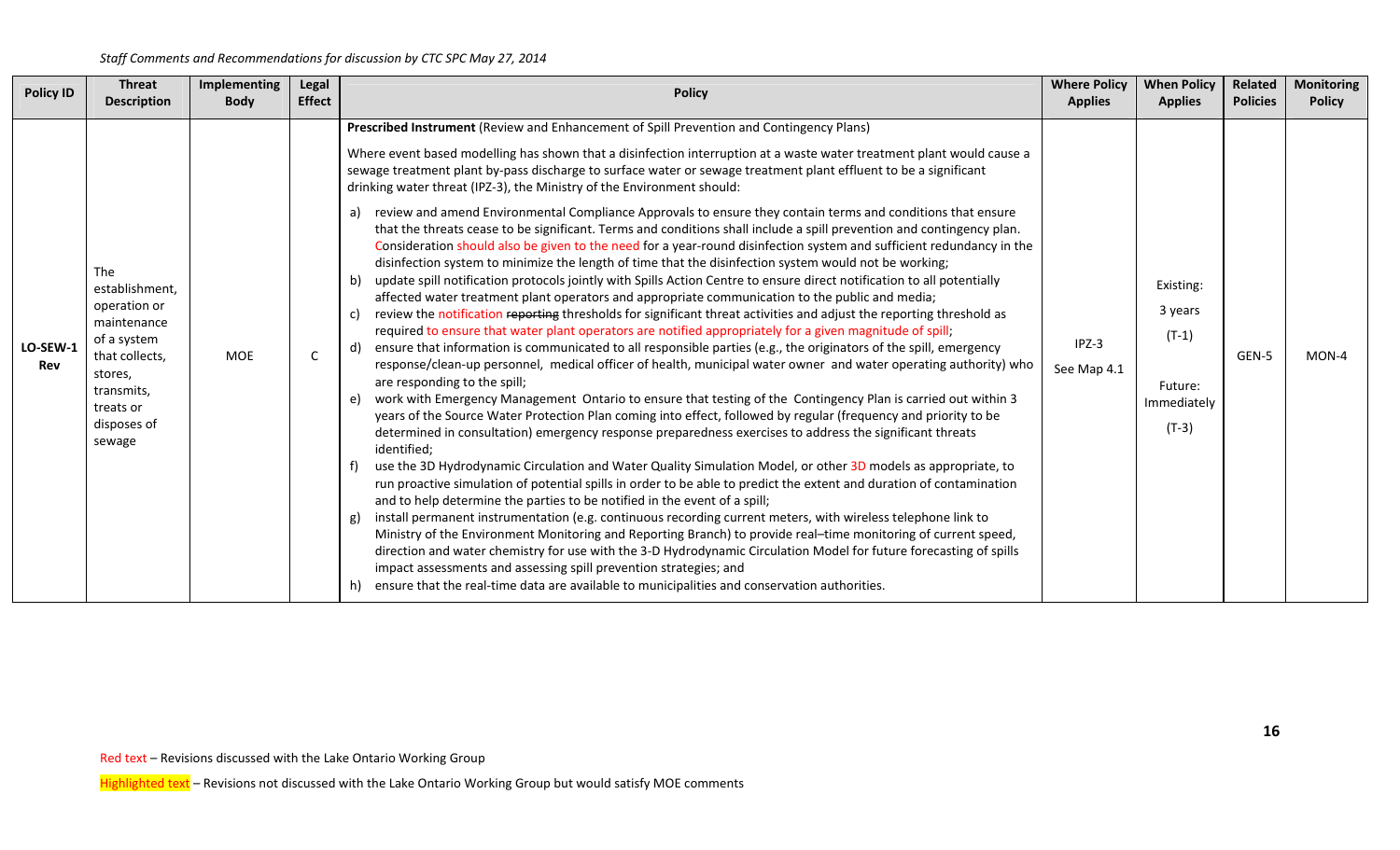|            | <b>COMMENTS POLICY LO-SEW-1</b>                                                                                                                                                                                                                                                                                                                                                                                                                                                                                                                                                                                                                                                                                                                                               |                                                                                                                                    |  |  |  |  |  |
|------------|-------------------------------------------------------------------------------------------------------------------------------------------------------------------------------------------------------------------------------------------------------------------------------------------------------------------------------------------------------------------------------------------------------------------------------------------------------------------------------------------------------------------------------------------------------------------------------------------------------------------------------------------------------------------------------------------------------------------------------------------------------------------------------|------------------------------------------------------------------------------------------------------------------------------------|--|--|--|--|--|
|            | <b>Comments</b>                                                                                                                                                                                                                                                                                                                                                                                                                                                                                                                                                                                                                                                                                                                                                               | Response                                                                                                                           |  |  |  |  |  |
| <b>MOE</b> | 9. Policy LO-SEW-1-a directs MOE to include specific terms and conditions in Environmental Compliance Approvals. As written, the policy could have unintended<br>consequences as it would not allow the consideration of local conditions and would prevent the MOE from considering more advanced technology or approaches<br>moving forward. Given this, the policy may not achieve the intended environmental outcomes and may not be relevant over time. Please amend LO-SWE-1 to<br>indicate the terms and conditions "should consider" rather than "shall include". MOE is considering the proposed terms and conditions as it develops business<br>process for issuing or amending prescribed instruments for activities that pose a risk to source of drinking water. | Revision made to clarify that the policy does not limit the<br>ability of the MOE to apply other local conditions as<br>warranted. |  |  |  |  |  |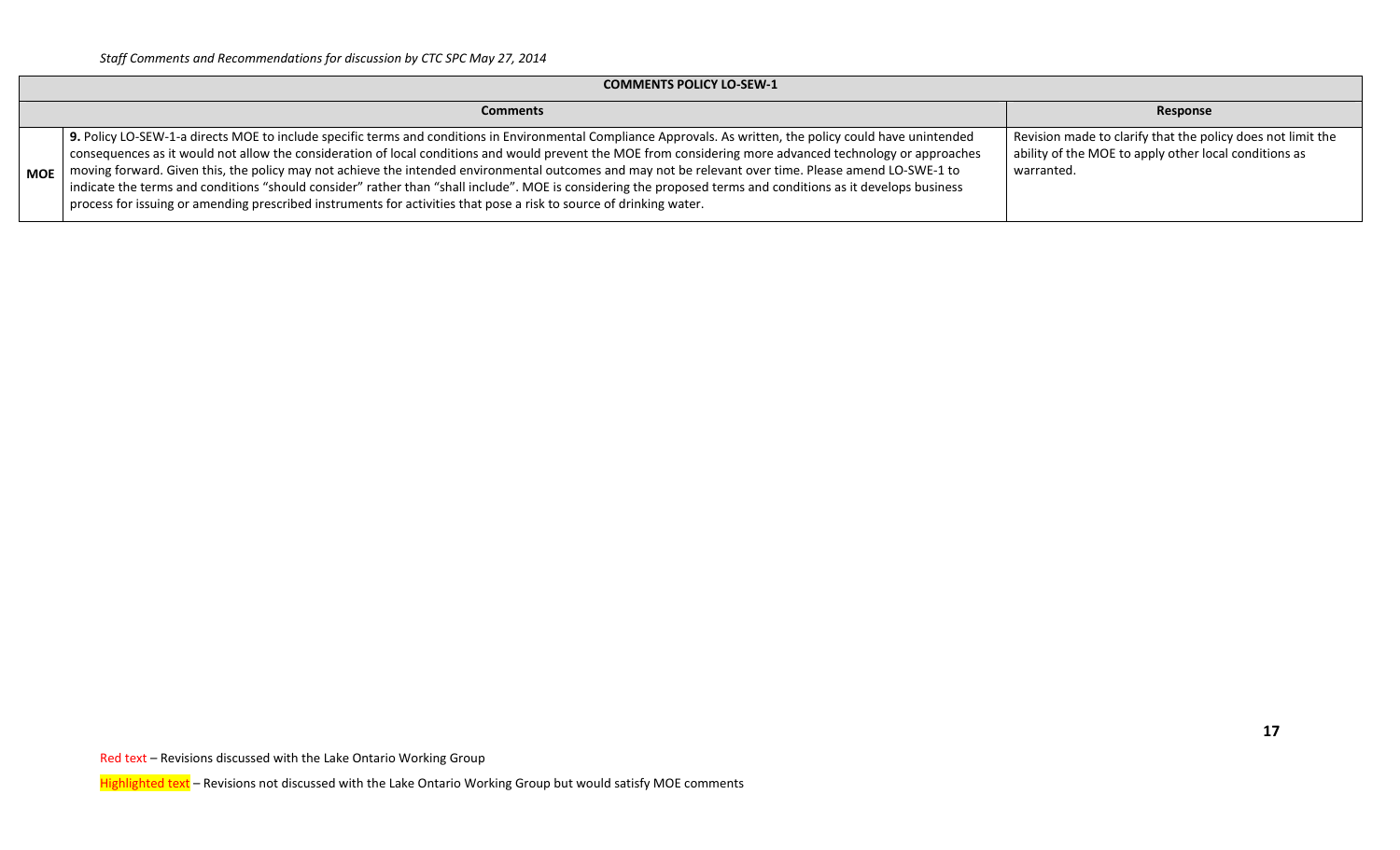| <b>Policy ID</b> | <b>Threat</b><br><b>Description</b>           | Implementing<br><b>Body</b> | Legal<br><b>Effect</b> | <b>Policy</b>                                                                                                                                                                                                                                                                                                                                                                                                                                                                                                                                                                                                                                                                                                                                                                                                                                                                                                                                                                                                                                                                                                                                                                                                                                                                                                                                                                                                                                                                                                                                                                                                                                                                                                                                                                                                                                                                                                                                                                                                                                                                                                                                                                                                                                                                                                                                                                                                                                                                                                                                                                                                                                            | <b>Where Policy</b><br><b>Applies</b> | <b>When Policy</b><br><b>Applies</b>                                 | Related<br><b>Policies</b> | <b>Monitoring</b><br><b>Policy</b> |
|------------------|-----------------------------------------------|-----------------------------|------------------------|----------------------------------------------------------------------------------------------------------------------------------------------------------------------------------------------------------------------------------------------------------------------------------------------------------------------------------------------------------------------------------------------------------------------------------------------------------------------------------------------------------------------------------------------------------------------------------------------------------------------------------------------------------------------------------------------------------------------------------------------------------------------------------------------------------------------------------------------------------------------------------------------------------------------------------------------------------------------------------------------------------------------------------------------------------------------------------------------------------------------------------------------------------------------------------------------------------------------------------------------------------------------------------------------------------------------------------------------------------------------------------------------------------------------------------------------------------------------------------------------------------------------------------------------------------------------------------------------------------------------------------------------------------------------------------------------------------------------------------------------------------------------------------------------------------------------------------------------------------------------------------------------------------------------------------------------------------------------------------------------------------------------------------------------------------------------------------------------------------------------------------------------------------------------------------------------------------------------------------------------------------------------------------------------------------------------------------------------------------------------------------------------------------------------------------------------------------------------------------------------------------------------------------------------------------------------------------------------------------------------------------------------------------|---------------------------------------|----------------------------------------------------------------------|----------------------------|------------------------------------|
| LO-SEW-2         | <b>Sanitary Trunk</b><br>Sewer Spill<br>(STS) | <b>MOE</b>                  | $\mathsf{C}$           | Prescribed Instrument (Spill Prevention and Contingency Plan)<br>Where event based modelling has shown that a spill from a sanitary trunk sewer would be a significant drinking water<br>threat (IPZ-3), the Ministry of the Environment should:<br>a) review and amend Environmental Compliance Approvals to ensure that the threat ceases to be significant. Terms<br>and conditions should include a spill prevention and contingency plan incorporating a requirement for assessment of<br>erosion and flooding risks in tributaries which could jeopardize the integrity of the sanitary sewer systems identified<br>as a significant threat. Re-inspections shall also be required with the frequency commensurate with the level of risk<br>identified during the initial inspection;<br>b) update spill notification protocols jointly with Spills Action Centre to ensure direct notification to all potentially<br>affected water treatment plant operators and appropriate communication to the public and media;<br>c) review the reporting thresholds for significant threat activities and adjust the reporting threshold as required;<br>d) ensure that information is communicated to all responsible parties (e.g., the originators of the spill, emergency<br>response/clean-up personnel, medical officer of health, municipal water owner and water operating authority) who are<br>responding to the spill;<br>e) work with Emergency Management Ontario to ensure that testing of the Contingency Plan is carried out within 3<br>years of the Source Water Protection Plan coming into effect, followed by regular (frequency and priority to be<br>determined in consultation) emergency response preparedness exercises to address the significant threats identified;<br>f) use the 3D Hydrodynamic Circulation and Water Quality Simulation Model, or other models as appropriate, to run<br>proactive simulation of potential spills in order to be able to predict the extent and duration of contamination and to<br>help determine the parties to be notified in the event of a spill;<br>g) install permanent instrumentation (e.g. continuous recording current meters, with wireless telephone link to Ministry<br>of the Environment Monitoring and Reporting Branch) to provide real-time monitoring of current speed, direction and<br>water chemistry for use with the 3-D Hydrodynamic Circulation Model for future forecasting of spills impact assessments<br>and assessing spill prevention strategies; and<br>h) ensure that the real-time data are available to municipalities and conservation authorities. | $IPZ-3$<br>See Map 4.1                | Existing:<br>3 years<br>$(T-1)$<br>Future:<br>Immediately<br>$(T-3)$ | GEN-5                      | $MON-4$                            |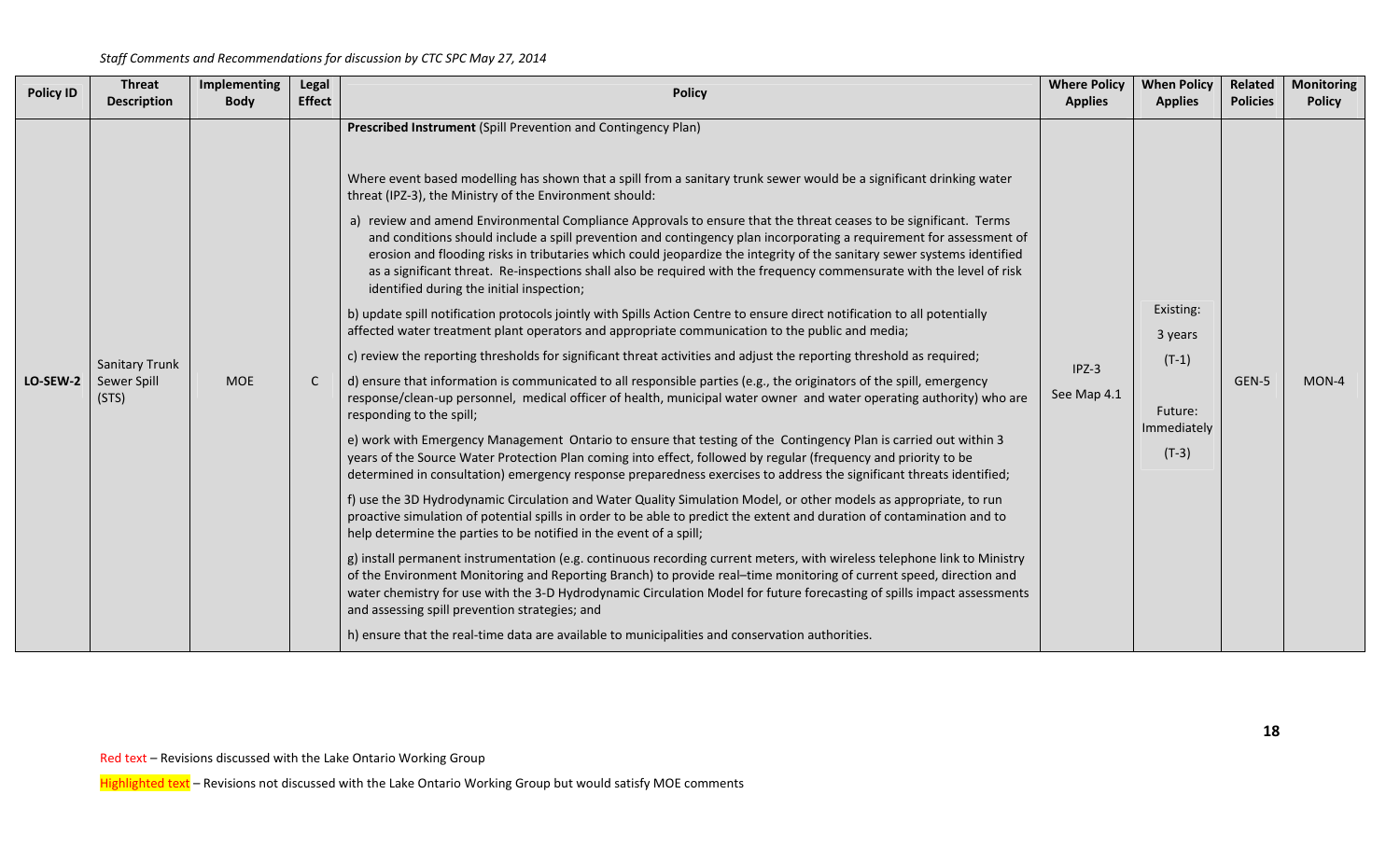| <b>Policy ID</b> | <b>Threat</b><br><b>Description</b>       | <b>Implementing</b><br><b>Body</b> | <b>Legal</b><br><b>Effect</b> | <b>Policy</b>                                                                                                                                                                                                                                                                                                                                                                                                                                                                                                                                                                                                                                                                                                                                                                                                                                                                                                                                                                                                                                                                                                                                                                                                                                                                                                                                                                                                                                                                                                                                                                                                                                                                                                                                                                                                                                                                                                                                                                                                                                                                                                                                                                                                                                                                                                                                                                                                                                                                                                                                                                                                                                                                                                                                                     | <b>Where Policy</b><br><b>Applies</b> | <b>When Policy</b><br><b>Applies</b>                                 | Related<br><b>Policies</b> | <b>Monitoring</b><br><b>Policy</b> |
|------------------|-------------------------------------------|------------------------------------|-------------------------------|-------------------------------------------------------------------------------------------------------------------------------------------------------------------------------------------------------------------------------------------------------------------------------------------------------------------------------------------------------------------------------------------------------------------------------------------------------------------------------------------------------------------------------------------------------------------------------------------------------------------------------------------------------------------------------------------------------------------------------------------------------------------------------------------------------------------------------------------------------------------------------------------------------------------------------------------------------------------------------------------------------------------------------------------------------------------------------------------------------------------------------------------------------------------------------------------------------------------------------------------------------------------------------------------------------------------------------------------------------------------------------------------------------------------------------------------------------------------------------------------------------------------------------------------------------------------------------------------------------------------------------------------------------------------------------------------------------------------------------------------------------------------------------------------------------------------------------------------------------------------------------------------------------------------------------------------------------------------------------------------------------------------------------------------------------------------------------------------------------------------------------------------------------------------------------------------------------------------------------------------------------------------------------------------------------------------------------------------------------------------------------------------------------------------------------------------------------------------------------------------------------------------------------------------------------------------------------------------------------------------------------------------------------------------------------------------------------------------------------------------------------------------|---------------------------------------|----------------------------------------------------------------------|----------------------------|------------------------------------|
| LO-SEW-2<br>Rev  | Sanitary<br>Trunk<br>Sewer Spill<br>(STS) | <b>MOE</b>                         | C                             | Prescribed Instrument (Spill Prevention and Contingency Plan)<br>Where event based modelling has shown that a spill from a sanitary trunk sewer would be a significant drinking water<br>threat (IPZ-3), the Ministry of the Environment should:<br>a) review and amend Environmental Compliance Approvals to ensure that the threat ceases to be significant. Terms and<br>conditions should include a spill prevention and contingency plan incorporating a requirement for assessment of<br>erosion and flooding risks in tributaries which could jeopardize the integrity of the sanitary sewer systems identified<br>as a significant threat. Re-inspections shall also be required with the frequency commensurate with the level of risk<br>identified during the initial inspection;<br>update spill notification protocols jointly with Spills Action Centre to ensure direct notification to all potentially<br>affected water treatment plant operators and appropriate communication to the public and media;<br>review the notification reporting thresholds for significant threat activities and adjust the reporting threshold as<br>required to ensure that water plant operators are notified appropriately for a given magnitude of spill;<br>d) ensure that information is communicated to all responsible parties (e.g., the originators of the spill, emergency<br>response/clean-up personnel, medical officer of health, municipal water owner and water operating authority) who<br>are responding to the spill;<br>e) work with Emergency Management Ontario to ensure that testing of the Contingency Plan is carried out within 3<br>years of the Source Water Protection Plan coming into effect, followed by regular (frequency and priority to be<br>determined in consultation) emergency response preparedness exercises to address the significant threats identified;<br>use the 3D Hydrodynamic Circulation and Water Quality Simulation Model, or 3D other models as appropriate, to run<br>proactive simulation of potential spills in order to be able to predict the extent and duration of contamination and to<br>help determine the parties to be notified in the event of a spill;<br>install permanent instrumentation (e.g. continuous recording current meters, with wireless telephone link to Ministry<br>g)<br>of the Environment Monitoring and Reporting Branch) to provide real-time monitoring of current speed, direction<br>and water chemistry for use with the 3-D Hydrodynamic Circulation Model for future forecasting of spills impact<br>assessments and assessing spill prevention strategies; and<br>ensure that the real-time data are available to municipalities and conservation authorities. | $IPZ-3$<br>See Map 4.1                | Existing:<br>3 years<br>$(T-1)$<br>Future:<br>Immediately<br>$(T-3)$ | GEN-5                      | $MON-4$                            |

| <b>COMMENTS POLICY LO-SEW-2</b> |                                                       |  |  |  |  |
|---------------------------------|-------------------------------------------------------|--|--|--|--|
| <b>Comments</b><br>Response     |                                                       |  |  |  |  |
| No comments received            | Changes proposed to align with other similar policies |  |  |  |  |

Red text – Revisions discussed with the Lake Ontario Working Group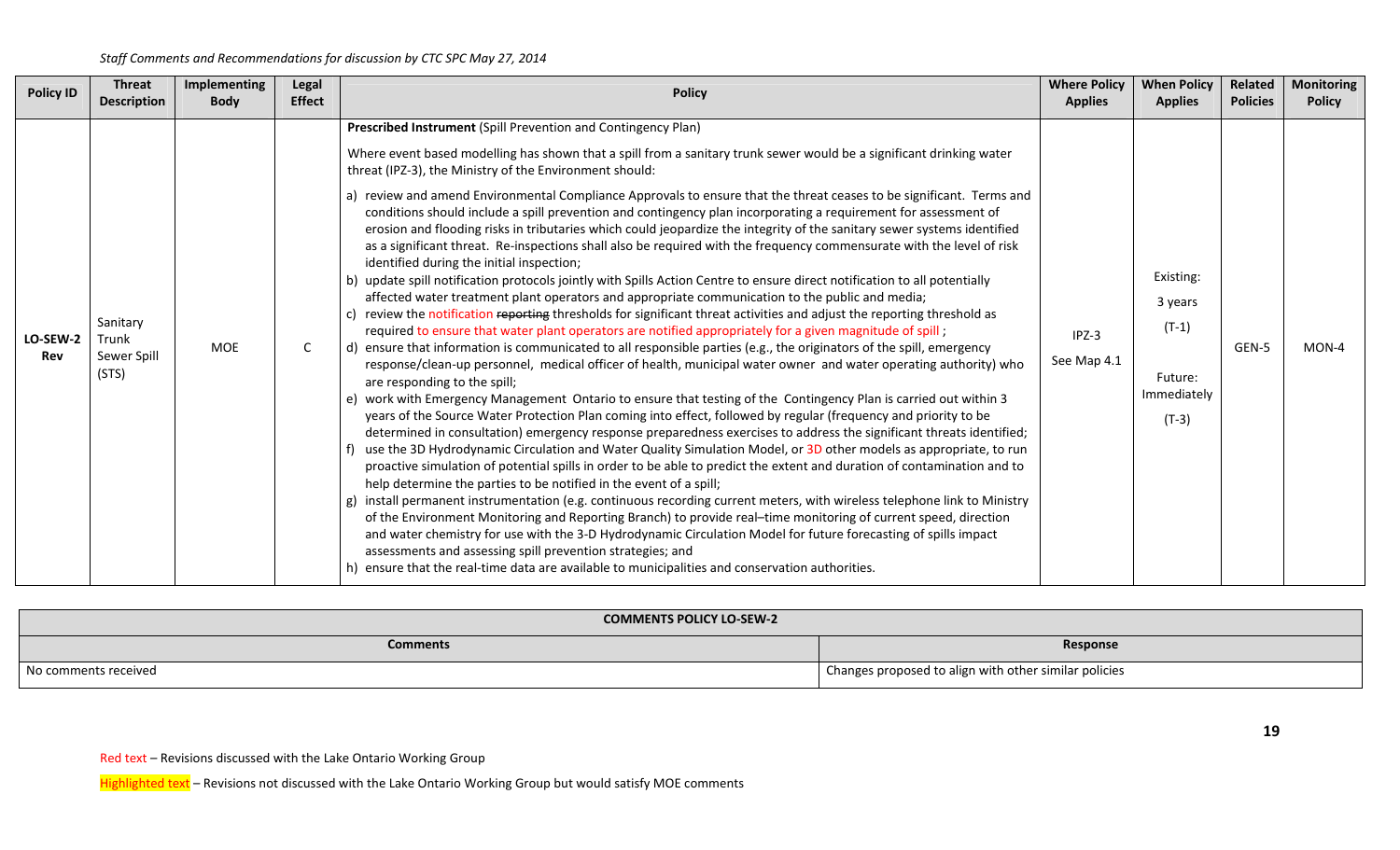| <b>Policy ID</b> | <b>Threat</b><br><b>Description</b>                                                  | Implementing<br><b>Body</b> | <b>Legal</b><br><b>Effect</b> | <b>Policy</b>                                                                                                                                                                                                                                                                                                                                                                                                                                                                                                               | <b>Where Policy</b><br><b>Applies</b>                                        | <b>When Policy</b><br><b>Applies</b> | Related<br><b>Policies</b> | <b>Monitoring</b><br><b>Policy</b> |
|------------------|--------------------------------------------------------------------------------------|-----------------------------|-------------------------------|-----------------------------------------------------------------------------------------------------------------------------------------------------------------------------------------------------------------------------------------------------------------------------------------------------------------------------------------------------------------------------------------------------------------------------------------------------------------------------------------------------------------------------|------------------------------------------------------------------------------|--------------------------------------|----------------------------|------------------------------------|
| LO-SEW-3         | Moderate/<br>low threats<br>All threats that<br>are Linked to<br><b>Storm Sewers</b> | <b>MOE</b>                  |                               | <b>Specify Action (Storm Sewers)</b><br>Where a spill from a facility could reach an off-site storm sewer such that it would be a moderate or low drinking<br>water threat as identified in the Tables of Drinking Water Threats (Ontario Regulation 287/07 under the Clean Water<br>Act, 2006 in IPZ-2, IPZ-1), the Ministry of the Environment should enact the necessary legislation/regulation to require<br>such facility owners to be subject to provincial approvals for spill prevention/mitigation plans.          | $IPZ-1, 2$<br>See Chapter 5<br>of the<br>respective<br>Assessment<br>Reports | 2 years<br>$(T-15)$                  | N/A                        | MON-4                              |
| LO-SEW-3<br>Rev  | Moderate/<br>low threats<br>All threats that<br>are Linked to<br><b>Storm Sewers</b> | <b>MOE</b>                  |                               | <b>Specify Action (Storm Sewers)</b><br>Where a spill from a facility could reach an off-site storm sewer such that it would be a moderate or low drinking<br>water threat as identified in the Tables of Drinking Water Threats (Ontario Regulation 287/07 under the Clean Water<br>Act, 2006 in IPZ-2, IPZ-1), the Ministry of the Environment should enact the necessary legislation/regulation or tools<br>to require such facility owners to be subject to provincial approvals for spill prevention/mitigation plans. | $IPZ-1, 2$<br>See Chapter 5<br>of the<br>respective<br>Assessment<br>Reports | 2 years<br>$(T-15)$                  | N/A                        | MON-4                              |

|     | <b>COMMENTS POLICY LO-SEW-3</b>                                                                                                                                                                                                                                                                                                                                                                                                                                                                                                                                                                                                                                                                                                                                                                                                                                                                                                                                                                                                                                                                                                                                                                                                                                                                                                                                                                                                                                                                                                                                                                                                                               |                                                                                                                                                                                                                                                                                                                                                                                   |  |  |  |  |  |  |  |  |
|-----|---------------------------------------------------------------------------------------------------------------------------------------------------------------------------------------------------------------------------------------------------------------------------------------------------------------------------------------------------------------------------------------------------------------------------------------------------------------------------------------------------------------------------------------------------------------------------------------------------------------------------------------------------------------------------------------------------------------------------------------------------------------------------------------------------------------------------------------------------------------------------------------------------------------------------------------------------------------------------------------------------------------------------------------------------------------------------------------------------------------------------------------------------------------------------------------------------------------------------------------------------------------------------------------------------------------------------------------------------------------------------------------------------------------------------------------------------------------------------------------------------------------------------------------------------------------------------------------------------------------------------------------------------------------|-----------------------------------------------------------------------------------------------------------------------------------------------------------------------------------------------------------------------------------------------------------------------------------------------------------------------------------------------------------------------------------|--|--|--|--|--|--|--|--|
|     | <b>Comments</b>                                                                                                                                                                                                                                                                                                                                                                                                                                                                                                                                                                                                                                                                                                                                                                                                                                                                                                                                                                                                                                                                                                                                                                                                                                                                                                                                                                                                                                                                                                                                                                                                                                               | Response                                                                                                                                                                                                                                                                                                                                                                          |  |  |  |  |  |  |  |  |
| MOE | 10. Policy LO-SEW-3 utilizes the specify action tool to address moderate and low threats and is directed at MOE to enact legislation to require facility owners to be subject to<br>provincial approvals for spills prevention/mitigation plans for moderate and low sewage threats linked to storm sewers. The activity of "a spill at a facility which subsequently<br>enters a storm sewer" is not in itself a prescribed drinking water threat or modelled threat included in CTC's assessment report. The storage of various chemicals at facilities<br>which might pose a risk to drinking water sources are already addressed as part of SDWTs under the CWA (i.e., storage and handling of DNALPs, fuel, organic solvents, etc.) and<br>policies that have been developed to address these threats would capture the risk from spills associated with the storage or handling of these chemicals. The legislation sought<br>by the policy would not be practical to implement solely in the CTC SPA without over reaching and limiting the ability of facilities to conduct day to day business. Is there a<br>chemical, a material or a particular type of facility that is not adequately capture under the CWA that the SPC is seeking to address with this policy? Provincial and municipal<br>efforts may be better spent developing E&O materials that link spills to sewers to drinking water quality and public health. Generally, E&O material for spill prevention to sewers<br>is limited to impacts to ecological health. The SPC may want to consider an E&O policy permitted under the CWA, s.22(7) similar to the sample policy below: | The intent of this policy is to address spills that<br>indirectly enter storm sewers (spills occur on-<br>site but drain off site via ditches and eventually<br>enter storm sewers that outlet into Lake<br>Ontario). In these circumstances municipalities<br>have no legal ability to require on-site<br>containment facility as there is no direct link to<br>the storm sewer. |  |  |  |  |  |  |  |  |
|     | The SPA is requested to reach out to MOE and municipalities to request they work together to develop education and outreach material that encourages facilities to develop<br>spill prevention/mitigation plans and that link spills to sewers and sewer effluent quality to drinking water quality and public health.                                                                                                                                                                                                                                                                                                                                                                                                                                                                                                                                                                                                                                                                                                                                                                                                                                                                                                                                                                                                                                                                                                                                                                                                                                                                                                                                        |                                                                                                                                                                                                                                                                                                                                                                                   |  |  |  |  |  |  |  |  |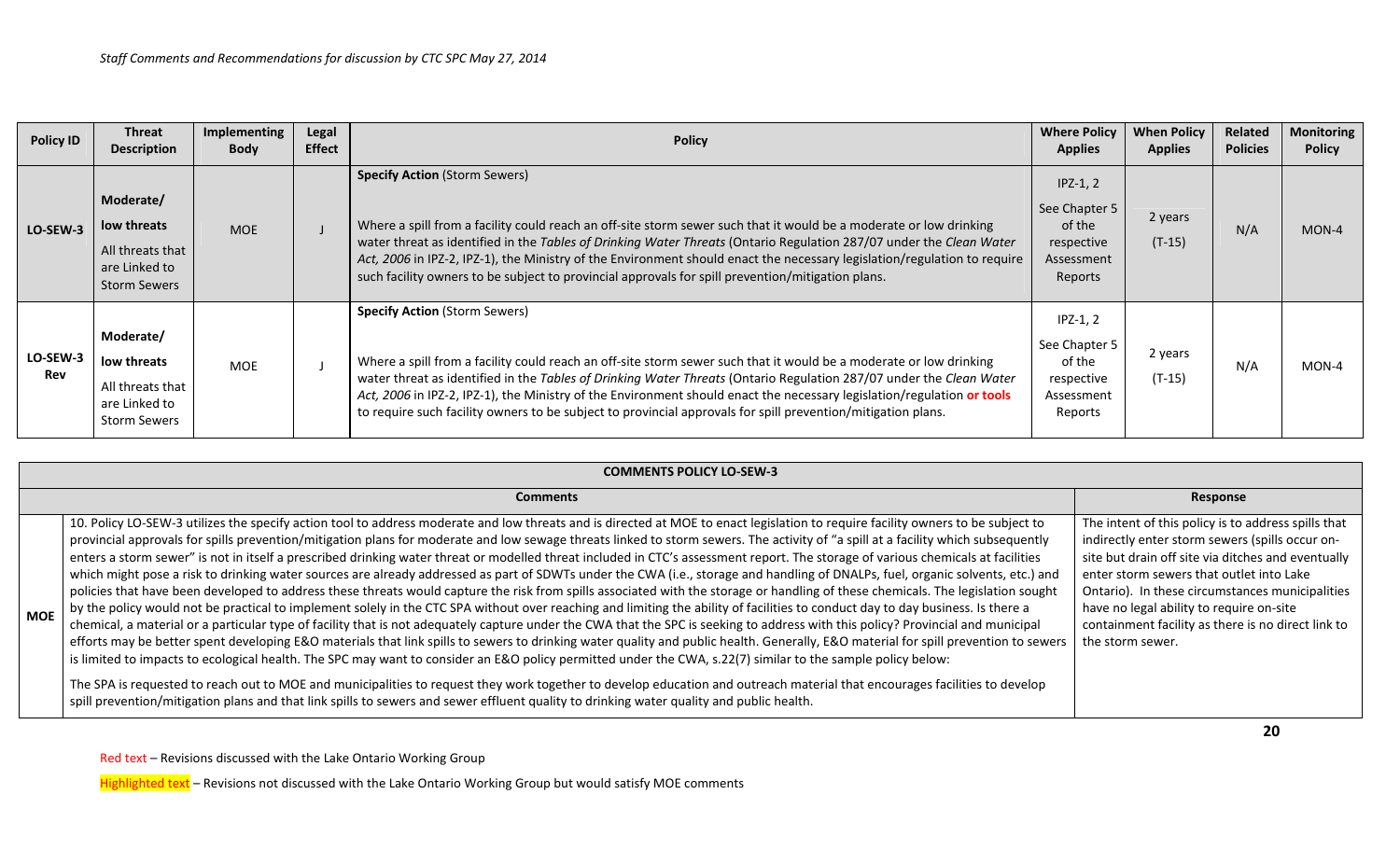| <b>Policy ID</b>      | <b>Threat</b><br><b>Description</b>                                 | Implementing<br><b>Body</b> | Legal<br><b>Effect</b> | <b>Policy</b>                                                                                                                                                                                                                                                                                                                                                                                                                                                                                                                                                                                                                                                                                                                                                                                                                                                                                                                                                                                                                                                                                                                                              | <b>Where Policy</b><br><b>Applies</b>                                                                  | <b>When Policy</b><br><b>Applies</b> | Related<br><b>Policies</b> | <b>Monitoring</b><br><b>Policy</b> |
|-----------------------|---------------------------------------------------------------------|-----------------------------|------------------------|------------------------------------------------------------------------------------------------------------------------------------------------------------------------------------------------------------------------------------------------------------------------------------------------------------------------------------------------------------------------------------------------------------------------------------------------------------------------------------------------------------------------------------------------------------------------------------------------------------------------------------------------------------------------------------------------------------------------------------------------------------------------------------------------------------------------------------------------------------------------------------------------------------------------------------------------------------------------------------------------------------------------------------------------------------------------------------------------------------------------------------------------------------|--------------------------------------------------------------------------------------------------------|--------------------------------------|----------------------------|------------------------------------|
| LO-SEW-4<br>No change | Significant/<br>moderate/<br>low threats<br>All Pathogen<br>Threats | MOE<br><b>Health Canada</b> | К                      | <b>Specify Action</b> (Development of Pathogen Risk Assessment)<br>Where event based modelling has identified activities that are significant pathogen drinking water threats (IPZ-3) or<br>where the Tables of Drinking Water Threats (Ontario Regulation 287/07 under the Clean Water Act, 2006) identifies<br>moderate or low pathogen drinking water threats (IPZ-2, IPZ-1), the Ministry of the Environment and Health Canada<br>should provide technical and financial support to the Lake Ontario Collaborative member municipalities to undertake<br>the development of a pathogen (not limited to E. coli) risk assessment, including:<br>a) identifying the pathogens and the respective densities at different times;<br>b) assessing the associated risk at intakes due to pathogens in non-disinfected wastewater and other known specific<br>sources of these pathogens; and<br>c) undertaking quantitative microbial risk assessments, using a structured research & development design (such as<br>based on the protocols established by the US EPA) to assess the threat and adequacy of existing treatment on a<br>plant-by-plant basis. | $IPZ-3$<br>See Map 4.1<br>$IPZ-1, 2$<br>See Chapter 5<br>of the<br>respective<br>Assessment<br>Reports | 2 years<br>$(T-15)$                  | N/A                        | MON-4                              |

| <b>COMMENTS POLICY LO-SEW-4</b> |          |
|---------------------------------|----------|
| <b>Comments</b>                 | Response |
| No comments received            |          |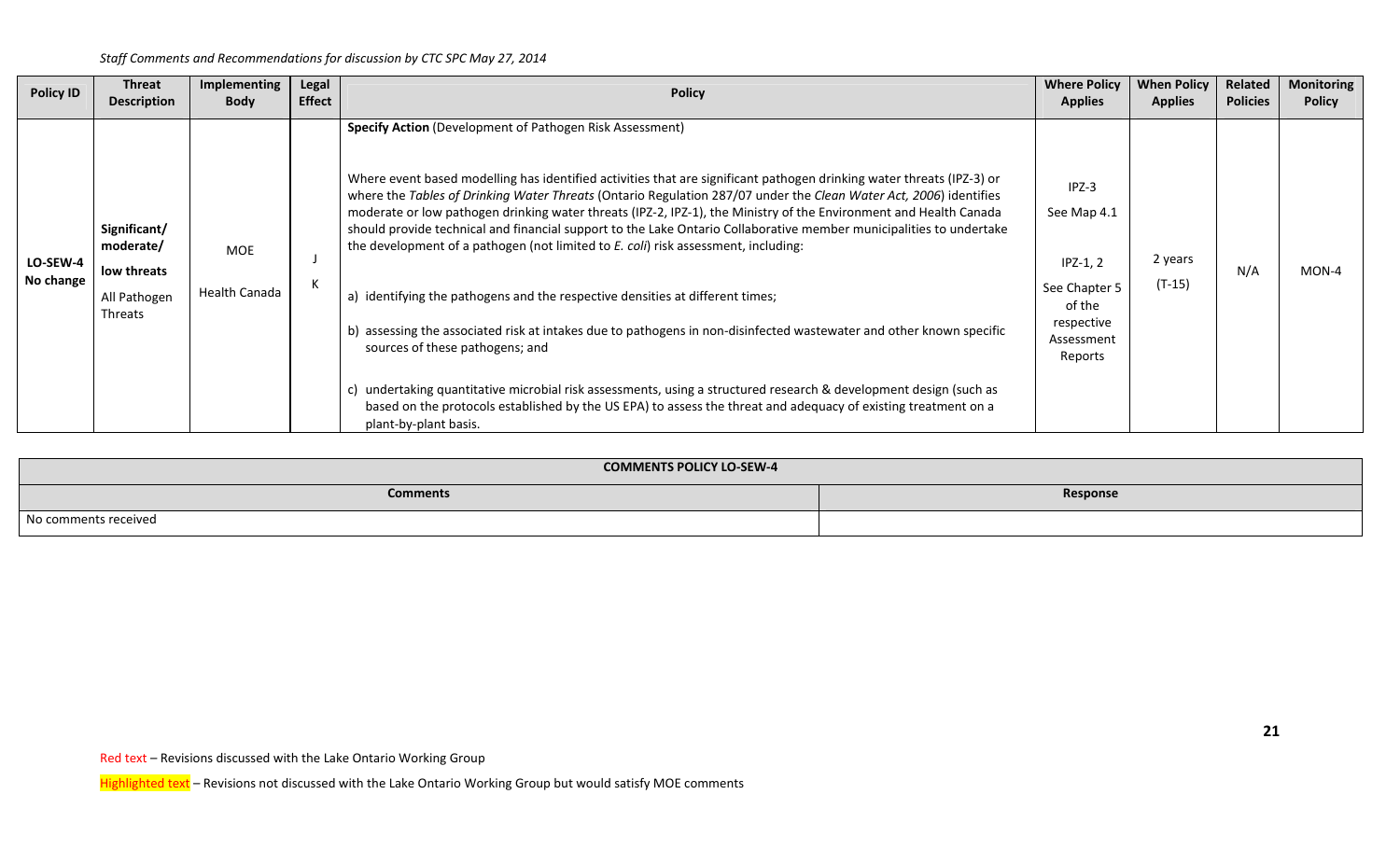| <b>Policy ID</b> | <b>Threat</b><br><b>Description</b>                                                                                           | Implementing<br><b>Body</b> | Legal<br><b>Effect</b> | <b>Policy</b>                                                                                                                                                                                                                                                                                                                                                                                                                                                                                                                                                                                                                                                                                                                                                                                                                                                                                                                                                                                                                                                                                                                                                                                                                                                                                                                                                                                                                                                                                                                                                                                                                                                                                                                                                                                                                                                                                                                                                                                                                                                                                                                                                                                                                                                                                                                                                                                                                                                                                     | <b>Where Policy</b><br><b>Applies</b> | <b>When Policy</b><br><b>Applies</b> | Related<br><b>Policies</b> | <b>Monitoring</b><br><b>Policy</b> |
|------------------|-------------------------------------------------------------------------------------------------------------------------------|-----------------------------|------------------------|---------------------------------------------------------------------------------------------------------------------------------------------------------------------------------------------------------------------------------------------------------------------------------------------------------------------------------------------------------------------------------------------------------------------------------------------------------------------------------------------------------------------------------------------------------------------------------------------------------------------------------------------------------------------------------------------------------------------------------------------------------------------------------------------------------------------------------------------------------------------------------------------------------------------------------------------------------------------------------------------------------------------------------------------------------------------------------------------------------------------------------------------------------------------------------------------------------------------------------------------------------------------------------------------------------------------------------------------------------------------------------------------------------------------------------------------------------------------------------------------------------------------------------------------------------------------------------------------------------------------------------------------------------------------------------------------------------------------------------------------------------------------------------------------------------------------------------------------------------------------------------------------------------------------------------------------------------------------------------------------------------------------------------------------------------------------------------------------------------------------------------------------------------------------------------------------------------------------------------------------------------------------------------------------------------------------------------------------------------------------------------------------------------------------------------------------------------------------------------------------------|---------------------------------------|--------------------------------------|----------------------------|------------------------------------|
| LO-PIPE -1       | Pipelines<br>Transporting<br>Petroleum<br>Product<br>(Containing<br>Benzene)<br>Crossing<br>Tributaries<br>of Lake<br>Ontario | <b>MOE</b>                  | K                      | Specify Action (Spill Prevention/Contingency and Emergency Response)<br>Where event based modelling has shown that a spill from a petroleum pipeline system reaching a tributary would be a<br>significant drinking water threat (IPZ-3), the Ministry of the Environment should:<br>a) review and recommend necessary improvements to existing spill prevention, spill management, risk reduction, and<br>contingency plans to ensure the following:<br>plans are based on the depth of ground cover at surface water crossings;<br>ii) spill response time frames are established;<br>iii) responsibilities of first responders are established to ensure a prompt unified regulatory command structure to<br>manage the spill response;<br>iv) notification protocols are established jointly with the Spills Action Centre to ensure direct notification to all<br>potentially affected water treatment plant operators and appropriate communication to the public and media;<br>v) reporting thresholds are established for significant threat activities;<br>vi) that information is communicated to all responsible parties (e.g., the originators of the spill, emergency<br>response/clean-up personnel, medical officer of health, municipal water owner and water operating authority)<br>who are responding to the spill;<br>vii) that there are appropriate spills response plans for each crossing;<br>viii) that appropriate pipeline system failure and shut down measures and policies are included;<br>ix) a review is undertaken on the depth of ground cover over the pipeline at each crossing, including an assessment of<br>erosion and flood risk;<br>x) that an assessment of condition of the pipe system is provided;<br>xi) that the pipeline design and operational Best Management Practices are in place (including potential additional<br>design and operational Best Management Practices); and<br>xii) that any new or expansions or pipeline replacements are constructed to meet current best design criteria;<br>xiii) a provision is included in the contingency plan that the facility owner work with Emergency Management Ontario<br>to ensure that testing of the contingency plan is carried out within 3 years of the Source Water Protection Plan<br>coming into effect, followed by regular (frequency and priority to be determined in consultation) emergency<br>response preparedness exercises to address the significant threats identified; | $IPZ-3$<br>See Map 4.1                | 2 years<br>$(T-15)$                  | N/A                        | MON-4                              |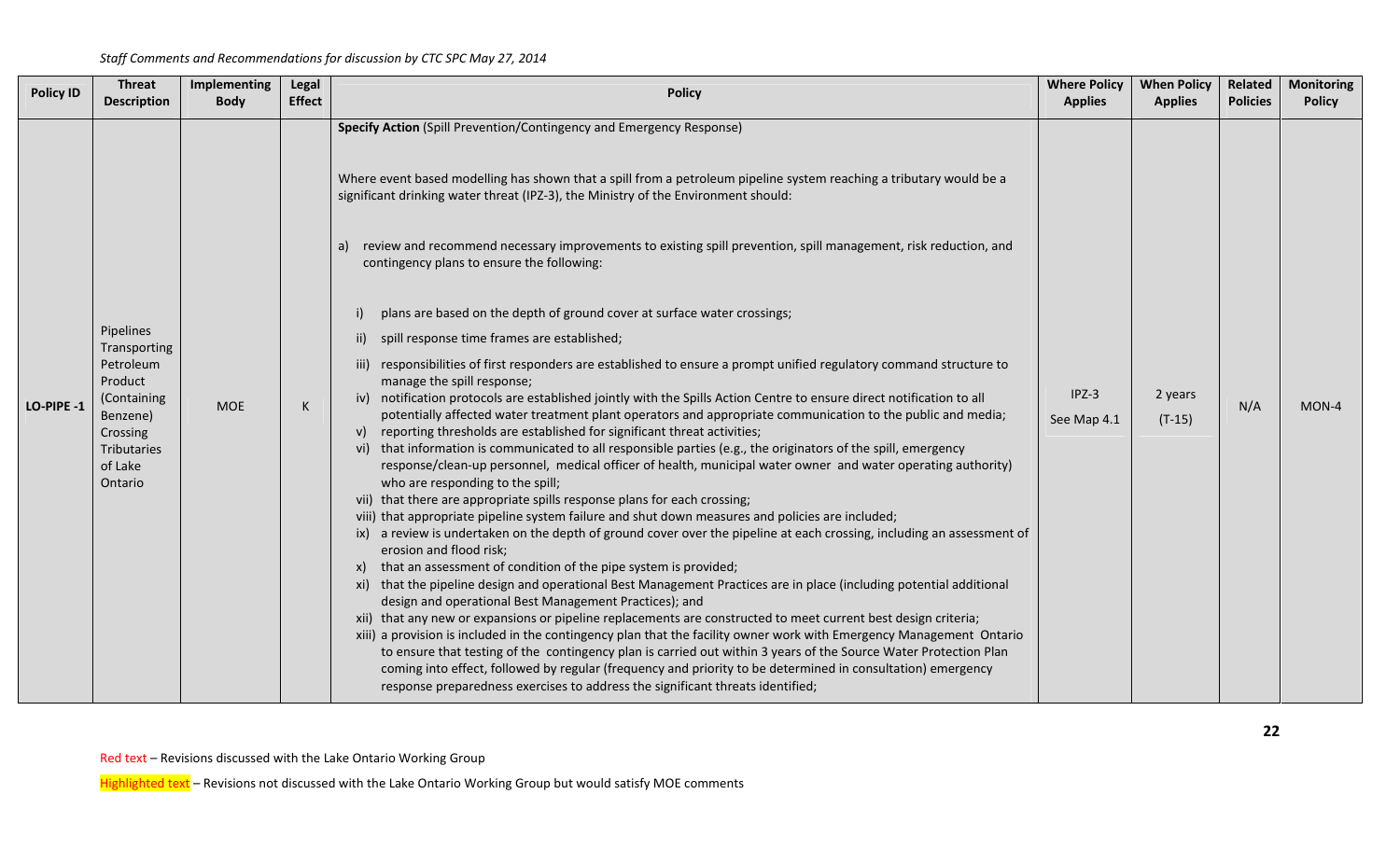| b) in collaboration with Environment Canada:                                                                                                                                                                                                                                                                                                                                                                                                                                                                                                                                                                                                                                                                                                                                                                                                                                                                                                                                                        |  |  |
|-----------------------------------------------------------------------------------------------------------------------------------------------------------------------------------------------------------------------------------------------------------------------------------------------------------------------------------------------------------------------------------------------------------------------------------------------------------------------------------------------------------------------------------------------------------------------------------------------------------------------------------------------------------------------------------------------------------------------------------------------------------------------------------------------------------------------------------------------------------------------------------------------------------------------------------------------------------------------------------------------------|--|--|
| i) use the 3-D Hydrodynamic Circulation and Water Quality Simulation Model, or other models as appropriate, to run<br>proactive simulation of potential spills in order to be able to predict the extent and duration of contamination and<br>to help determine the parties to be notified in the event of a spill;<br>ii) install permanent instrumentation (e.g. continuous recording current meters, with wireless telephone link to<br>Ministry of the Environment Monitoring and Reporting Branch) to provide real-time monitoring of current speed,<br>direction and water chemistry for use with the 3-D Hydrodynamic Circulation Model for future forecasting of spills<br>impact assessments and assessing spill prevention strategies;<br>iii) ensure that the real-time data are available to municipalities and conservation authorities; and<br>iv) undertake Lake Ontario nearshore monitoring yearly; and make the data available to municipalities and<br>conservation authorities. |  |  |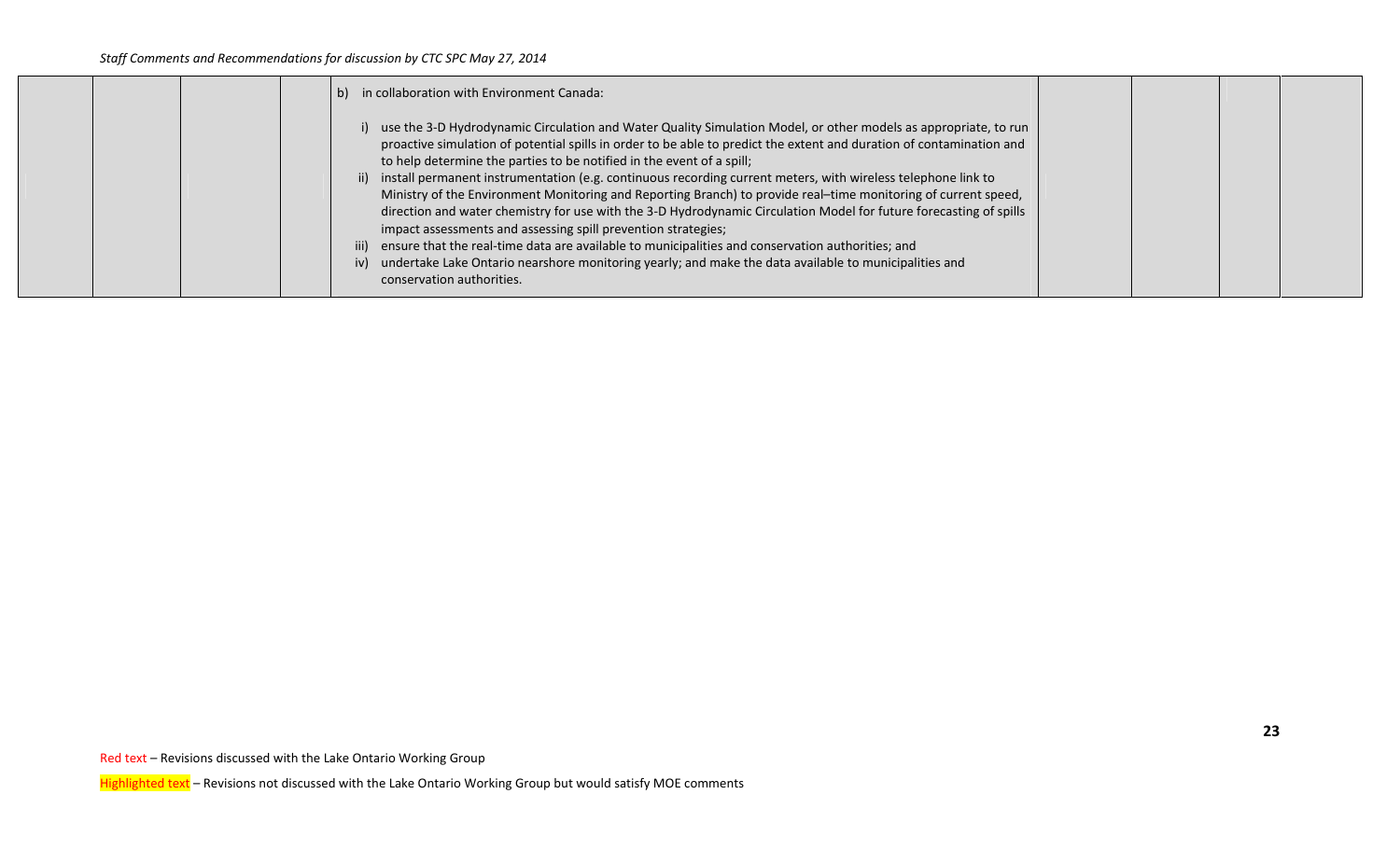| <b>Policy ID</b> | <b>Threat</b>                                                                                                                 | Implementing | Legal         | <b>Policy</b>                                                                                                                                                                                                                                                                                                                                                                                                                                                                                                                                                                                                                                                                                                                                                                                                                                                                                                                                                                                                                                                                                                                                                                                                                                                                                                                                                                                                                                                                                                                                                                                                                                                                                                                                                                                                                                                                                                                                                                                                                                                                                                                                                                                                                                                                                                                                                                                                                                                                                                                                                                                                                                                                                                                       | <b>Where Policy</b>    | <b>When Policy</b>  | Related         | <b>Monitoring</b> |
|------------------|-------------------------------------------------------------------------------------------------------------------------------|--------------|---------------|-------------------------------------------------------------------------------------------------------------------------------------------------------------------------------------------------------------------------------------------------------------------------------------------------------------------------------------------------------------------------------------------------------------------------------------------------------------------------------------------------------------------------------------------------------------------------------------------------------------------------------------------------------------------------------------------------------------------------------------------------------------------------------------------------------------------------------------------------------------------------------------------------------------------------------------------------------------------------------------------------------------------------------------------------------------------------------------------------------------------------------------------------------------------------------------------------------------------------------------------------------------------------------------------------------------------------------------------------------------------------------------------------------------------------------------------------------------------------------------------------------------------------------------------------------------------------------------------------------------------------------------------------------------------------------------------------------------------------------------------------------------------------------------------------------------------------------------------------------------------------------------------------------------------------------------------------------------------------------------------------------------------------------------------------------------------------------------------------------------------------------------------------------------------------------------------------------------------------------------------------------------------------------------------------------------------------------------------------------------------------------------------------------------------------------------------------------------------------------------------------------------------------------------------------------------------------------------------------------------------------------------------------------------------------------------------------------------------------------------|------------------------|---------------------|-----------------|-------------------|
|                  | <b>Description</b>                                                                                                            | <b>Body</b>  | <b>Effect</b> |                                                                                                                                                                                                                                                                                                                                                                                                                                                                                                                                                                                                                                                                                                                                                                                                                                                                                                                                                                                                                                                                                                                                                                                                                                                                                                                                                                                                                                                                                                                                                                                                                                                                                                                                                                                                                                                                                                                                                                                                                                                                                                                                                                                                                                                                                                                                                                                                                                                                                                                                                                                                                                                                                                                                     | <b>Applies</b>         | <b>Applies</b>      | <b>Policies</b> | <b>Policy</b>     |
| LO-PIPE-1<br>Rev | Pipelines<br>Transporting<br>Petroleum<br>Product<br>(Containing<br>Benzene)<br>Crossing<br>Tributaries<br>of Lake<br>Ontario | MOE          | к             | Specify Action (Spill Prevention/Contingency and Emergency Response)<br>Where event based modelling has shown that a spill from a petroleum pipeline system reaching a tributary would be a<br>significant drinking water threat (IPZ-3), the Ministry of the Environment should:<br>a) work with facility owners and provincial and federal regulators to develop review and recommend necessary<br>improvements to existing spill prevention, spill management, risk reduction, and contingency plans to ensure the<br>following:<br>plans are based on the depth of ground cover at surface water crossings;<br>spill response time frames are established;<br>ii)<br>responsibilities of first responders are established to ensure a prompt unified regulatory command structure to<br>iii)<br>manage the spill response;<br>notification protocols are established jointly with the Spills Action Centre to ensure direct notification to all<br>iv).<br>potentially affected water treatment plant operators and appropriate communication to the public and media;<br>reporting notification thresholds are established for significant threat activities to ensure that water plant operators<br>v)<br>are notified appropriately for a given magnitude of spill;<br>that information is communicated to all responsible parties (e.g., the originators of the spill, emergency<br>vi)<br>response/clean-up personnel, medical officer of health, municipal water owner and water operating authority)<br>who are responding to the spill;<br>that there are appropriate spills response plans for each crossing;<br>vii)<br>that appropriate pipeline system failure and shut down measures and policies are included;<br>viii)<br>a review is undertaken on the depth of ground cover over the pipeline at each crossing, including an assessment of<br>ix)<br>erosion and flood risk;<br>that an assessment of condition of the pipe system is provided;<br>X)<br>that the pipeline design and operational Best Management Practices are in place (including potential additional<br>xi)<br>design and operational Best Management Practices); and<br>that any new or expansions or pipeline replacements are constructed to meet current best design criteria;<br>xii)<br>a provision is included in the contingency plan that the facility owner work with Emergency Management Ontario<br>xiii)<br>to ensure that testing of the contingency plan is carried out within 3 years of the Source Water Protection Plan<br>coming into effect, followed by regular (frequency and priority to be determined in consultation) emergency<br>response preparedness exercises to address the significant threats identified; | $IPZ-3$<br>See Map 4.1 | 2 years<br>$(T-15)$ | N/A             | MON-4             |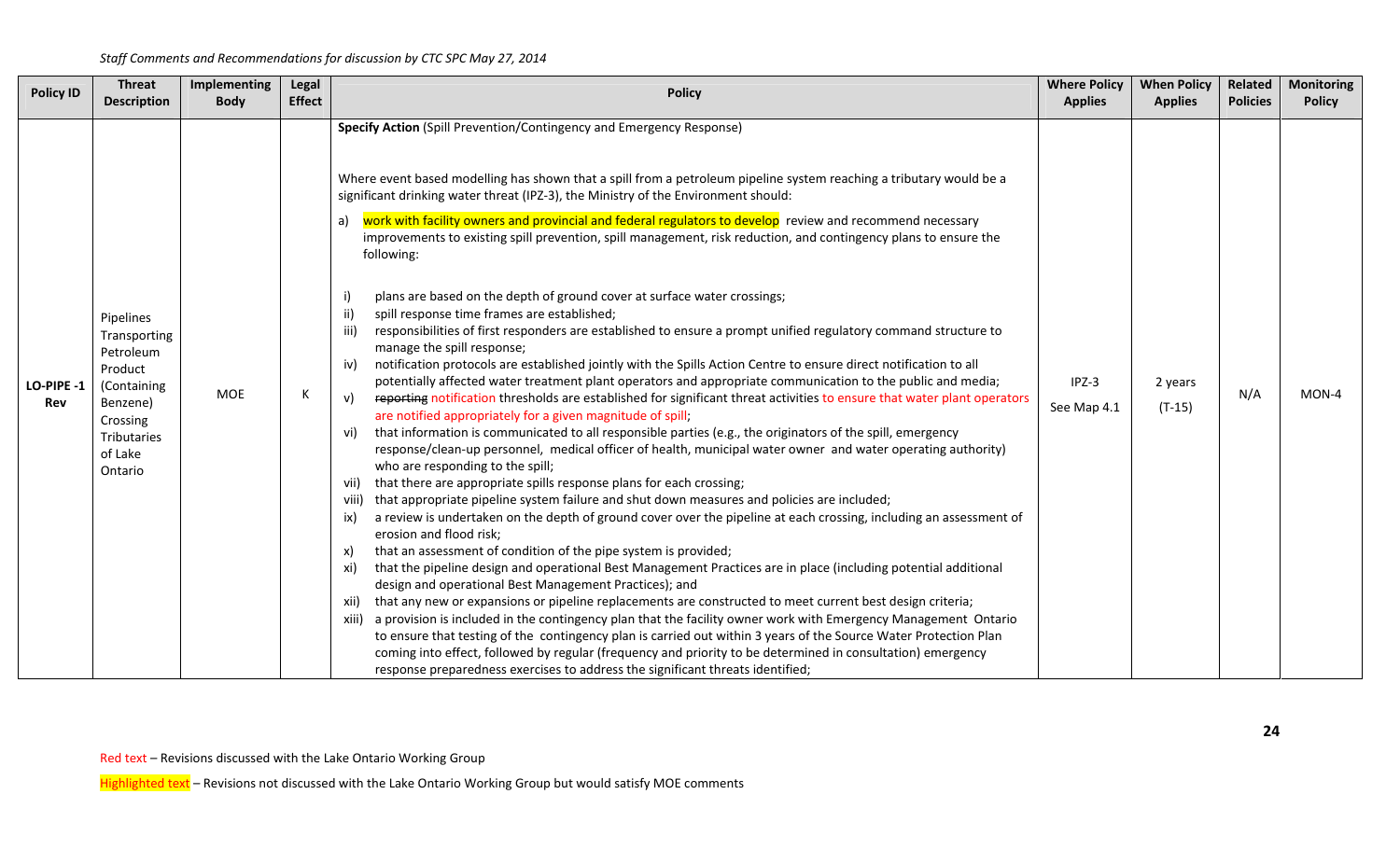|  | b) in collaboration with Environment Canada:                                                                                                                                                                                                                                                                                                                                                                                                                                                                                                                                                                                                                                                                                                                                                                                                                                                                                                                           |  |  |
|--|------------------------------------------------------------------------------------------------------------------------------------------------------------------------------------------------------------------------------------------------------------------------------------------------------------------------------------------------------------------------------------------------------------------------------------------------------------------------------------------------------------------------------------------------------------------------------------------------------------------------------------------------------------------------------------------------------------------------------------------------------------------------------------------------------------------------------------------------------------------------------------------------------------------------------------------------------------------------|--|--|
|  | use the 3-D Hydrodynamic Circulation and Water Quality Simulation Model, or other 3D models as appropriate, to<br>run proactive simulation of potential spills in order to be able to predict the extent and duration of contamination<br>and to help determine the parties to be notified in the event of a spill;<br>ii) install permanent instrumentation (e.g. continuous recording current meters, with wireless telephone link to<br>Ministry of the Environment Monitoring and Reporting Branch) to provide real-time monitoring of current speed,<br>direction and water chemistry for use with the 3-D Hydrodynamic Circulation Model for future forecasting of spills<br>impact assessments and assessing spill prevention strategies;<br>iii) ensure that the real-time data are available to municipalities and conservation authorities; and<br>iv) undertake Lake Ontario nearshore monitoring yearly; and make the data available to municipalities and |  |  |
|  | conservation authorities.                                                                                                                                                                                                                                                                                                                                                                                                                                                                                                                                                                                                                                                                                                                                                                                                                                                                                                                                              |  |  |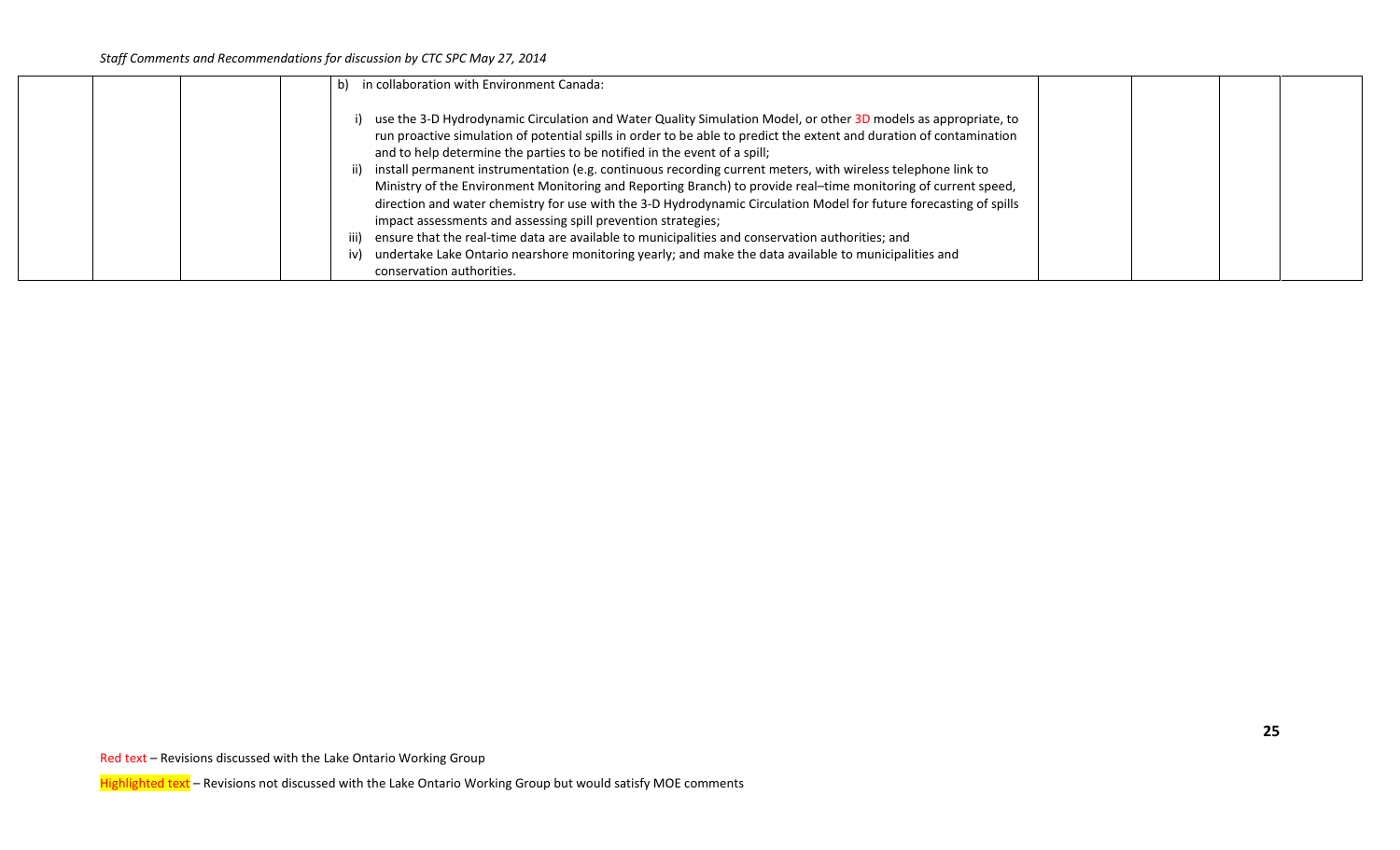|            | <b>COMMENTS POLICY LO-PIPE-1</b>                                                                                                                                                                                                                                                                                                                                                                                                                                                                                                                                                                                                                                                                                                                                                                                                                                                                                                                                                                                                                                                                                                                                                                                                                                                                                                                                                                                                                                                                                                                                                                                                                                                                                                                                                                                                                                                                                                                                                                                                                                                                                                                                                                                                                                                                                                                                                                                                                                                                                                                                                                                                                                                                                                              |                                                                                                                                                                                                                                                                                                                                                                                                                                                                                                                                                                                                 |  |  |  |  |  |  |  |  |
|------------|-----------------------------------------------------------------------------------------------------------------------------------------------------------------------------------------------------------------------------------------------------------------------------------------------------------------------------------------------------------------------------------------------------------------------------------------------------------------------------------------------------------------------------------------------------------------------------------------------------------------------------------------------------------------------------------------------------------------------------------------------------------------------------------------------------------------------------------------------------------------------------------------------------------------------------------------------------------------------------------------------------------------------------------------------------------------------------------------------------------------------------------------------------------------------------------------------------------------------------------------------------------------------------------------------------------------------------------------------------------------------------------------------------------------------------------------------------------------------------------------------------------------------------------------------------------------------------------------------------------------------------------------------------------------------------------------------------------------------------------------------------------------------------------------------------------------------------------------------------------------------------------------------------------------------------------------------------------------------------------------------------------------------------------------------------------------------------------------------------------------------------------------------------------------------------------------------------------------------------------------------------------------------------------------------------------------------------------------------------------------------------------------------------------------------------------------------------------------------------------------------------------------------------------------------------------------------------------------------------------------------------------------------------------------------------------------------------------------------------------------------|-------------------------------------------------------------------------------------------------------------------------------------------------------------------------------------------------------------------------------------------------------------------------------------------------------------------------------------------------------------------------------------------------------------------------------------------------------------------------------------------------------------------------------------------------------------------------------------------------|--|--|--|--|--|--|--|--|
|            | <b>Comments</b>                                                                                                                                                                                                                                                                                                                                                                                                                                                                                                                                                                                                                                                                                                                                                                                                                                                                                                                                                                                                                                                                                                                                                                                                                                                                                                                                                                                                                                                                                                                                                                                                                                                                                                                                                                                                                                                                                                                                                                                                                                                                                                                                                                                                                                                                                                                                                                                                                                                                                                                                                                                                                                                                                                                               | Response                                                                                                                                                                                                                                                                                                                                                                                                                                                                                                                                                                                        |  |  |  |  |  |  |  |  |
| <b>MOE</b> | 11. Policy LO-PIPE-1(a) specifies actions for the MOE to enact related to spills and contingency/emergency response for pipelines transporting petroleum products containing<br>benzene. The Ministry would like to further discuss with the SPC the intended outcomes of this policy. As the policy is currently written, it seems to refer to updates to the pipeline<br>facility's spills prevention, management, risk reduction, and contingency plans. Such plan review and updates are the facility owner's responsibility, not that of the Province. There<br>are already existing regulations and guidelines that require facility owners to develop and update these plans so that they are protective of the environment. These include<br>National Energy Board Onshore Pipeline Regulations and the Ontario Energy Board Environmental Guidelines. With these existing mechanisms already place, it is unclear what<br>additional outcomes this policy directed at MOE are envisioned to achieve. With respect to LO-PIPE-1(b), our comment no. 4 above applies. Under the NEB Onshore Pipeline<br>Regulations s.32, each pipeline company must "develop, implement, and maintain an emergency management program that anticipates, prevents, manages and mitigates<br>conditions during an emergency that could adversely impact property, the environment, or the safety or the workers or the public". The facility owners are also required to develop<br>an emergency procedure manual that is reviewed and updated on a regular basis. Spill management and spill contingency plans are required as part of these emergency procedure<br>manuals. The emergency procedure manuals are submitted to the NEB as part of the pipeline approvals process and are required before a company begins operations.<br>The following information has been provided by MOE following the LO working group to support their suggested revision highlighted in yellow above:<br>The proponent is also responsible for reviewing and updating their spills plans in order to comply with several sections of the NEB Onshore Pipeline Regulation. Under s.6.5(o), the<br>pipeline owner must have a process for preparing, reviewing, revising and controlling these emergency management documents. Through this provision, the frequency of reviews is<br>determined by the pipeline owner. Further, under s.32, a company must have up-to-date emergency procedures manual filed with the NEB. When the facility owners submit new or<br>updated Emergency Procedure manuals to the NEB, the NEB conducts compliance reviews to verify critical information is included. A risk-information approach is used to monitor<br>compliance. | It is noted that there are a number of<br>implementing bodies that have some role<br>in regulations and guidelines related to<br>pipeline spills (NEB, OEB, facility owners,<br>MOE). There did not appear to be<br>consensus on the appropriate<br>implementing body/mechanism that can be<br>used to ensure that the specified actions<br>are addressed. The three main options are<br>the MOE, the facility owner or the<br>NEB/OEB. Examples of Ganaraska SPP and<br>Halton/Hamilton SPP are provided for<br>review at the back of this table.<br>Discussion is required by SPC as a whole. |  |  |  |  |  |  |  |  |
|            | The Ontario Energy Board (OEB) maintains the "Environmental Guidelines for Location, Construction and Operation of Hydrocarbon Pipelines and Facilities in Ontario" (OEB<br>Environmental Guidelines), last updated in 2011. The OEB Environmental Guidelines provide direction to applicants in the preparation of a project's Environmental Report. The OEB<br>Guidelines are neither statutory regulations nor are they a rule or a code issued under the Board's authority; however, they represent current knowledge and practice concerning<br>matters that the proponents should consider and incorporate when making an application for Board approval of hydrocarbon facilities development in Ontario. Under these OEB<br>Guidelines Section 5.9.2 Spills, a facility owner must develop a hydrocarbon spills contingency plan for every liquid hydrocarbon pipeline in accordance to Ontario Regulation 224/07<br>"Spill Prevention and Contingency Plans". The contingency plan must include spill control and notification procedures. The proponents must also include emergency plans for leaks<br>and separate response plans for emergency/crisis situations. The Board does not have the authority to ensure compliance with the guideline.<br>Although the Ontario Regulation 224/07 does not apply directly to pipeline companies, OEB Guidelines are requesting that companies follow these regulations. These regulations<br>require facility owners to reqularly review and update their plans and operations in regards to spill prevention and mitigation. Section 9 includes requirements for specific reviews<br>after a spill. However, independent of spills, s.10 of the regulation requires that facility owners must review and update their plans on an annual basis to ensure they comply with the<br>requirements of the Regulation. The review includes evaluation of changes to risks and further actions to reduce risks and prevent spills. The Regulation also requires that the<br>effectiveness of the contingency plans be tested on an annual basis. Finally, under the Regulation, the officer or director of the company is required to sign a statement regarding the<br>accuracy and effectiveness of these plans each year, indicating that the plans are effective in preventing or reducing the risk of spills at the plant, and were effective at preventing or<br>minimizing any adverse effects that may result from a spill at the facility.                                                                                                                                                                                                                                           |                                                                                                                                                                                                                                                                                                                                                                                                                                                                                                                                                                                                 |  |  |  |  |  |  |  |  |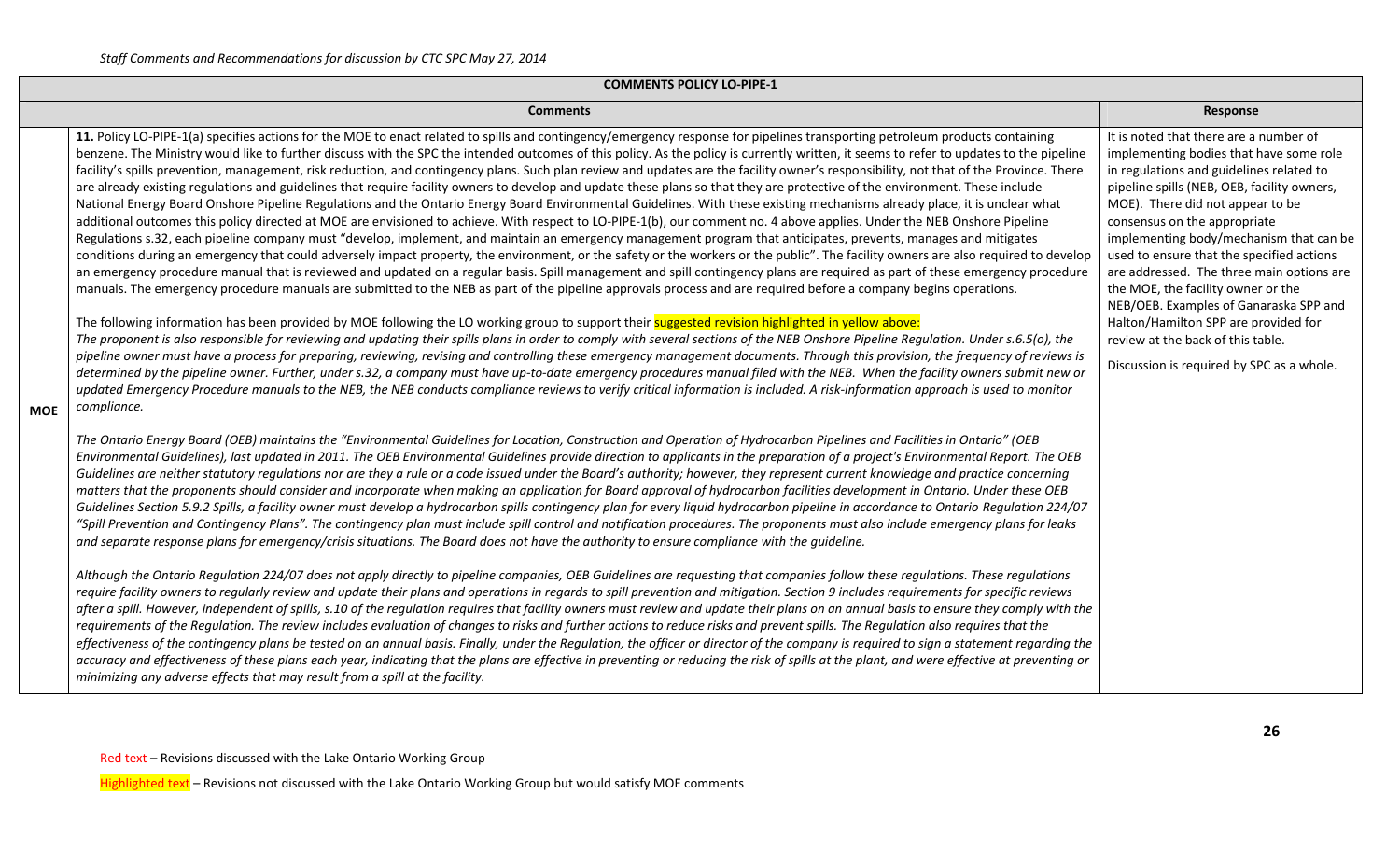| <b>Policy ID</b> | <b>Threat</b><br><b>Description</b>                                          | Implementing<br><b>Body</b> | Legal<br><b>Effect</b> | <b>Policy</b>                                                                                                                                                                                                                                                                                                                                                                                                                                                                                                                                                                                                                                                                                                                                                                                                                                                                                                                                                                                                                                                                                                                                                                                          | <b>Where Policy</b><br><b>Applies</b> | <b>When Policy</b><br><b>Applies</b> | Related<br><b>Policies</b> | <b>Monitoring</b><br><b>Policy</b> |
|------------------|------------------------------------------------------------------------------|-----------------------------|------------------------|--------------------------------------------------------------------------------------------------------------------------------------------------------------------------------------------------------------------------------------------------------------------------------------------------------------------------------------------------------------------------------------------------------------------------------------------------------------------------------------------------------------------------------------------------------------------------------------------------------------------------------------------------------------------------------------------------------------------------------------------------------------------------------------------------------------------------------------------------------------------------------------------------------------------------------------------------------------------------------------------------------------------------------------------------------------------------------------------------------------------------------------------------------------------------------------------------------|---------------------------------------|--------------------------------------|----------------------------|------------------------------------|
| LO-FUEL-<br>1    | Handling<br>and Storage<br>of Fuel<br>(Spill from<br>Petroleum<br>Tank Farm) | <b>MOE</b>                  | K                      | <b>Specify Action (Spill Prevention/Contingency Plan)</b><br>Where event based modelling of a spill from a petroleum tank farm has shown that it would be a significant drinking water<br>threat (IPZ-3), the Ministry of the Environment shall require a risk reduction plan for the tank farm. Ministry of the<br>Environment, in consultation with the applicable regulating authorities (e.g. Technical Standards and Safety Authority)<br>should:<br>investigate and evaluate existing Spills Prevention Plans/ Spill Contingency Plans;<br>a)<br>b) recommend additional measures to reduce the likelihood that a spill from a storage facility would impair drinking<br>water source quality;<br>incorporate all applicable provisions of Ontario Regulations 213/01 and 217/01 and their codes as well as other<br>C)<br>measures to ensure the protection of drinking water sources into a Risk Management Plan for the facility, which may<br>include but not be limited to:<br>best management practices;<br>ii.<br>site characterization as necessary;<br>proof of ability to pay for clean-up of potential contamination; and<br>iii.<br>the appropriate frequency of inspections.<br>iv. | $IPZ-3$<br>See Map 4.1                | 2 years<br>$(T-15)$                  | N/A                        | MON-4                              |
|                  |                                                                              |                             |                        | d) review existing Environmental Compliance Approvals for discharges to surface water at the identified sites to<br>determine if there are adequate safeguards to protect drinking water sources;<br>e) determine if additional works or procedures are required to reduce the likelihood of contaminants discharging to Lake<br>Ontario in the event of a spill or equipment failure/malfunction;<br>ensure provisions for spill notification protocols are established jointly with Spills Action Centre to ensure direct<br>notification to all potentially affected water treatment plant operators and appropriate communication to the public<br>and media;<br>establish reporting thresholds for significant threat activities;<br>g)<br>h) ensure that information is communicated to all (e.g., the originators of the spill, emergency response/clean-up<br>personnel, medical officer of health, municipal water owner and water operating authority) responsible parties who<br>are responding to the spill;                                                                                                                                                                               |                                       |                                      |                            |                                    |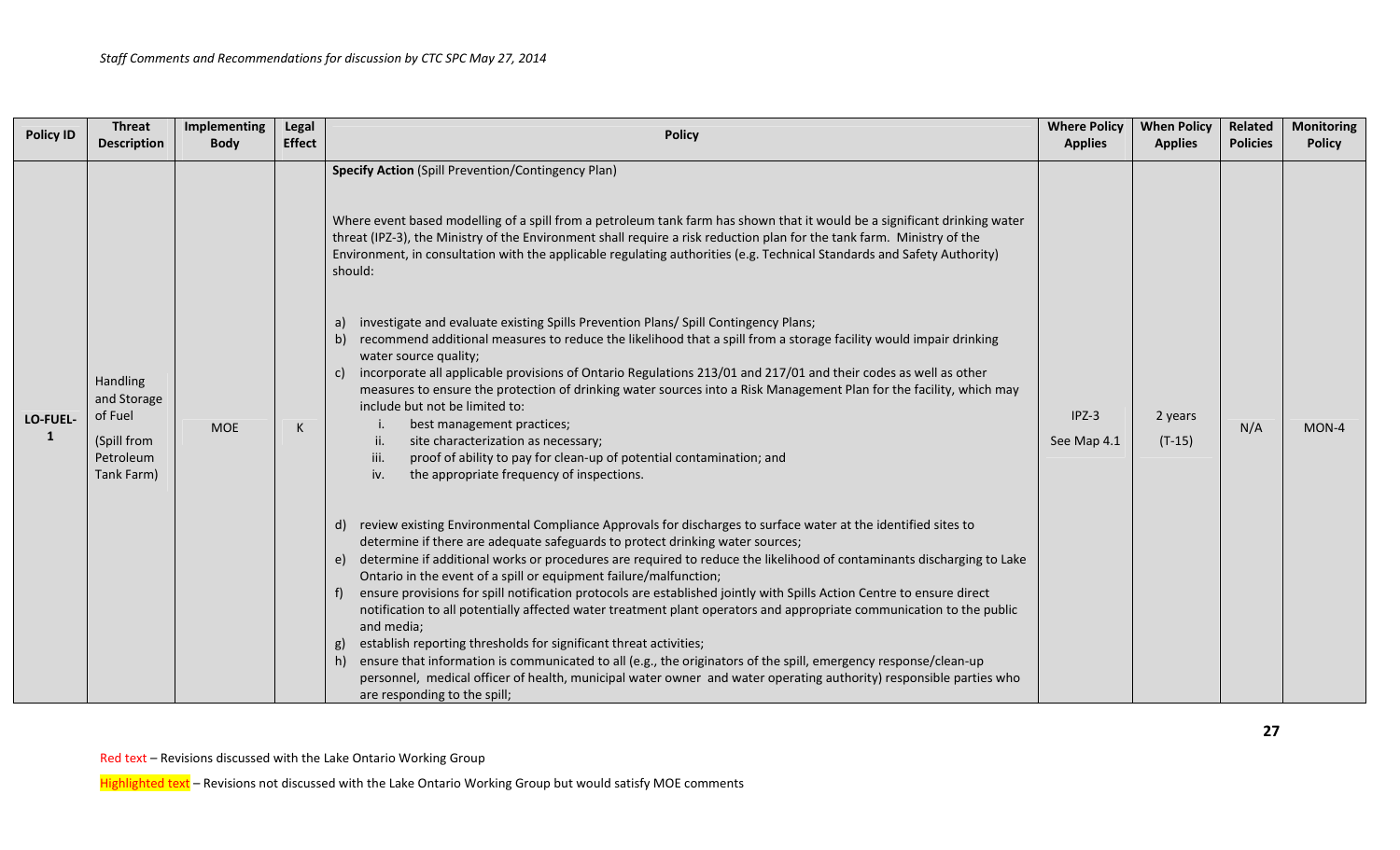| <b>Policy ID</b> | Threat<br><b>Description</b> | Implementing<br><b>Body</b> | Legal<br><b>Effect</b> | <b>Policy</b>                                                                                                                                                                                                                                                                                                                                                                                                                                                                                                                                                                                                                                                                                                                                                                                                                                                                                                                                                                                                                                                                                                                                                                                                                                                | <b>Where Policy</b><br><b>Applies</b> | <b>When Policy</b><br><b>Applies</b> | Related<br><b>Policies</b> | <b>Monitoring</b><br><b>Policy</b> |
|------------------|------------------------------|-----------------------------|------------------------|--------------------------------------------------------------------------------------------------------------------------------------------------------------------------------------------------------------------------------------------------------------------------------------------------------------------------------------------------------------------------------------------------------------------------------------------------------------------------------------------------------------------------------------------------------------------------------------------------------------------------------------------------------------------------------------------------------------------------------------------------------------------------------------------------------------------------------------------------------------------------------------------------------------------------------------------------------------------------------------------------------------------------------------------------------------------------------------------------------------------------------------------------------------------------------------------------------------------------------------------------------------|---------------------------------------|--------------------------------------|----------------------------|------------------------------------|
|                  |                              |                             |                        | include a provision that the facility owner work with Emergency Management Ontario to ensure that testing of the<br>Contingency Plan is carried out within 3 years of the Source Water Protection Plan coming into effect, followed by<br>regular (frequency and priority to be determined in consultation) emergency response preparedness exercises to<br>address the significant threats identified;<br>use the 3D Hydrodynamic Circulation and Water Quality Simulation Model, or other models as appropriate, to run<br>proactive simulation of potential spills in order to be able to predict the extent and duration of contamination and to<br>help determine the parties to be notified in the event of a spill;<br>install permanent instrumentation (e.g. continuous recording current meters, with wireless telephone link to Ministry<br>k)<br>of the Environment Monitoring and Reporting Branch) to provide real-time monitoring of current speed, direction and<br>water chemistry for use with the 3-D Hydrodynamic Circulation Model for future forecasting of spills impact<br>assessments and assessing spill prevention strategies; and<br>ensure that the real-time data is available to municipalities and conservation authorities. |                                       |                                      |                            |                                    |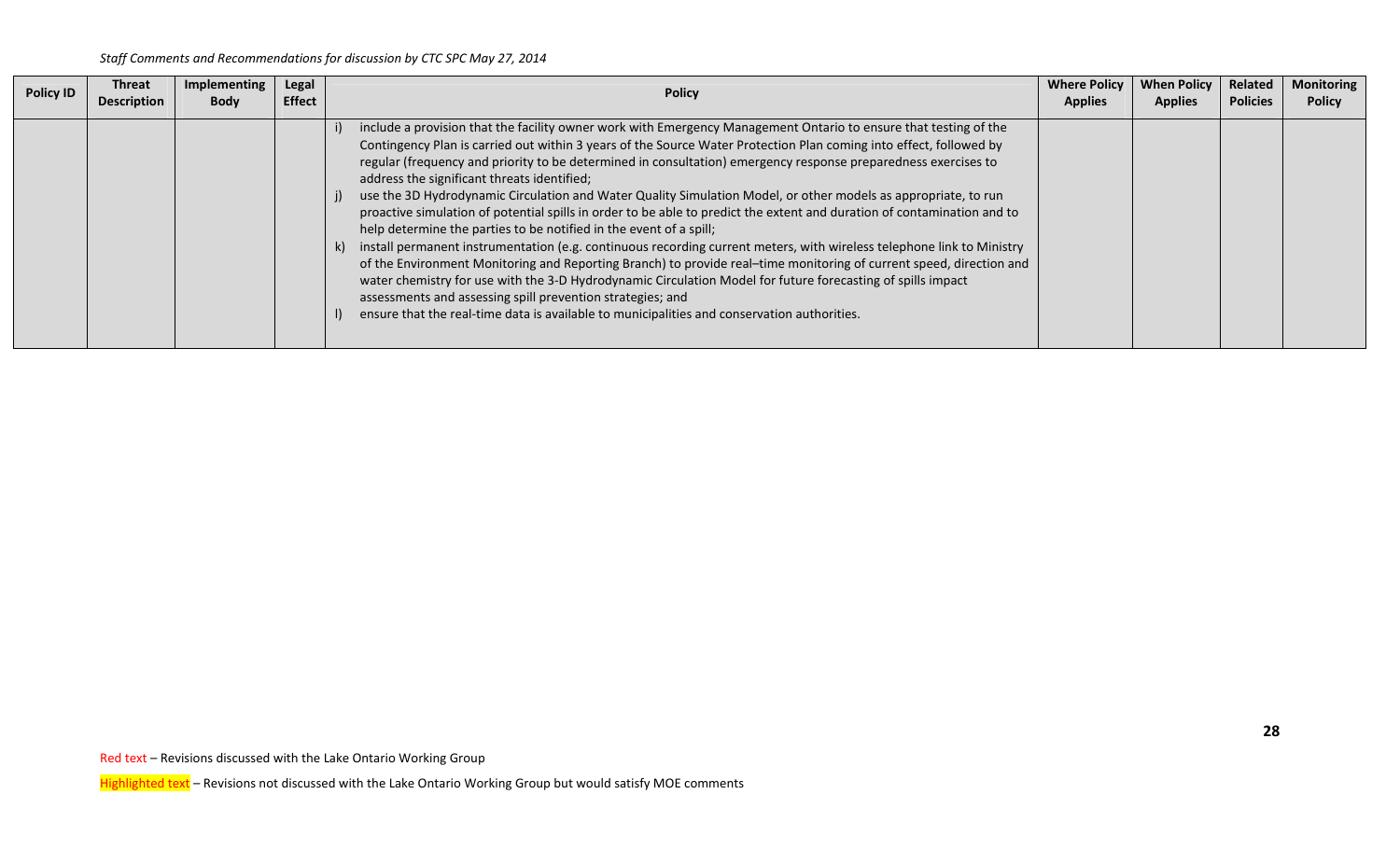| <b>Policy ID</b> | <b>Threat</b><br><b>Description</b>                                          | Implementing<br><b>Body</b> | Legal<br><b>Effect</b> | <b>Policy</b>                                                                                                                                                                                                                                                                                                                                                                                                                                                                                                                                                                                                                                                                                                                                                                                                                                                                                                                                                                                                                                                                                                                                                                                                                                                                                                                                                                                                                                                                                                                                                                                                                                                                                                                                                                                                                                                                                                                                                                                                                                                        | <b>Where Policy</b><br><b>Applies</b> | <b>When Policy</b><br><b>Applies</b> | <b>Related</b><br><b>Policies</b> | <b>Monitoring</b><br><b>Policy</b> |
|------------------|------------------------------------------------------------------------------|-----------------------------|------------------------|----------------------------------------------------------------------------------------------------------------------------------------------------------------------------------------------------------------------------------------------------------------------------------------------------------------------------------------------------------------------------------------------------------------------------------------------------------------------------------------------------------------------------------------------------------------------------------------------------------------------------------------------------------------------------------------------------------------------------------------------------------------------------------------------------------------------------------------------------------------------------------------------------------------------------------------------------------------------------------------------------------------------------------------------------------------------------------------------------------------------------------------------------------------------------------------------------------------------------------------------------------------------------------------------------------------------------------------------------------------------------------------------------------------------------------------------------------------------------------------------------------------------------------------------------------------------------------------------------------------------------------------------------------------------------------------------------------------------------------------------------------------------------------------------------------------------------------------------------------------------------------------------------------------------------------------------------------------------------------------------------------------------------------------------------------------------|---------------------------------------|--------------------------------------|-----------------------------------|------------------------------------|
| LO-FUEL-1<br>Rev | Handling<br>and Storage<br>of Fuel<br>(Spill from<br>Petroleum<br>Tank Farm) | <b>MOE</b>                  | K                      | <b>Specify Action (Spill Prevention/Contingency Plan)</b><br>Where event based modelling of a spill from a petroleum tank farm has shown that it would be a significant drinking<br>water threat (IPZ-3), the Ministry of the Environment shall require a risk reduction plan for the tank farm. Ministry of<br>the Environment, in consultation with the applicable regulating authorities (e.g. Technical Standards and Safety<br>Authority) should:<br>investigate and evaluate existing Spills Prevention Plans/ Spill Contingency Plans;<br>a)<br>recommend additional measures to reduce the likelihood that a spill from a storage facility would impair drinking<br>water source quality;<br>incorporate all applicable provisions of Ontario Regulations 213/01 and 217/01 and their codes as well as other<br>c)<br>measures to ensure the protection of drinking water sources into a Risk Management Plan for the facility, which<br>may include but not be limited to:<br>best management practices;<br>v.<br>site characterization as necessary;<br>vi.<br>proof of ability to pay for clean-up of potential contamination; and<br>vii.<br>viii.<br>the appropriate frequency of inspections.<br>review existing Environmental Compliance Approvals for discharges to surface water at the identified sites to<br>determine if there are adequate safeguards to protect drinking water sources;<br>determine if additional works or procedures are required to reduce the likelihood of contaminants discharging to<br>Lake Ontario in the event of a spill or equipment failure/malfunction;<br>ensure provisions for spill notification protocols are established jointly with Spills Action Centre to ensure direct<br>notification to all potentially affected water treatment plant operators and appropriate communication to the<br>public and media;<br>establish reporting notification thresholds for significant threat activities to ensure that water plant operators are<br>g)<br>notified appropriately for a given magnitude of spill; | IPZ-3<br>See Map 4.1                  | 2 years<br>$(T-15)$                  | N/A                               | MON-4                              |
|                  |                                                                              |                             |                        | ensure that information is communicated to all (e.g., the originators of the spill, emergency response/clean-up<br>personnel, medical officer of health, municipal water owner and water operating authority) responsible parties<br>who are responding to the spill;<br>include a provision that the facility owner work with Emergency Management Ontario to ensure that testing of<br>the Contingency Plan is carried out within 3 years of the Source Water Protection Plan coming into effect,                                                                                                                                                                                                                                                                                                                                                                                                                                                                                                                                                                                                                                                                                                                                                                                                                                                                                                                                                                                                                                                                                                                                                                                                                                                                                                                                                                                                                                                                                                                                                                  |                                       |                                      |                                   |                                    |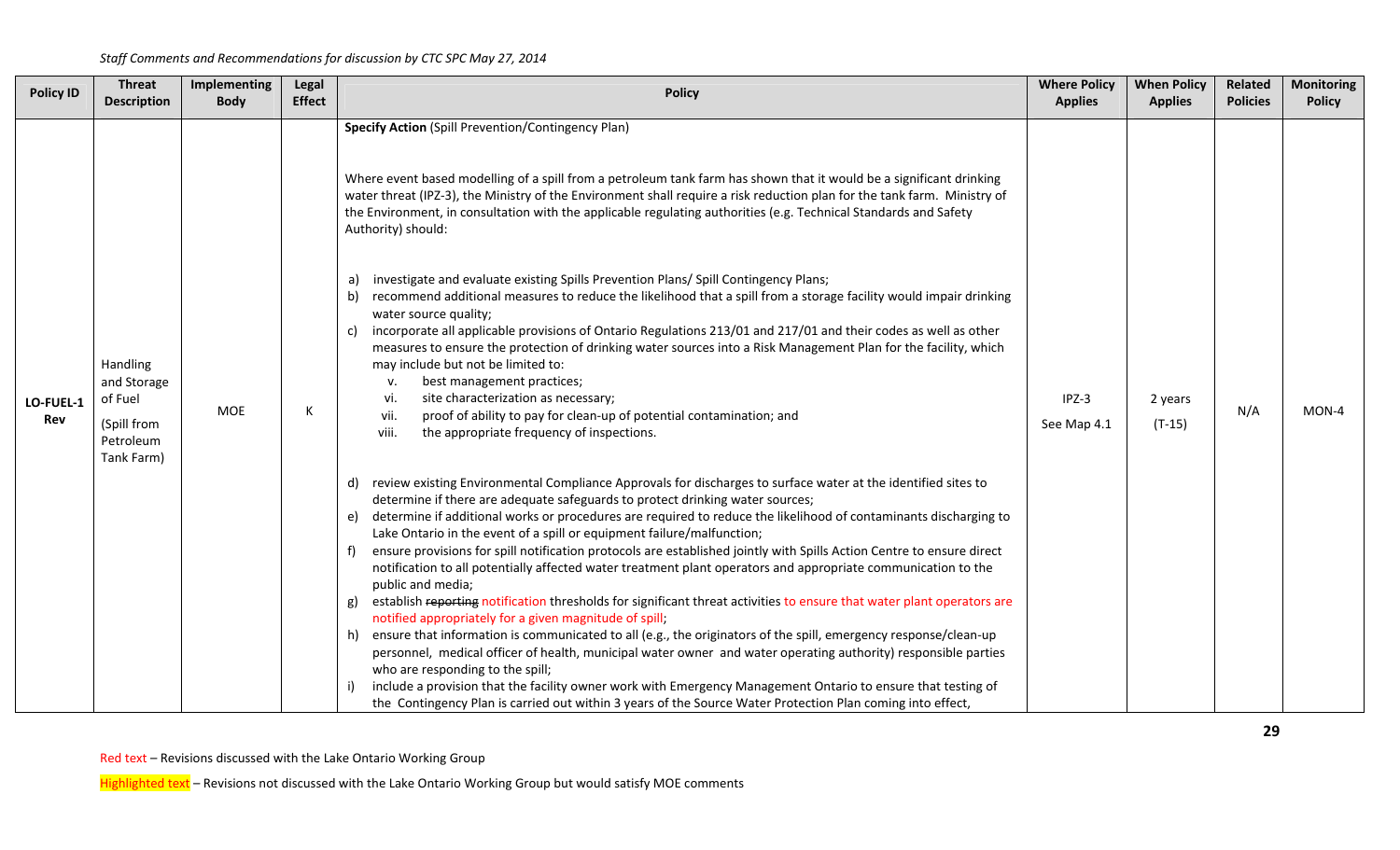| <b>Policy ID</b> | Threat<br><b>Description</b> | <b>Implementing</b><br><b>Body</b> | Legal<br><b>Effect</b> | <b>Policy</b>                                                                                                                                                                                                                                                                                                                                                                                                                                                                                                                                                                                                                                                                                                                                                                                                                                                                                                                                                                                                               | <b>Where Policy</b><br><b>Applies</b> | <b>When Policy</b><br><b>Applies</b> | Related<br><b>Policies</b> | <b>Monitoring</b><br><b>Policy</b> |
|------------------|------------------------------|------------------------------------|------------------------|-----------------------------------------------------------------------------------------------------------------------------------------------------------------------------------------------------------------------------------------------------------------------------------------------------------------------------------------------------------------------------------------------------------------------------------------------------------------------------------------------------------------------------------------------------------------------------------------------------------------------------------------------------------------------------------------------------------------------------------------------------------------------------------------------------------------------------------------------------------------------------------------------------------------------------------------------------------------------------------------------------------------------------|---------------------------------------|--------------------------------------|----------------------------|------------------------------------|
|                  |                              |                                    |                        | followed by regular (frequency and priority to be determined in consultation) emergency response preparedness<br>exercises to address the significant threats identified;<br>use the 3D Hydrodynamic Circulation and Water Quality Simulation Model, or other 3D models as appropriate, to<br>run proactive simulation of potential spills in order to be able to predict the extent and duration of contamination<br>and to help determine the parties to be notified in the event of a spill;<br>install permanent instrumentation (e.g. continuous recording current meters, with wireless telephone link to<br>Ministry of the Environment Monitoring and Reporting Branch) to provide real-time monitoring of current speed,<br>direction and water chemistry for use with the 3-D Hydrodynamic Circulation Model for future forecasting of spills<br>impact assessments and assessing spill prevention strategies; and<br>ensure that the real-time data is available to municipalities and conservation authorities. |                                       |                                      |                            |                                    |

|            | <b>COMMENTS POLICY LO-FUEL-1</b>                                                                                                                                                                                                                                                                                                                                                                                                                                                                                                                                                                                                                                                                                                                                                                                                                                                                                                                                                                                                                                                                                                                                                                                                                                                                                                                                                        |                                                                                                                                                                                                                                                                                                                                                                                                             |
|------------|-----------------------------------------------------------------------------------------------------------------------------------------------------------------------------------------------------------------------------------------------------------------------------------------------------------------------------------------------------------------------------------------------------------------------------------------------------------------------------------------------------------------------------------------------------------------------------------------------------------------------------------------------------------------------------------------------------------------------------------------------------------------------------------------------------------------------------------------------------------------------------------------------------------------------------------------------------------------------------------------------------------------------------------------------------------------------------------------------------------------------------------------------------------------------------------------------------------------------------------------------------------------------------------------------------------------------------------------------------------------------------------------|-------------------------------------------------------------------------------------------------------------------------------------------------------------------------------------------------------------------------------------------------------------------------------------------------------------------------------------------------------------------------------------------------------------|
|            | <b>Comments</b>                                                                                                                                                                                                                                                                                                                                                                                                                                                                                                                                                                                                                                                                                                                                                                                                                                                                                                                                                                                                                                                                                                                                                                                                                                                                                                                                                                         | Response                                                                                                                                                                                                                                                                                                                                                                                                    |
| <b>MOE</b> | 12. Policy LO-FUEL-1 specifies action for the MOE to undertake related to spills prevention and contingency plans to address spills from petroleum tank farms.<br>Petroleum tank farms are primarily regulated by Technical Standards & Safety Authority (TSSA) under the authority of the Ministry of Consumer Services (MCS).<br>MOE's authority for these sites is limited to the review and inspection of Environmental Compliance Approvals issued to these facilities for industrial sewage and air<br>emissions and responding to off-site impacts from spills. On-site spill prevention falls under TSSA's authority. The focus of a facility's spill preventions measures tends<br>to be worker health and safety, fire prevention and liability insurance; however, many of the measures commonly employed such as spill kits and catch basin shut -<br>outs also prevent spills from entering storm sewers and Lake Ontario tributaries. Considering the processes already in place at these facilities, MOE is better placed to<br>work with these facilities and TSSA/MCS to build source protection considerations into existing spill prevention plans as described in policy LO-FUEL-3. Since such<br>outreach is already included in LO-FUEL-3, we recommend removing this policy and if desired, building in some of the details for LO-FUEL-1 into policy LO-FUEL-3. | The intent of the policy is to have MOE "work with<br>TSSA/MCS" as the wording species that MOE should in<br>consultation with<br>Although it is acknowledged that TSSA/MCS do have<br>regulatory powers, it appears that their regulatory<br>powers are somewhat weak on spill prevention and<br>contingency plans. As a result, it is recommended that<br>MOE remain as the identified implementing body. |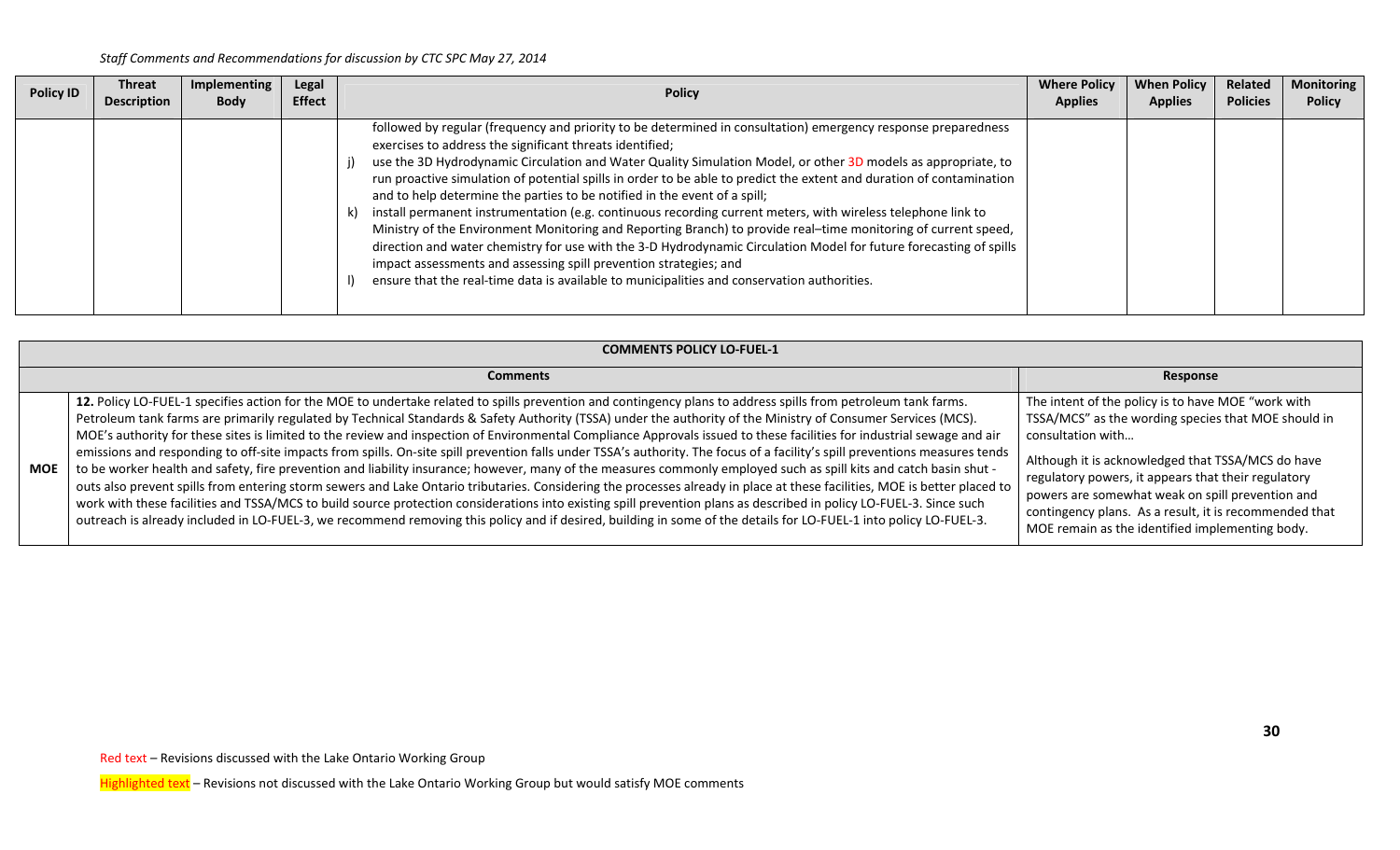| <b>Policy ID</b>                                                                              | <b>Threat</b><br><b>Description</b>                                          | Implementing<br><b>Body</b> | Legal<br><b>Effect</b> | <b>Policy</b>                                                                                                                                                                                                                                                                                                                                                                                                                   | <b>Where Policy</b><br><b>Applies</b> | <b>When Policy</b><br><b>Applies</b> | Related<br><b>Policies</b> | <b>Monitoring</b><br><b>Policy</b> |
|-----------------------------------------------------------------------------------------------|------------------------------------------------------------------------------|-----------------------------|------------------------|---------------------------------------------------------------------------------------------------------------------------------------------------------------------------------------------------------------------------------------------------------------------------------------------------------------------------------------------------------------------------------------------------------------------------------|---------------------------------------|--------------------------------------|----------------------------|------------------------------------|
| <b>LO-FUEL-2</b><br>No.<br>Change<br>Proposed<br>pending<br>further<br>discussion<br>with MOE | Handling<br>and Storage<br>of Fuel<br>(Spill from<br>Petroleum<br>Tank Farm) | MOE                         |                        | <b>Specify Action (Storm Sewers)</b><br>Where event based modelling of a spill from a facility has shown that it could reach an off-site storm sewer such that it<br>would be a significant drinking water threat (IPZ-3), the Ministry of the Environment should enact the necessary<br>legislation/regulation to require such facility owners to be subject to provincial approvals for spill prevention/mitigation<br>plans. | $IPZ-3$<br>See Map 4.1                | 2 years<br>$(T-15)$                  | N/A                        | MON-4                              |

|     | <b>COMMENTS POLICY LO-FUEL-2</b>                                                                                                                                                                                                                                                                                                                                                                                                                                                                                                                                                          |                                                                                                                                                                                                                                                                                                                                                                                                                                                                                                                                                                                                               |
|-----|-------------------------------------------------------------------------------------------------------------------------------------------------------------------------------------------------------------------------------------------------------------------------------------------------------------------------------------------------------------------------------------------------------------------------------------------------------------------------------------------------------------------------------------------------------------------------------------------|---------------------------------------------------------------------------------------------------------------------------------------------------------------------------------------------------------------------------------------------------------------------------------------------------------------------------------------------------------------------------------------------------------------------------------------------------------------------------------------------------------------------------------------------------------------------------------------------------------------|
|     | <b>Comments</b>                                                                                                                                                                                                                                                                                                                                                                                                                                                                                                                                                                           | Response                                                                                                                                                                                                                                                                                                                                                                                                                                                                                                                                                                                                      |
| MOE | 13. Policy LO-FUEL-2 directs the MOE to enact the necessary legislation/regulation to require owners of facilities where a fuel spill could<br>reach storm sewers to be subject to provincial approvals for spill prevention/mitigation plans. As written, the policy directs the MOE to<br>further regulate activities currently regulated by TSSA, such as developing emergency contingency plans. Provincial efforts would likely be<br>most effective developing education and outreach materials as described in our comment for LO-FUEL-1. Please consider removing this<br>policy. | The intent of this policy is to address spills that indirectly enter storm sewers<br>(spills occur on-site but drain off site via ditches and eventually enter storm<br>sewers that outlet into Lake Ontario). In these circumstances municipalities have<br>no legal ability to require on-site containment facility as there is no direct link to<br>the storm sewer.<br>At the WG meeting agreed that further discussion with MOE is warranted with<br>City of Toronto and MOE staff to understand rationale and explore options.<br>Meeting to be held May 21 and staff will report at May 27 SPC meeting |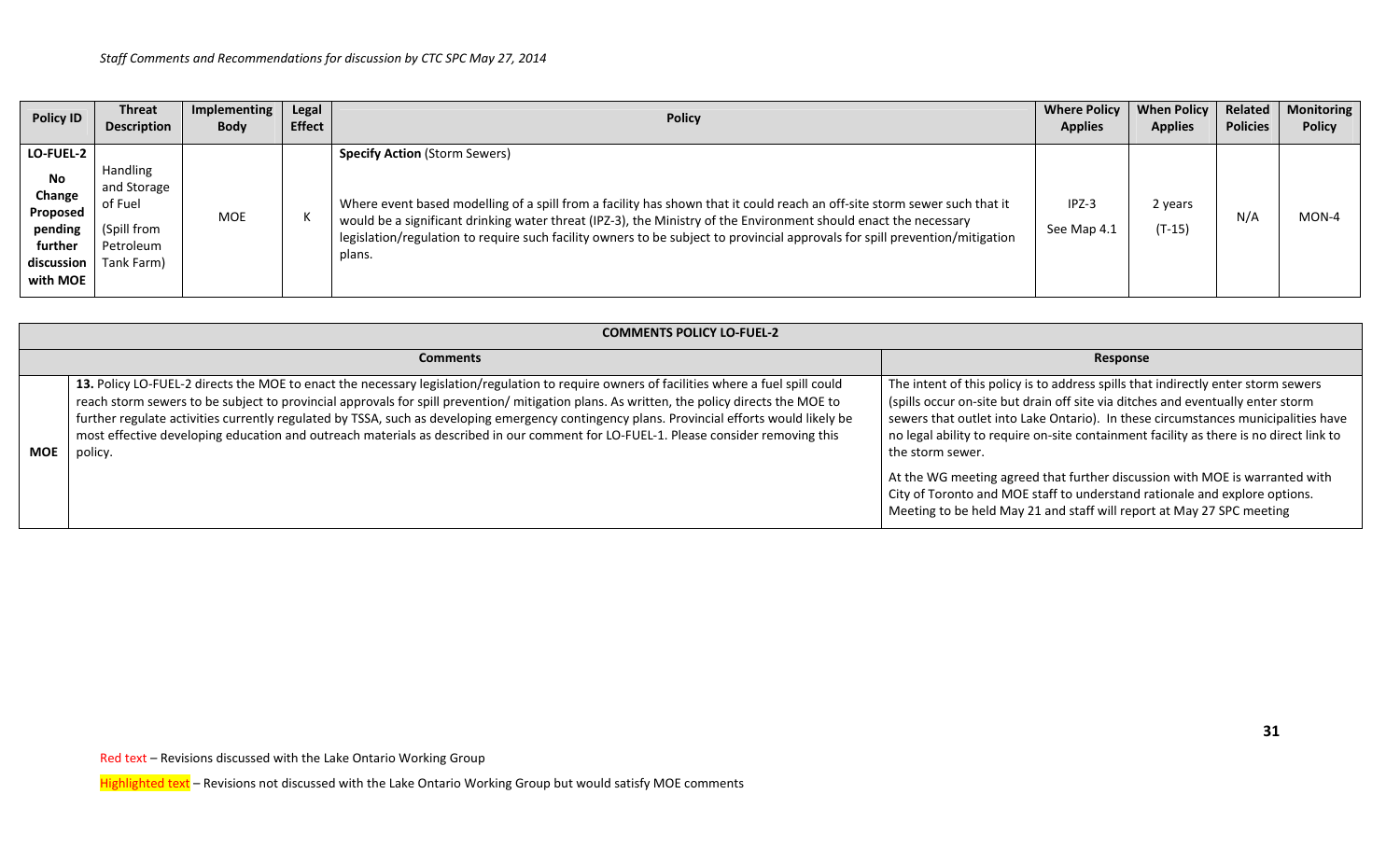| <b>Policy ID</b>                 | Threat<br><b>Description</b>                   | Implementing<br><b>Body</b> | Legal<br><b>Effect</b>                                                                                                                                                                                                                                        | <b>Policy</b>                                                                                                                                                                                                                                 | <b>Where Policy</b><br><b>Applies</b>               | <b>When Policy</b><br><b>Applies</b> | Related<br><b>Policies</b> | <b>Monitoring</b><br><b>Policy</b> |
|----------------------------------|------------------------------------------------|-----------------------------|---------------------------------------------------------------------------------------------------------------------------------------------------------------------------------------------------------------------------------------------------------------|-----------------------------------------------------------------------------------------------------------------------------------------------------------------------------------------------------------------------------------------------|-----------------------------------------------------|--------------------------------------|----------------------------|------------------------------------|
|                                  |                                                |                             |                                                                                                                                                                                                                                                               | <b>Education and Outreach (Fuel Tank Farms)</b>                                                                                                                                                                                               |                                                     |                                      |                            |                                    |
|                                  | Significant/                                   |                             |                                                                                                                                                                                                                                                               |                                                                                                                                                                                                                                               | $IPZ-3$                                             |                                      |                            |                                    |
| LO-FUEL-3<br><b>No</b><br>change | moderate/<br>low threats                       |                             | <b>MOE</b>                                                                                                                                                                                                                                                    | Where event based modelling has identified activities that are significant drinking water threats (IPZ-3) or where the<br>Tables of Drinking Water Threats (Ontario Regulation 287/07 under the Clean Water Act, 2006) identifies moderate or | See Map 4.1                                         |                                      | N/A                        | $MON-4$                            |
|                                  | Handling<br>and Storage                        |                             |                                                                                                                                                                                                                                                               | low drinking water threats (IPZ-2, IPZ-1), the Ministry of the Environment shall, in consultation with appropriate<br>authorities, work with the facility owner to:                                                                           | $IPZ-1, 2$                                          | 2 years                              |                            |                                    |
|                                  | of Fuel<br>(Spill from<br>Petroleum<br>Storage |                             |                                                                                                                                                                                                                                                               | support the investigation and evaluation of existing Spills Prevention Plans/ Spill Contingency Plans; and<br>a)                                                                                                                              | See Chapter 5<br>of the<br>respective<br>Assessment | $(T-15)$                             |                            |                                    |
|                                  | Tanks)                                         |                             | identify the need for potential additional design and operational Best Management Practices which would reduce<br>b)<br>the likelihood that a spill from a storage facility would impair drinking water source quality for tanks located on<br>federal lands. | Reports                                                                                                                                                                                                                                       |                                                     |                                      |                            |                                    |

| <b>COMMENTS POLICY LO-FUEL-3</b> |          |
|----------------------------------|----------|
| <b>Comments</b>                  | Response |
| No comments received             |          |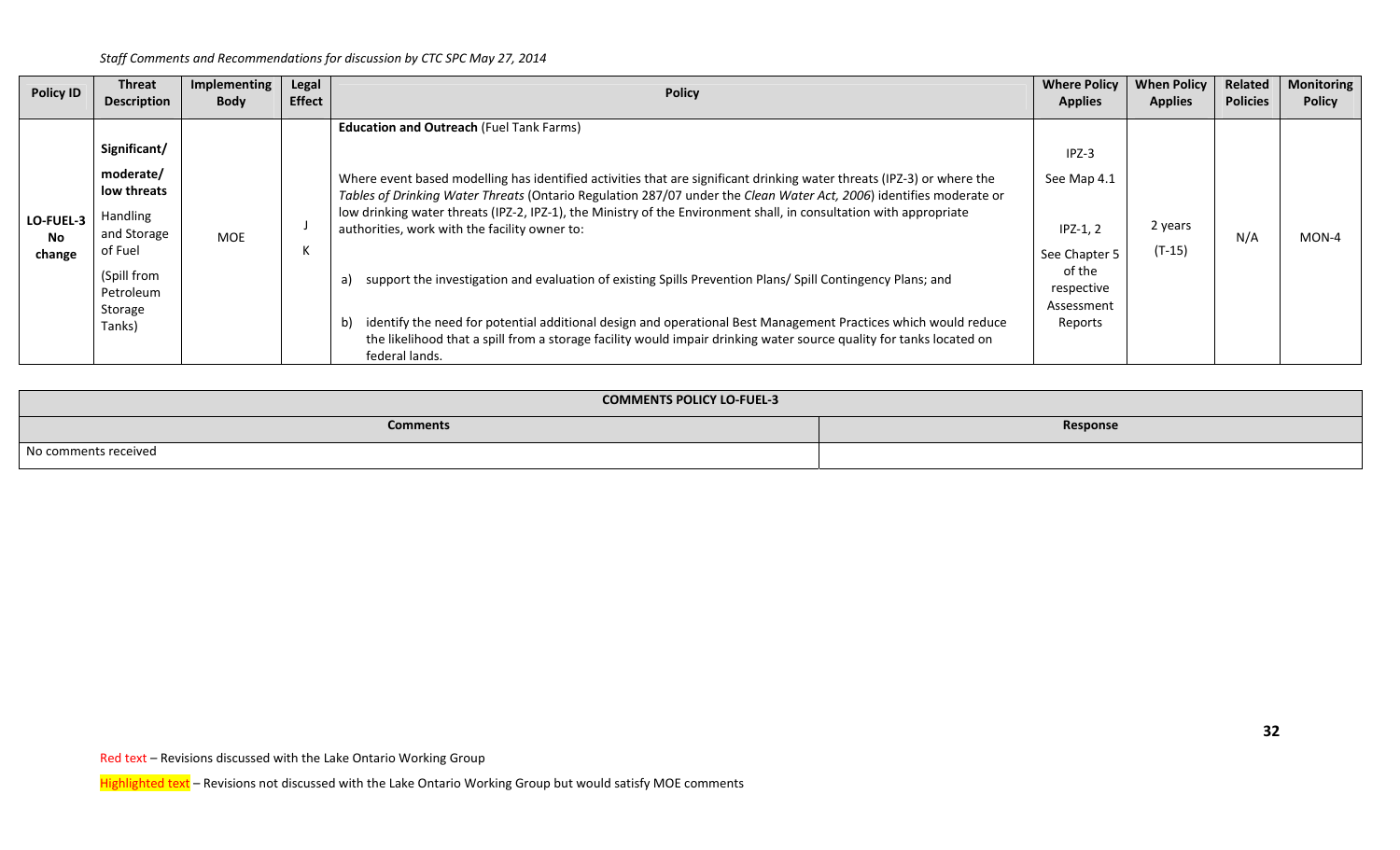|               | <b>Ganaraska SPP Pipeline Policies</b> |                                                                                                                                                                                                                                                                                |
|---------------|----------------------------------------|--------------------------------------------------------------------------------------------------------------------------------------------------------------------------------------------------------------------------------------------------------------------------------|
| $L-2(1)$ SA S | Owner of the<br>Pipeline               | Review their relevant emergency response plans or procedures within one year to ensure that they are adequate to respond to a pipeline rupture in an area<br>where the pipeline crosses a body of open water. The emergency response plan must include,                        |
|               |                                        | at a minimum:                                                                                                                                                                                                                                                                  |
|               |                                        | a) Specific procedures for responding to a pipeline rupture in an area where the pipeline crosses a body of open water;                                                                                                                                                        |
|               |                                        | b) A communications protocol;                                                                                                                                                                                                                                                  |
|               |                                        | c) The location of available spill response materials; and                                                                                                                                                                                                                     |
|               |                                        | d) Provisions to immediately notify the affected water treatment plant and municipality in the event of a pipeline rupture.                                                                                                                                                    |
| $L-2(2)$ MON  | Source Protection<br>Authority         | Request and report on information from the Owner of the pipeline by February 1 of each year regarding updates to existing emergency response plans made<br>to address a pipeline rupture, and provide this summary to applicable municipalities.                               |
| $L-2(3)$ MON  | Source Protection<br>Authority         | Request and report on information from the Owner of the pipeline by February 1 of each year regarding any activation of the emergency response plan for<br>activities undertaken as a result of a pipeline rupture, and provide this summary to applicable municipalities.     |
| $L-2(4)$ MON  | <b>Source Protection</b><br>Authority  | Request and report on information from the Owner of the Pipeline by February 1 regarding any updates to existing emergency response plans made to<br>address a pipeline rupture. This report is also to be provided to relevant municipalities.                                |
| L-2(5) MON    | <b>Source Protection</b>               | Request and report on information from the Owner of the Pipeline by February 1 regarding any activation of the emergency response plan for activities                                                                                                                          |
| <b>MC</b>     | Authority                              | undertaken as a result of a pipeline rupture. This report is also to be provided to relevant municipalities.                                                                                                                                                                   |
| $L-2(6)$ SA S | Owner of the                           | Notify the potentially affected municipality and water treatment plant prior to any pipeline maintenance activities. Request and report on information from                                                                                                                    |
|               | Pipeline                               | the Owner of the Pipeline by February 1                                                                                                                                                                                                                                        |
| $L-2(7)$ MON  | <b>Source Protection</b><br>Authority  | Request and report on information from the Owner of the pipeline by February 1 of each year regarding all emergency response practice exercises and<br>maintenance activities completed in the preceding calendar year, and provide this summary to applicable municipalities. |

|         | Halton Hamilton SPP Pipeline Policies |                                                                                                                                                                                                                                                                                                                                                                                                                                                                                                                                                                 |  |  |  |
|---------|---------------------------------------|-----------------------------------------------------------------------------------------------------------------------------------------------------------------------------------------------------------------------------------------------------------------------------------------------------------------------------------------------------------------------------------------------------------------------------------------------------------------------------------------------------------------------------------------------------------------|--|--|--|
| $L-1-S$ | Pipeline<br>Owners/SPA                | Where the conveyance of oil in pipelines across open water bodies is an existing significant threat to lake-based water sources,<br>Fuel pipeline owners are recommended to conduct inline pipeline integrity and visual inspections of pipeline crossings at open water bodies at a<br>a)<br>frequent timing of every three years.<br>The SPA shall consult with fuel pipeline owners to determine if pipeline testing and visual inspections have occurred and to request a report on the<br>b)<br>findings of the testing and inspections and actions taken. |  |  |  |